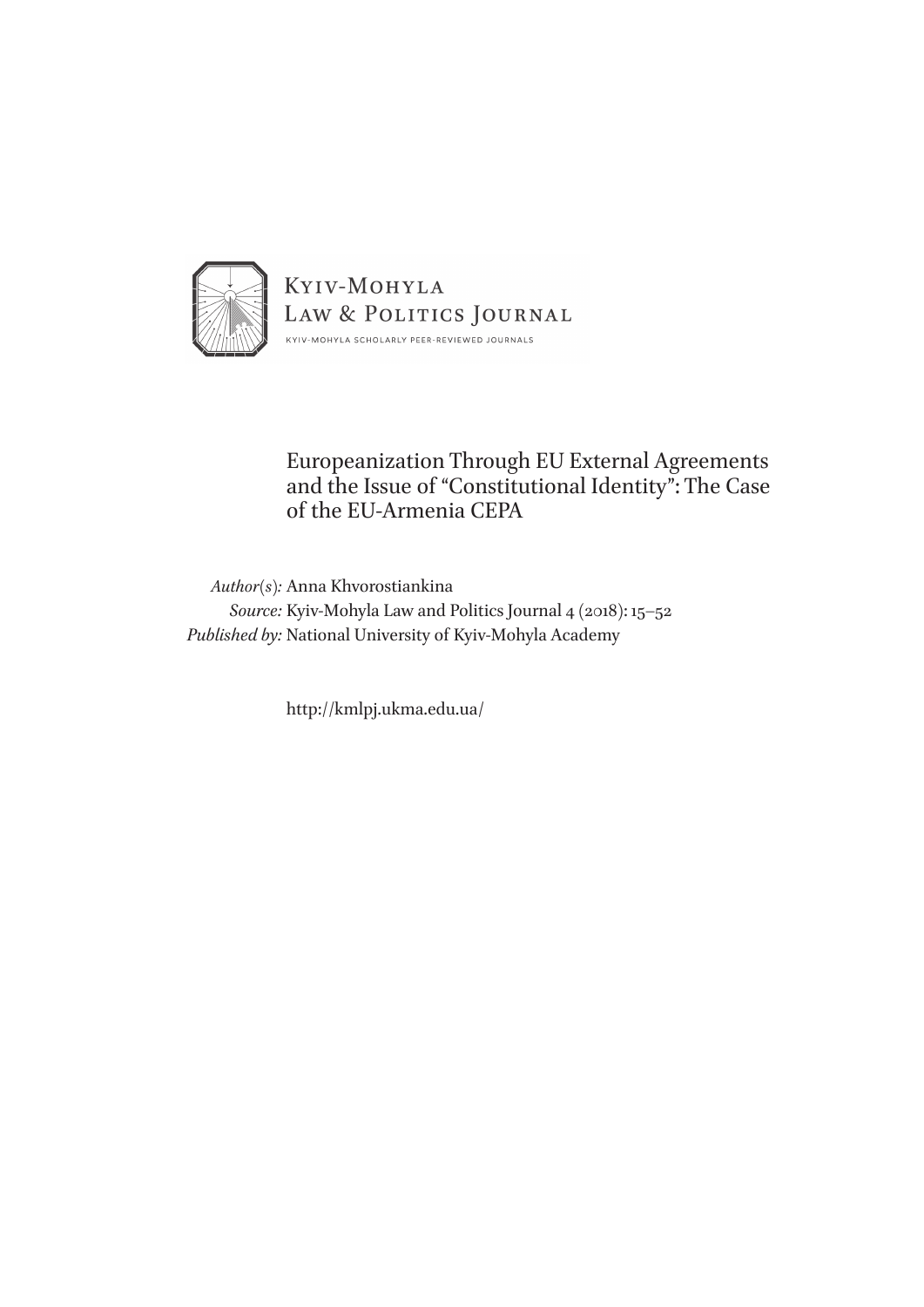# **Europeanization Through EU External Agreements and the Issue of "Constitutional Identity": The Case of the EU-Armenia CEPA**

## **Anna Khvorostiankina**

National University of Kyiv-Mohyla Academy, Department of Legal Philosophy and Constitutional Law Yerevan Brusov State University of Languages and Social Sciences, UNESCO Chair on Human Rights, Democracy and Political Science

### **Abstract**

Using the concept of "constitutional identity" as a theoretical basis, this article analyses the potential transformative influence of the EU-Armenia Comprehensive and Enhanced Partnership Agreement (CEPA) on the Armenian legal system. In particular, the author focuses on the Agreement's capacity to stimulate the implementation of the EU's "common values" and transpose the norms, general principles, and methodological approaches of EU law into the domestic legal order. It is argued that this potential depends on two elements of the "constitutional identity" of the Armenian legal order: its axiological core and its openness to external influences.

**Key Words:** Europeanization, EU common values, principles of EU law, legislative approximation, legal reforms, constitutional identity, CEPA, Armenia.

### $\circledast$

### **Introduction**

Regardless of its frequent application in legal and political discourses, "constitutional identity" remains a vague and ambiguous concept with no precise definition.<sup>1</sup> One of

<sup>1</sup> Michel Rosenfeld opens his chapter "Constitutional Identity" in *The Oxford Handbook on Comparative Constitutional Law* with the statement that "Constitutional identity" is an essentially contested concept as there is no agreement over what it means or refers to" (Michel Rosenfeld, "Constitutional Identity," in *The Oxford Handbook on Comparative Constitutional Law*, edited by Michel Rosenfeld and András Sajó (Oxford: Oxford University Press, 2012), 756). See also, for example: Alejandro Saiz Arnaiz and Carina Alcoberro Llivina, "Why Constitutional Identity Suddenly Matters: A Tale of Brave States, a Mighty Union and Decline of Sovereignty," in *National Constitutional Identity and European Integration*, edited by Alejandro Saiz Arnaiz and Carina Alcoberro Llivina (Antwerp: Intersentia, 2013), 1–3; Jose Luis Marti, "Two Different Ideas of Constitutional Identity: Identity of the Constitution v. Identity of the People," in *National Constitutional Identity and European Integration*, edited by Alejandro Saiz Arnaiz and Carina Alcoberro Llivina (Antwerp: Intersentia, 2013), 18; Anna Śledzińska-Simon,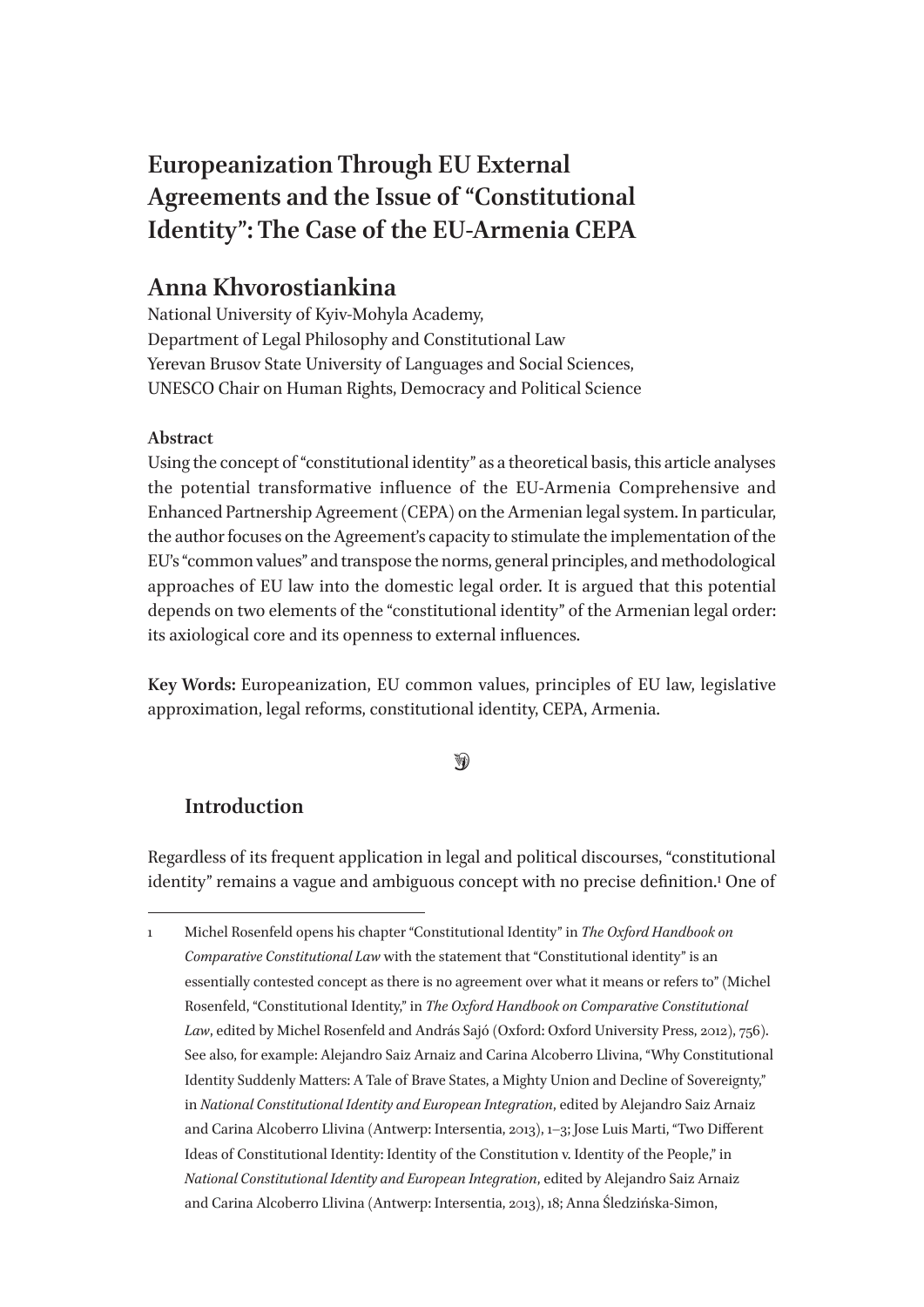the domains where this concept is usually applied is the area of interrelations between the supranational legal order of the European Union (EU) and the domestic legal orders of its Member States. Both the Court of Justice of the EU (CJEU) and national constitutional courts employ it in their argumentation. While the former contributes to the creation of *European* constitutional identity through strengthening the valuebased core of the EU's legal order and developing its fundamental principles, the latter tend to defend *national* constitutional identities, establishing the limits for the further Europeanization of their domestic legal orders.2

Building upon case-law created in a specific "European" context, in my research I argue that the concept of "constitutional identity" can be applied not only to characterize the relations between the supranational (EU) legal order and the legal orders of the Member States, but also to assess the potential and explain the dynamics of the "Europeanization" of the legal systems beyond the EU borders, in particular through EU external agreements with third countries. The research is designed as a case study and focuses on the recently concluded EU-Armenia Comprehensive and Enhanced Partnership Agreement (CEPA).

For the purposes of this study, I view "constitutional identity" as a set of characteristics of a legal order, in particular: (1) its axiological core and (2) its relations with other legal orders.

The axiological core of a legal order finds its legal reflection in the so-called *identity of a constitution*. It can be understood as a system of fundamental principles and values enshrined in the constitution and defining its specific nature. The identity of a constitution is closely interrelated with the dialogically and consciously constructed *constitutional identity of a people* (or *imagined political community*) built through political discourse. Sociologically, both depend on the *constitutional identity of an actual political community,* which is characterized by harmony (or disharmony) between what is written in the constitutional text, the constructed identity of the people, and societal constitutional practices. It shows whether a society is a political community identifying itself with declared constitutional foundations or whether it exists separately in a "parallel world" of its own values and practices. The particularities of interrelations between the legal, political, and sociological dimensions of "constitutional identity" as

"Constitutional Identity in 3D: A Model of Individual, Relational, and Collective Self and its Application in Poland," *International Journal of Constitutional Law* 13.1 (2015): 124, accessed December 14, 2018, https://doi.org/10.1093/icon/mov007. Moreover, some authors doubt this concept "is indeed a distinctive phenomenon worthy of its own conceptual class," underlining that it "remains underspecified and difficult to distinguish from related phenomena" (Tommaso Pavone, "Constitutional Identity: An Overview and Some Conceptual Concerns," April 23, 2014, accessed December 14, 2018, https://scholar.princeton.edu/sites/default/files/ tpavone/files/jacobsohn-\_constitutional\_identity\_critical\_review.pdf).

2 For the purposes of this research, I define "Europeanization" as a domestic response to the transformative power of the EU, which results in the transposition of European norms, values, and practices into the domestic legal order.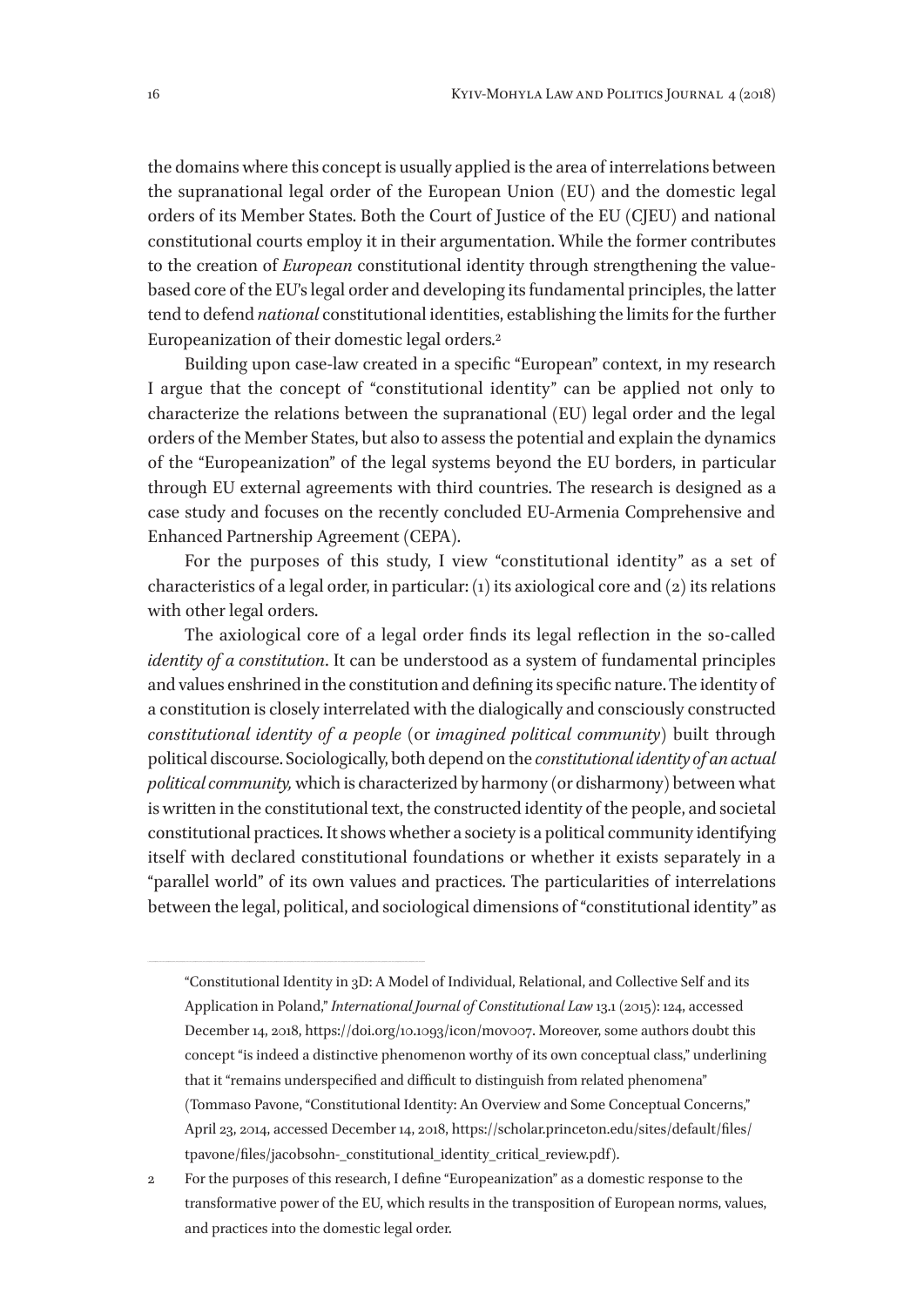an axiological core of the legal order are determined by the dynamics of change within each of the said dimensions.

The second characteristic forming the "identity" of a given constitutional order determines its relations with other legal orders (international, supranational, subnational, foreign) and the level of its openness to external influences. This characteristic finds its reflection in domestic constitutional law and legal practices.

Employing the concept of "constitutional identity" as a basis of its theoretical framework, this study analyses the potential transformative influence of CEPA on the Armenian legal system. In particular, it focuses on the Agreement's capacity to stimulate the implementation of EU "common values" and transpose the norms, general principles, and methodological approaches of EU law into the Armenian legal order. After introducing the theoretical framework of the research, I briefly characterize the Agreement as the legal basis of EU-Armenia relations. The article then proceeds with an analysis of the issue of "common values," focusing on CEPA instruments of their promotion and their reflection in the domestic legal order. Subsequently, the issue of legal approximation is discussed. I focus on CEPA mechanisms of the legislative approximation *stricto sensu*, Europeanization through the transposition of the general principles and methodological approaches of EU law into the domestic legal order, and the potential role of the judiciary in these processes.

### **1. "Constitutional Identity" and the Processes of Europeanization and Regional Integration 3**

In international academic literature there is no uniform definition of "constitutional identity"; nor is there a clear understanding of who the subject or the bearer of these characteristics is (the constitution as a text? A state? The people?) The context of the application of this concept in judicial argumentation is also varied. As Anna Śledzińska-Simon shows, the concept is mainly applied: "(i) in decisions concerning the legitimacy of constitutional amendments; (ii) in decisions concerning the legitimacy of constitutional migration and engaging in a dialogue between various courts; and (iii) in decisions concerning integration within a supranational organization."<sup>4</sup> As one can note, in the classification of cases offered by Śledzińska-Simon, the first group of cases focuses on specific "internal" features of a constitutional order (usually reflected in the provisions of a constitution that cannot be [easily] changed), while two other groups deal with the interrelation of a national constitutional order with other legal orders (foreign—in the second group, and supranational—in the third).5

<sup>3</sup> The theoretical framework of the article builds upon the revised version of an earlier conference paper published as: Anna Khvorostiankina, "'Constitutional Identity' in the Context of Post-Soviet Transformation, Europeanization and Regional Integration Processes (the Case of Armenia)," *Armenian Journal of Political Science* 1.6 (2017): 45–80.

<sup>4</sup> Śledzińska-Simon, "Constitutional Identity in 3D," 128.

<sup>5</sup> Śledzińska-Simon calls these three contexts the "3D model" of constitutional identity comprising simultaneously three dimensions of self—"the individual self, the relational self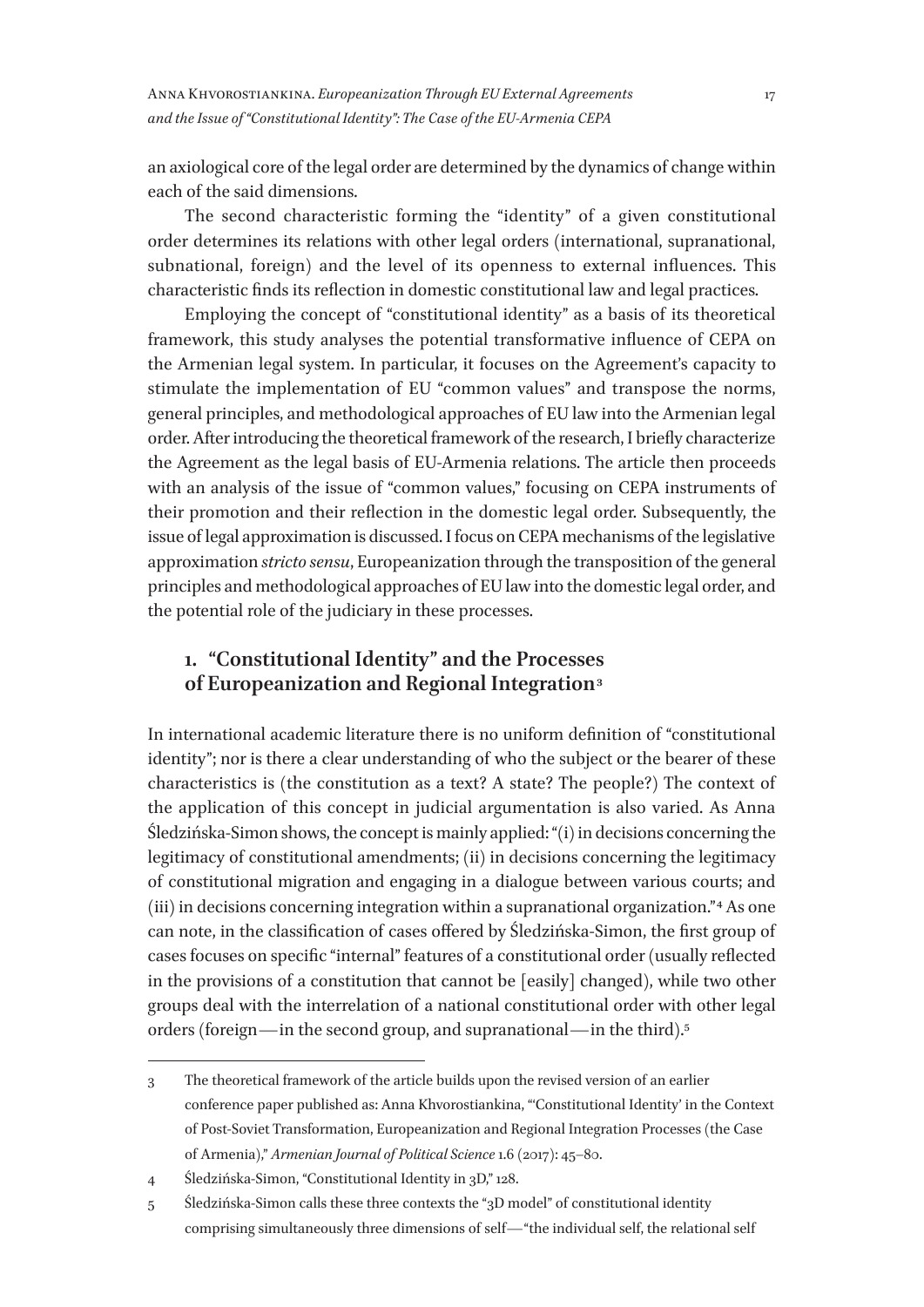An analysis of the case-law of domestic constitutional courts allows for stating that the third group can be widened to also include decisions concerning other advanced (non-membership) relations between the EU and third countries. The same context can also potentially stimulate the development of the case-law of the second group: in judicial argumentation in countries that are EU partners there is a tendency to refer to the case-law of the Court of Justice of the EU (CJEU) as foreign legal material.

What is common to all three categories of cases is the recognition of the existence of a certain fundamental [value-based] core of a constitutional order, which is to be preserved (from internal change in the first group of cases or possible external influence in the second and third groups), or the "commonality" with which the core of another (EU) legal order serves as a factor legitimizing legal borrowings, legal integration, or the Europeanization of a third country legal system (in the second and third groups of cases). Arguably, to enable legal borrowings, full integration or Europeanization resulting from advanced relations with the EU, the mere recognition of the "commonality" of the fundamentals of legal orders is not enough: there should be specific channels (formal or informal) allowing the domestic legal order to "open up" to the influences of foreign or supranational legal orders. Therefore, to assess the potential transformative influence of the EU on the legal order of a third country it is appropriate to analyze together two elements of its "constitutional identity"—its axiological core and its openness to external influences.

#### **2. Constitutional Identity as the Axiological Core of a Legal Order**

According to one of the approaches widely accepted in international scholarship, the concept of "constitutional identity" is understood as the identity of a constitution.6 The latter, in its turn, is defined as a set of specific characteristics—"constitutive, or essential, or definitional core"<sup>7</sup>—which "makes of that constitution that constitution."<sup>8</sup>

Interestingly, these characteristics may comprise both the most important "values, principles, and rules" which create the basis of the constitutional order and are unchangeable (or "eternal"),<sup>9</sup> and those provisions that make one constitution

and the collective self" (see Śledzińska-Simon, "Constitutional Identity in 3D," 128).

<sup>6</sup> See, for example: Marti, "Two Different Ideas of Constitutional Identity"; Pietro Faraguna, "Constitutional Identity in the EU—A Shield or a Sword?," *German Law Journal* 18.7 (2017): 1617–40; Śledzińska-Simon, "Constitutional Identity in 3D."

<sup>7</sup> Marti, "Two Different Ideas of Constitutional Identity," 22.

<sup>8</sup> Marti, "Two Different Ideas of Constitutional Identity," 19.

<sup>9</sup> In German constitutional law, for example, the provisions which are unamendable under the "eternity clause" of Art. 79 (3) of the Basic Law are understood as the "identity" of the constitution (see: Monika Pilsen, "Constitutional Identity, Unconstitutional Amendments and the Idea of Constituent Power: The Development of the Doctrine of Constitutional Identity in German Constitutional Law," *I\*CON* 14 (2016): 412). Formal unamendability, however, is not a decisive feature of the constitutional "core." As Marti observes, it can be changed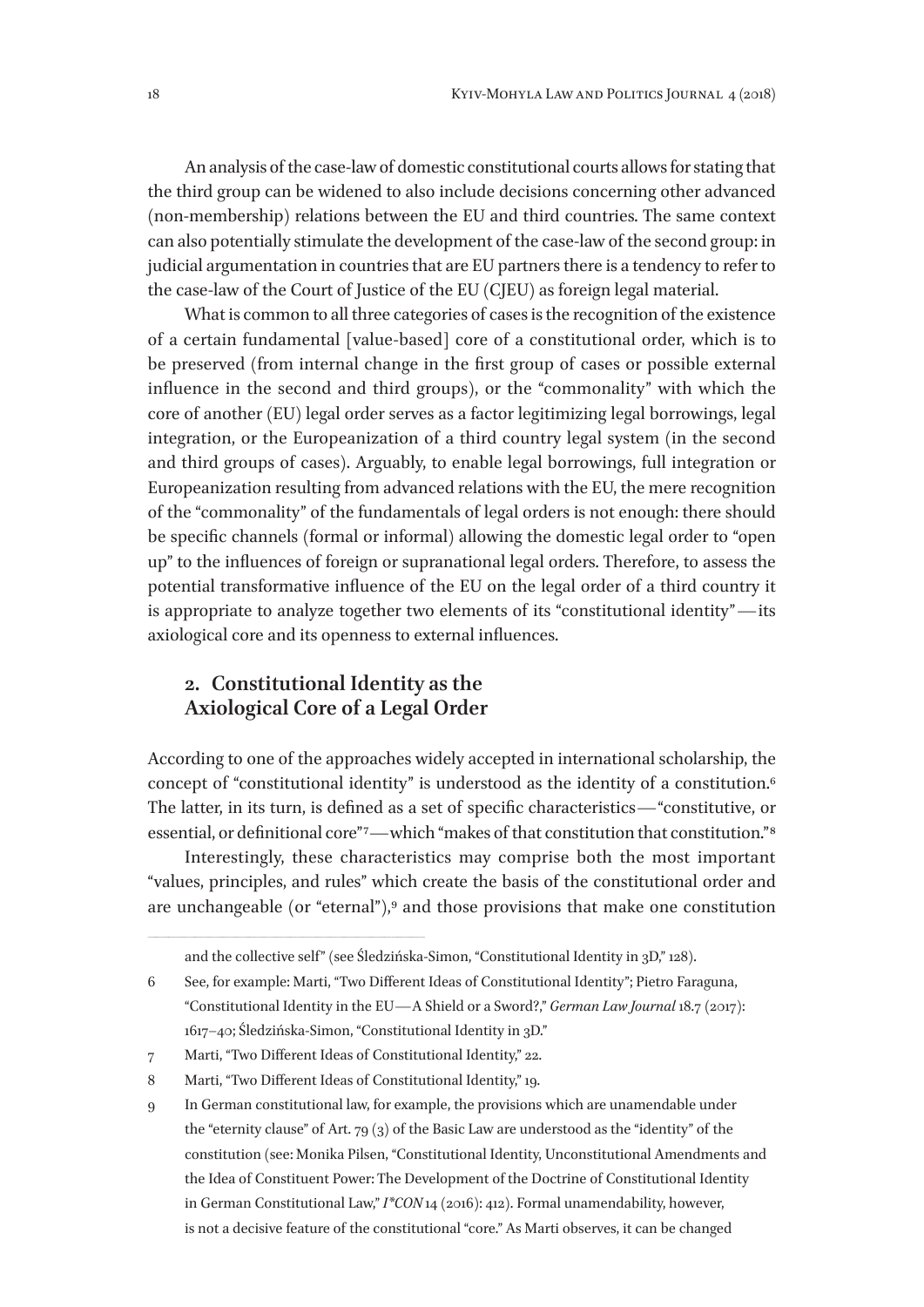significantly different (or distinguishable) from the rest.10 P. Faraguna terms the first group of provisions as "constitutional identity despite difference," and the second—as "constitutional identity as difference." 11 Whereas the first group is based on universal values, the second protects particularistic ones. As a consequence, the first group of provisions is practically the same for all European countries (in fact, they constitute "common constitutional traditions" as one of the sources of EU law).12 The values underlying such traditions are embodied in Art. 2 of the Treaty on the European Union (TEU), while particularistic values are arguably protected by Art.  $4 \text{ (2)}$  TEU stating that the Union shall respect Member States' "national identities, inherent in their fundamental structures, political and constitutional." 13

Importantly, even within the EU, the perception and practice of fundamental values may differ in different legal orders.14 The question is, however, what are the limits for these deviations when it comes to the implementation of "common" or "shared" EU values<sup>15</sup> and what standards under this pluralistic approach should the EU apply to third countries, in particular, under bilateral agreements.

The second common understanding of constitutional identity refers to the "constitutional identity of the people" (or "political community"). Marti observes that there are at least three possible approaches to this version of "constitutional identity": (1) national identity reflected in the constitution, (2) identity of the people constituted by the constitution (constitutional subject) and (3) the identity of the people as both the author (constitutive authority) and the subject of a constitution.16 Regardless of the

- 11 Faraguna, "Constitutional Identity in the EU," 1622.
- 12 See, among others: Faraguna, "Constitutional Identity in the EU," 1632; Marti, "Two Different Ideas of Constitutional Identity," 30.
- 13 The debate on the meaning of Art. 4 (2) and its correlation with Art. 2 is ongoing in the academic literature.
- 14 Matej Avbelj, "Pluralism and Systemic Defiance in the EU," in *The Enforcement of EU Law and Values: Ensuring Member States' Compliance*, edited by Andras Jakab and Dimitry Kochenov (Oxford: Oxford University Press, 2017), 51–52.
- 15 The issue became specifically relevant with the Hungarian and Polish rule of law crises. On the necessity of a common understanding and setting 'red lines' for domestic variations see: Armin von Bogdandy et al., "A Constitutional Moment for the European Rule of Law—Upcoming Landmark Decisions Concerning Polish Judiciary," *MPIL Research Paper Series* 10 (2018): 1–13, accessed May 13, 2018, https://ssrn.com/abstract=3199809.

in principle, but such change will be much more significant than "regular" constitutional amendments—they will reflect shifts of revolutionary importance (Marti, "Two Different Ideas of Constitutional Identity," 24).

<sup>10</sup> These may be historically or culturally rooted provisions. For example, in the case of Armenia, such specific provisions are Article 18 regulating the status of the Armenian Apostolic Church and Article 19 stressing ties with the Diaspora (The Constitution of the Republic of Armenia of 5 July 1995, with the amendments of 2005 and 2015, accessed June 30, 2017, http://www. parliament.am/legislation. php?sel=show&ID=5805&lang=eng).

<sup>16</sup> Marti, "Two Different Ideas of Constitutional Identity," 32–33.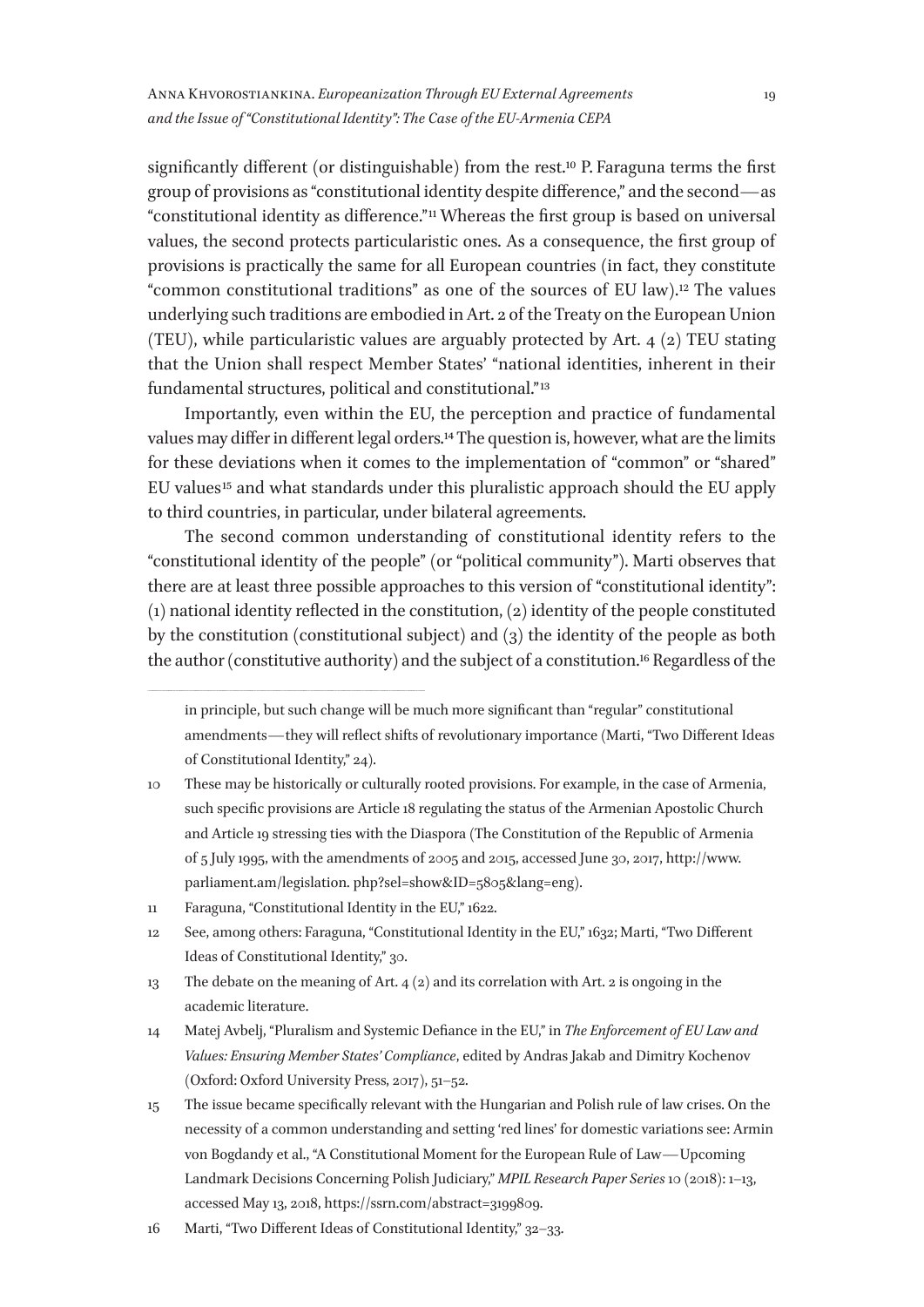differences in meaning, what can be noted in all three approaches is the link between the political community and the constitutional text, $17$  or the link between the values supported by the political community and their reflection in a formal constitution. This link demonstrates that in addition to the formal legal dimension of the constitutional identity as a value-based core of a constitutional order, there is another—political – dimension of the same phenomenon. From this perspective, "constitutional identity" is not a static set of provisions or a state of affairs, but a dynamic system of social relations.

Jacobsohn stresses that "a constitution acquires an identity through experience"; constitutional identity "neither exists as a discrete object of invention nor as a heavily encrusted essence embedded in a society's culture, requiring only to be discovered."<sup>18</sup> He then continues stating that:

> Identity emerges dialogically and represents a mix of political aspirations and commitments that is expressive of a nation's past, as well as the determination of those within the society who seek, in some ways, to transcend that past. It is changeable but resistant to its own destruction, and it may manifest itself differently in different settings*.*19

Importantly, under this approach, "the people" is not an actual community consisting of real individuals and social groups. As Rosenfeld argues, it is an "imagined," evolving community that "does not correspond to any set of persons crisply delimited in time and space,"<sup>20</sup> although "it must channel its manifestations and iterations through persons assembled in plausible even if not actual configurations." 21

Jacobsohn's definition implies that constitutional identity is, first, consciously constructed and, second, historically rooted. Arguably, in the context of post-Soviet transition, the constitutional courts became one of the most significant "creators" of constitutional identity "carrying out"—as D. Robertson notes—"a quite new type of political function" of "transforming societies" through "spreading the values set out

<sup>17</sup> As Rosenfeld, agreeing with Jacobsohn, underlines that "constitutional identity furnishes essential links between the constitution, its environment, and those who launched it as well as those for whom it was intended" (Rosenfeld, "Constitutional Identity," 760–61).

<sup>18</sup> Gary Jeffrey Jacobsohn, "Constitutional Identity," *The Review of Politics* 68 (2006): 361.

<sup>19</sup> Jacobsohn, "Constitutional Identity," 361.

<sup>20</sup> Michel Rosenfeld, "The Constitutional Subject, Its Other, and the Perplexing Quest for an Identity of Its Own: A Reply to My Critics," *Cardozo Legal Studies* 358 (2012): 13, accessed May 22, 2018, https://ssrn.com/abstract=2021356.

<sup>21</sup> Rosenfeld, "The Constitutional Subject," 9.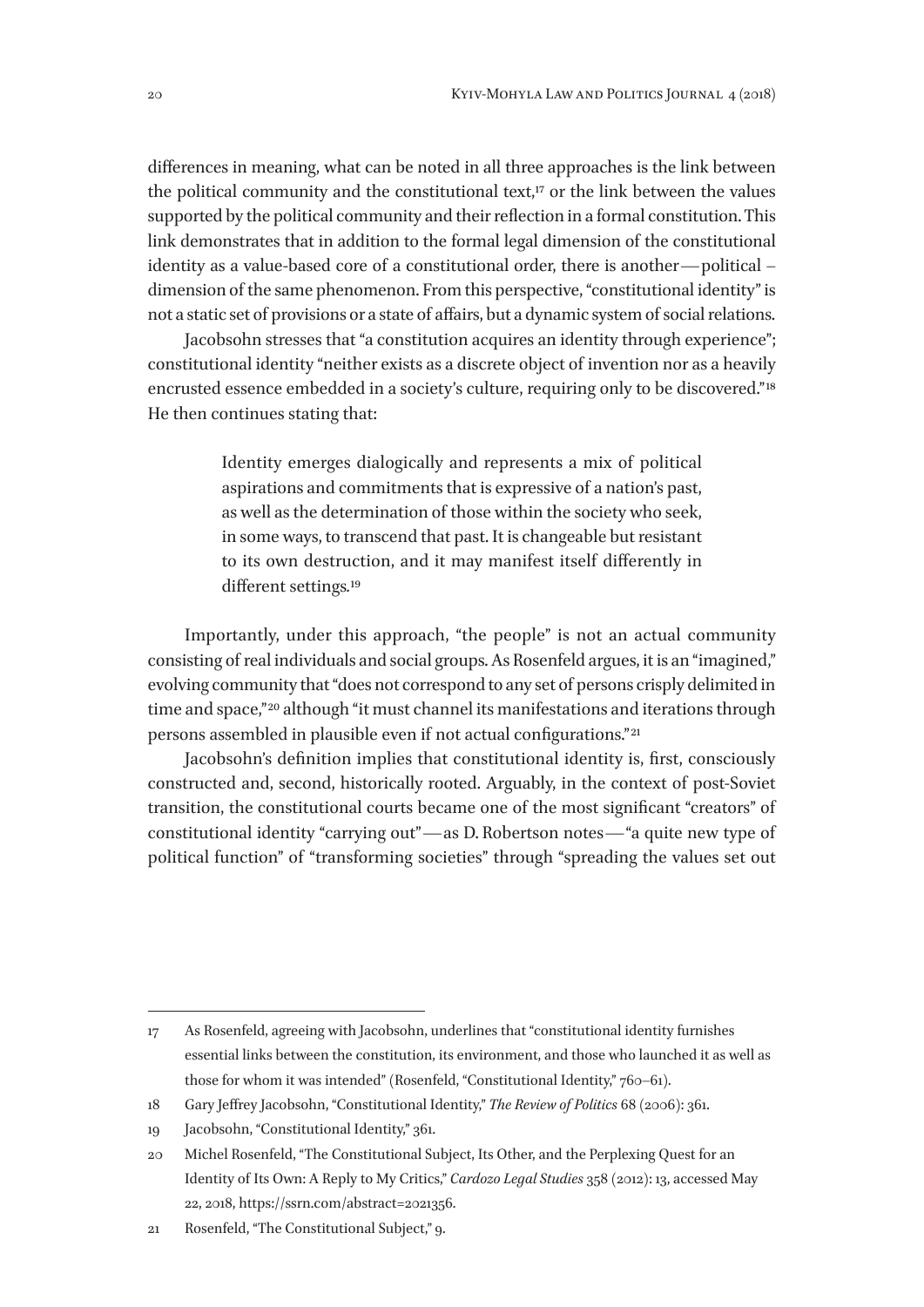in the constitution throughout their state and society" 22 and developing the so-called *acquis constitutionelle*.23

Historical legacies as one of the factors shaping constitutional identity lead us to the third dimension of constitutional identity—the sociological one: even if on the level of political discourse the "imagined political community" negates or "seeks to transcend" its past, in reality the culture and mentality of an actual society is significantly more resistant to transformations. In other words, the dynamics of change within three dimensions of constitutional identity—legal, political, and sociological differ significantly.

Noteworthy, the discrepancy (or "*disharmony*") between the ideas embodied in the constitution and the social reality, remarkably, is one of the central concepts in Jacobsohn's theory of constitutional identity. Although immanent for all constitutional orders to a certain extent, "disharmony" becomes especially evident in the cases of societies in transition (as those of post-Soviet space) where there is a tension between the "transformation" and "preservation" of specific social values.24 In this context, understanding "constitutional identity" as a value-based core of a constitutional order simultaneously finding its reflection in legal, political, and social domains, seems to be a fruitful interdisciplinary (socio-legal) approach allowing for the evaluation of the extent to which values declared in the constitution and promoted as a part of the constitutional identity of the people (often under the influence of external factors or actors) are supported and shared by the society.25 Obviously, in order to strengthen the rule of law, democracy, and respect for human rights, it is not enough to declare these values as fundamental in the text of a constitution. Proper implementation in practice

<sup>22</sup> David Robertson, *The Judge as Political Theorist: Contemporary Constitutional Review* (Princeton: Princeton University Press, 2010), 1.

<sup>23</sup> "The Continuity of Jurisprudential Lines [of Constitutional Courts] and Accumulation of Constitutional Experience" (Marek Safjan, "Political and Constitutional Courts. A Judge's Personal Perspective," *EUI Working Paper Law* No. 2008/10, accessed June 17, 2018, http:// cadmus.eui.eu/handle/1814/8101).

<sup>24</sup> In Jacobsohn's words, "[c]onstitutional disharmony creates a need for adaptation and coping with conflict and dissonance, and constitutional identity must be shaped dialogically with a view to overcoming the causes of such disharmony" (Rosenfeld, "Constitutional Identity," 761).

<sup>25</sup> According to Vorländer, "Constitutions can only do justice to their central tasks of legitimising and integrating political communities and their institutions if their normative rules and offered meanings are accepted and practiced in the social reality, if communication about fundamental values and patterns of behaviour takes place between the rulers and the ruled" (Hans Vorländer, "Gründung und Geltung: Die Konstitution der Ordnung und die Legitimität der Konstitution," in *Geltungsgeschichten: Über die Stabilisierung und Legitimierung institutioneller Ordnungen*, ed. Gert Melville and Hans Vorländer (Cologne; Weimar; Vienna: Böhlau, 2002), 256 as cited in: Silke Hensel, Ulrike Bock, Katrin Dircksen and Hans-Ulrich Thamer, ed., *Constitutional Cultures: On the Concept and Representation of Constitutions in the Atlantic World* (Newcastle upon Tyne: Cambridge Scholars Publishing, 2012), 5).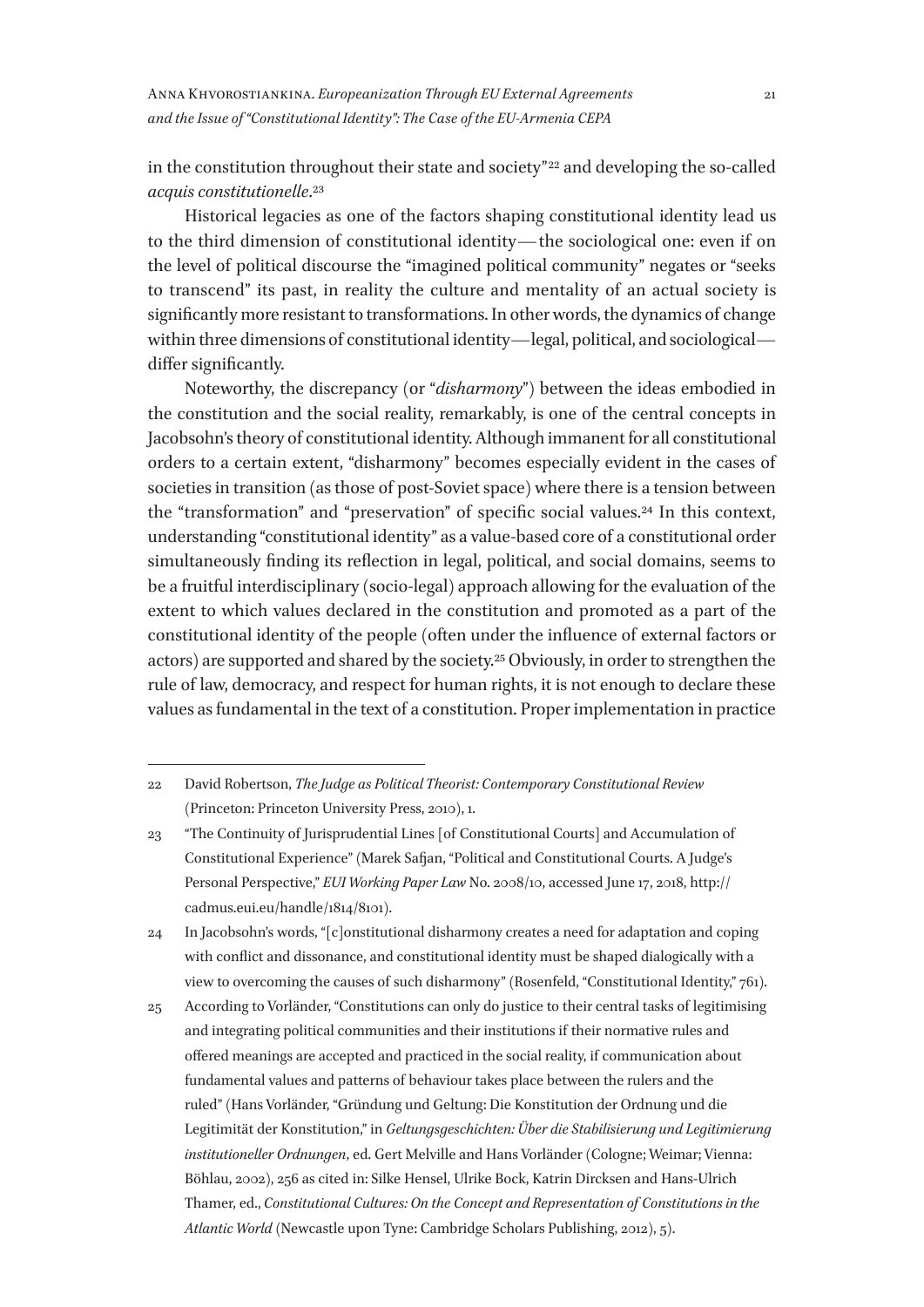is what really matters.26 Therefore, the phenomenon of constitutional identity in its sociological dimension is closely intertwined with the phenomenon of constitutional culture<sup>27</sup> (or in a broader sense—legal culture<sup>28</sup>).

What is the link between "constitutional identity" as the axiological core of a constitutional order in its legal, political, and sociological dimensions and the processes of Europeanization?

According to the definition given by C. Radaelli, Europeanization comprises

[the] processes of (a) construction (b) diffusion and  $(c)$ institutionalization of formal and informal rules, procedures, policy paradigms, styles, "ways of doing things" and shared beliefs and norms which are first defined and consolidated in the making

- 27 As Siegel observes, "constitutional culture" is "[…] an interlocking system of practices, institutional arrangements, norms, and habits of thought that determine what questions we ask, what arguments we credit, how we process disputes, and how we resolve those disputes" (Andrew M. Siegel, "Constitutional Theory, Constitutional Culture," *Journal of Constitutional*  Law 18.4 (2016): 1107). According to Mazzone, "[c]onstitutional culture [...] can be said to include such things as the disposition of regular citizens to recognize and accept that they are governed by a written document, one that creates institutions of government and sets limits on what the government may do; the accepted belief that the governing charter is created by the citizenry; the knowledge that the charter is not timeless, but rather that the citizens may change it or revoke it under certain circumstances; and the understanding that until the charter is changed we are bound by it and required to go along with its ultimate results even though we are free to disagree with them. *Constitutional culture also includes the understanding that a constitution unifies a population beyond those in one's immediate sphere of acquaintance such that other people in other places are likewise governed by this written document and that, whatever our other differences, this is something we have in common*" (*italics added*) (Jason Mazzone, "The Creation of a Constitutional Culture," *Tulsa Law Review* 40.4 (2004): 672). The last element in conjunction with internalized constitutional values, in my view, compose the constitutional identity of an actual political community.
- 28 In his "Law and Society: An Introduction," L. M. Friedman states that legal culture "determines when, why, and where people use law, legal institutions, or legal process; and when they use other institutions or do nothing"; it "sets everything in motion" and "is an essential variable in explaining the working of law" (cited as in: Roger Cotterrell, *Law, Culture and Society: Legal Ideas in the Mirror of Social Theory* (London: Routledge, 2006), 86).

<sup>26</sup> Comparing more than 100 constitutions, Ginsburg and Versteeg show that countries that explicitly protect such values as the rule of law in their constitutions tend to have a lower level of respect for the rule of law in practice than those that do not include rule of law guaranties in constitutional texts (Tom Ginsburg and Mila Versteeg, "Constitutional Correlates and the Rule of Law," in *Constitutionalism and the Rule of Law: Bridging Idealism and Realism*, edited by Maurice Adams, Anne Meuwese and Ernst Hirsch Ballin (Cambridge; New York: Cambridge University Press, 2017), 507, 517).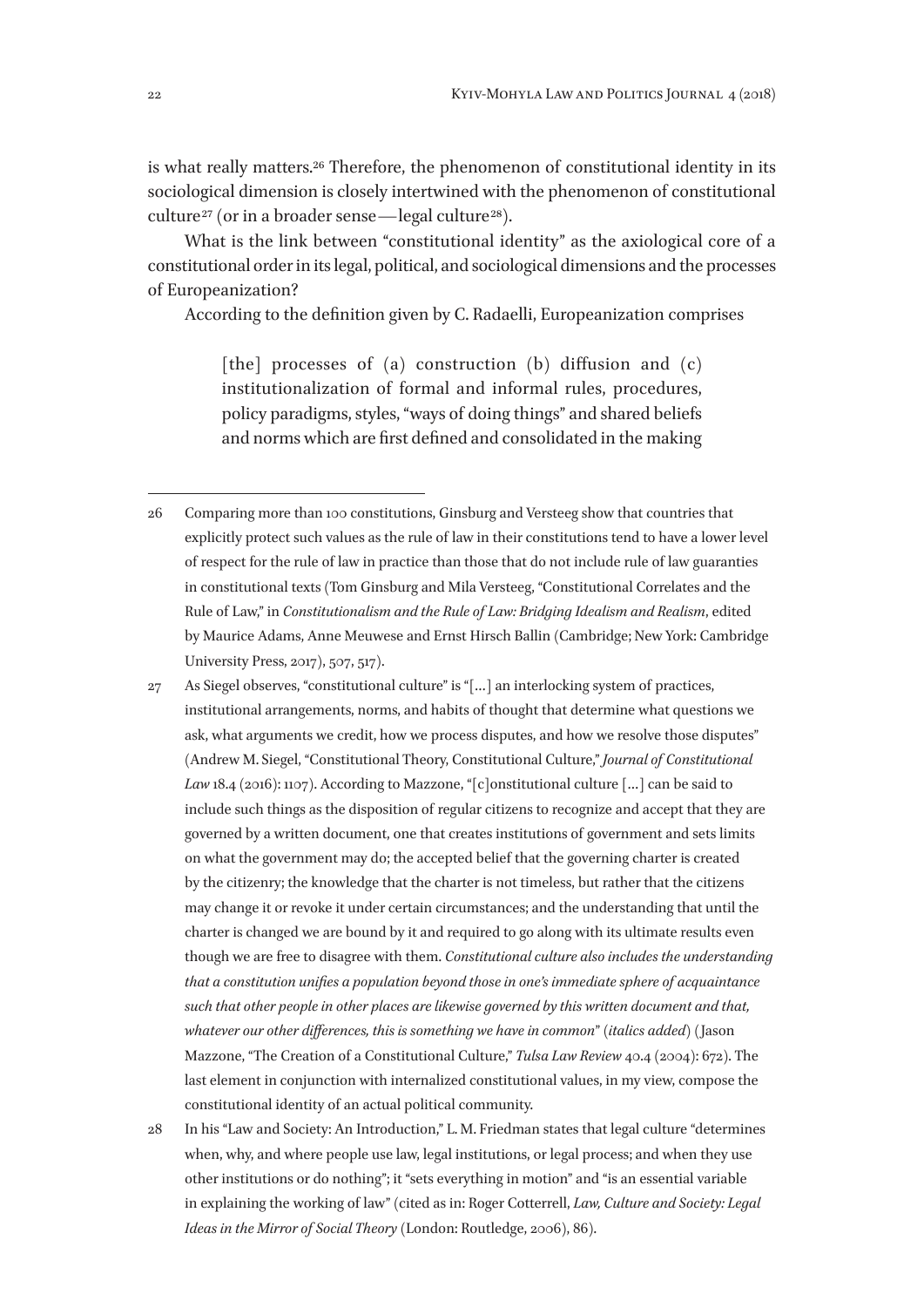of EU decisions and then incorporated in the logic of domestic discourse, identities, political and public policies.29

The concept of "Europeanization" thus covers a set of complex processes of change that transform not only the legislation of a country, but also influence political culture, the legal mentality, and judicial reasoning; empower civil society, and transform relations between the state and an individual. Arguably, the transformative influence may be either directed, initiated, and stimulated by the EU or result from voluntary genuine change initiated on a domestic level, inspired by European models. In both cases, when the changes affect a value system, the values should be internalized and change has to occur in the constitutional identity on the level of the actual society.

### **2.1. "Constitutional Identity" and the Vectors of Regional Integration**

The next issue to analyze is whether constitutional identity *encompasses* orientation towards specific integration projects. On the one hand, the choice of a particular integration project can be influenced by a range of factors—geopolitical, political, and economic. On the other hand, however, in some cases geopolitical orientation may become an element of the constitutional identity enshrined in the constitution or documents of a constituting character (such as declarations of independence) having the status of a constitutional value. Here one can speak about the interplay of the identity of a constitution and that of the people: the people view a specific geopolitical orientation as preferable (or the only one possible); and the constitutional text reflects and protects this value.

In post-Soviet space there are several cases of the recognition of the specific vector of integration as a part of constitutional identity. In particular, in the case of Lithuania, the constitutional prohibition of joining "in any form any new political, military, economic, or other unions or commonwealths of states formed on the basis of the former USSR" 30 became a part of constitutional identity explicitly reflected in the constitutional text.31 In Moldova, the Constitutional Court ruled that "orientation towards the European area of democratic values is an element of the constitutional

<sup>29</sup> Claudio M. Radaelli, "Whither Europeanization? Concept Stretching and Substantive Change," *European Integration Online Papers* 4 (2000): 3.

<sup>30</sup> Par. 1 of the Constitutional Act of 8 June 1992 "On the Non-Alignment of the Republic of Lithuania with Post-Soviet Eastern Alliances," accessed April 12, 2018, https://e-seimas.lrs.lt/ portal/legalAct/lt/TAD/TAIS.21154?jfwid=1clcwot6i3. According to Art. 150 of the Constitution of the Republic of Lithuania, the Constitutional Act is an integral part of the Constitution, English version: https://e-seimas.lrs.lt/rs/legalact/TAD/TAIS.206072/ (accessed June 30, 2017).

<sup>31</sup> Dainius Žalimas, "Eternity Clauses: A Safeguard of Democratic Order and Constitutional Identity," Speech of the President of the Constitutional Court of Lithuania, 2, accessed November 1, 2017, http://www.gjk-ks.org/repository/docs/Speech\_of\_the\_President\_of\_the\_ Constitutional\_Court\_of\_Lithuania\_Prof. Dr.\_Dainius\_alimas.pdf.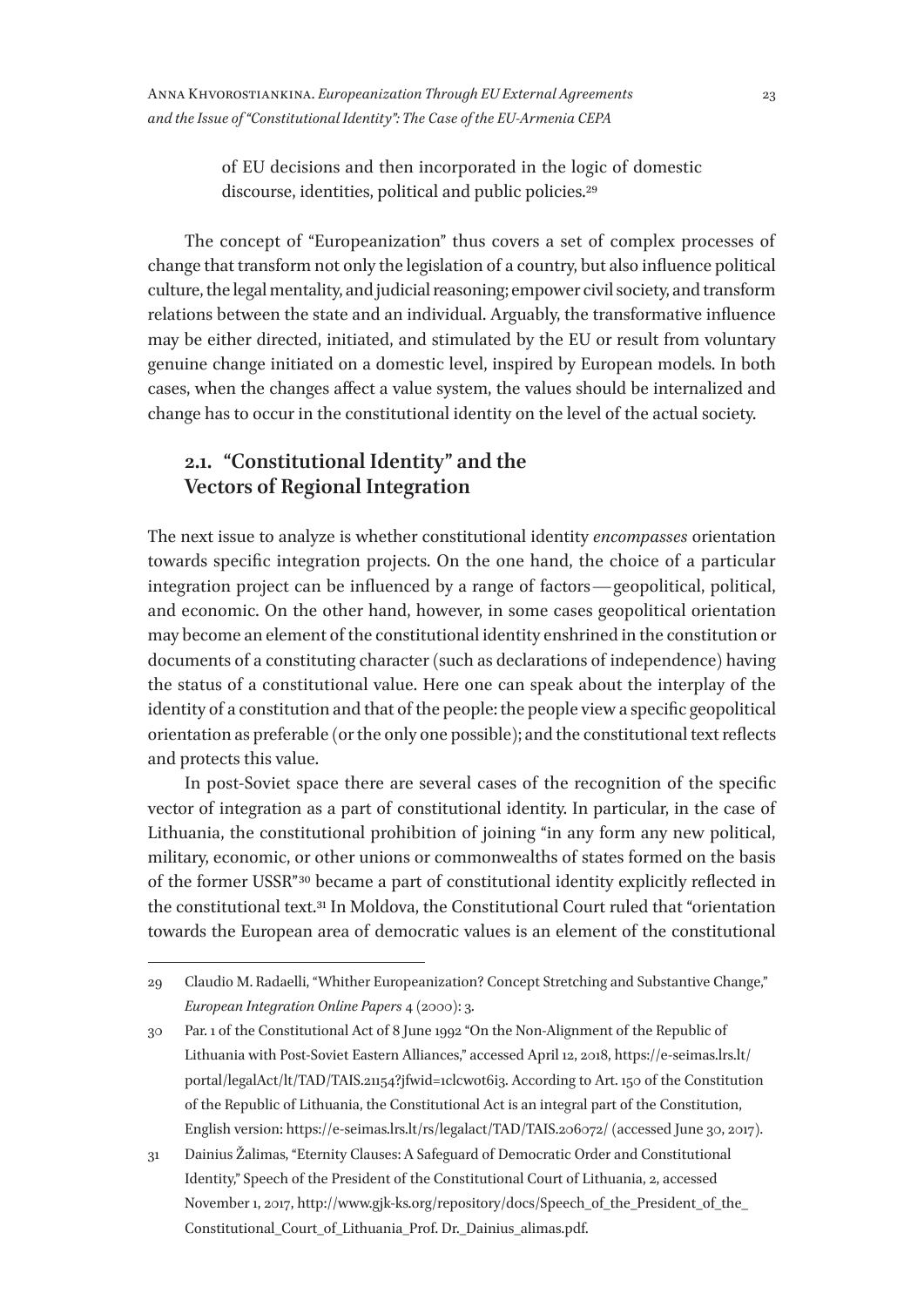identity of the Republic of Moldova." This element, according to the Court, is a defining one: "the process of European integration […] not only complies with the constitutional identity of the country, any other adverse orientation is unconstitutional *a priori*." 32

### **2.2. Constitutional Identity as the Openness of a Constitutional Order**

In addition to an axiological basis, constitutional identity also determines the relations of a constitutional order with other legal orders.33 In today's realities, national constitutional orders cannot exist in isolation; they are in dialog with international, supranational, subnational, and foreign legal orders.<sup>34</sup> This dialog results in mutual (although usually asymmetric) transformative influences. The concept of constitutional identity in this case helps to characterize the limits and define the available channels of these possible influences. It indicates the degree of sensitivity and openness of a constitutional order to various types of external influence, in particular, its adaptability to external standards and requirements.

The said external influences may be both formal and informal and may be realized through different "channels"—through formal legal tools provided by national legislation<sup>35</sup> and/or indirectly through the socialization of the domestic actors involved

33 This approach echoes Śledzińska-Simon's theory of constitutional identity as a three-partite self. She, however, differentiates between "horizontal" (foreign) and "vertical" (supranational) relations with "others" (see: Śledzińska-Simon, "Constitutional Identity in 3D"). Two notes should be added here: (1) in Śledzińska-Simon's approach the focus is made on the selfperception of a subject (individual, relational, or collective selves), while in the approach proposed in this article openness towards interactions with others, the level of sensitivity or adaptability to their influences, and available tools channeling influence are underlined; (2) the separation of "vertical" interactions is valid in the relations between the EU and its Member States and is significantly less evident in the case of relations with third countries.

34 As Armin von Bogdandy notes in relation to the contemporary notion of legal pluralism and the interaction of legal orders, "any given constitution does not set up a normative *universum* anymore but is, rather, an element in a normative *pluriversum*" (Armin von Bogdandy, "Pluralism, Direct Effect, and the Ultimate Say: On the Relationship Between International and Domestic Constitutional Law," *International Journal of Constitutional Law* 6.3–4 (2008): 401).

 $35$  To provide some examples, one can refer to Art.  $5(3)$  of the Constitution of Armenia setting out a hierarchy of legal norms and providing that "In case of conflict between the norms of international treaties ratified by the Republic of Armenia and those of laws, the norms

<sup>32</sup> Judgment on the constitutionality of the Association Agreement between the Republic of Moldova, on the one hand, and the European Union and the European Atomic Energy Community and its Member States, on the other hand, and of Law No.112 of July 2, 2014 on its ratification, English version, accessed November 1, 2017, http://www.constcourt.md/libview. php?l=en&idc=7&id=583&t=/Overview/Press-Service/News/The-Association-Agreementbetween-the-Republic-of-Moldova-and-the-European-Union-constitutional.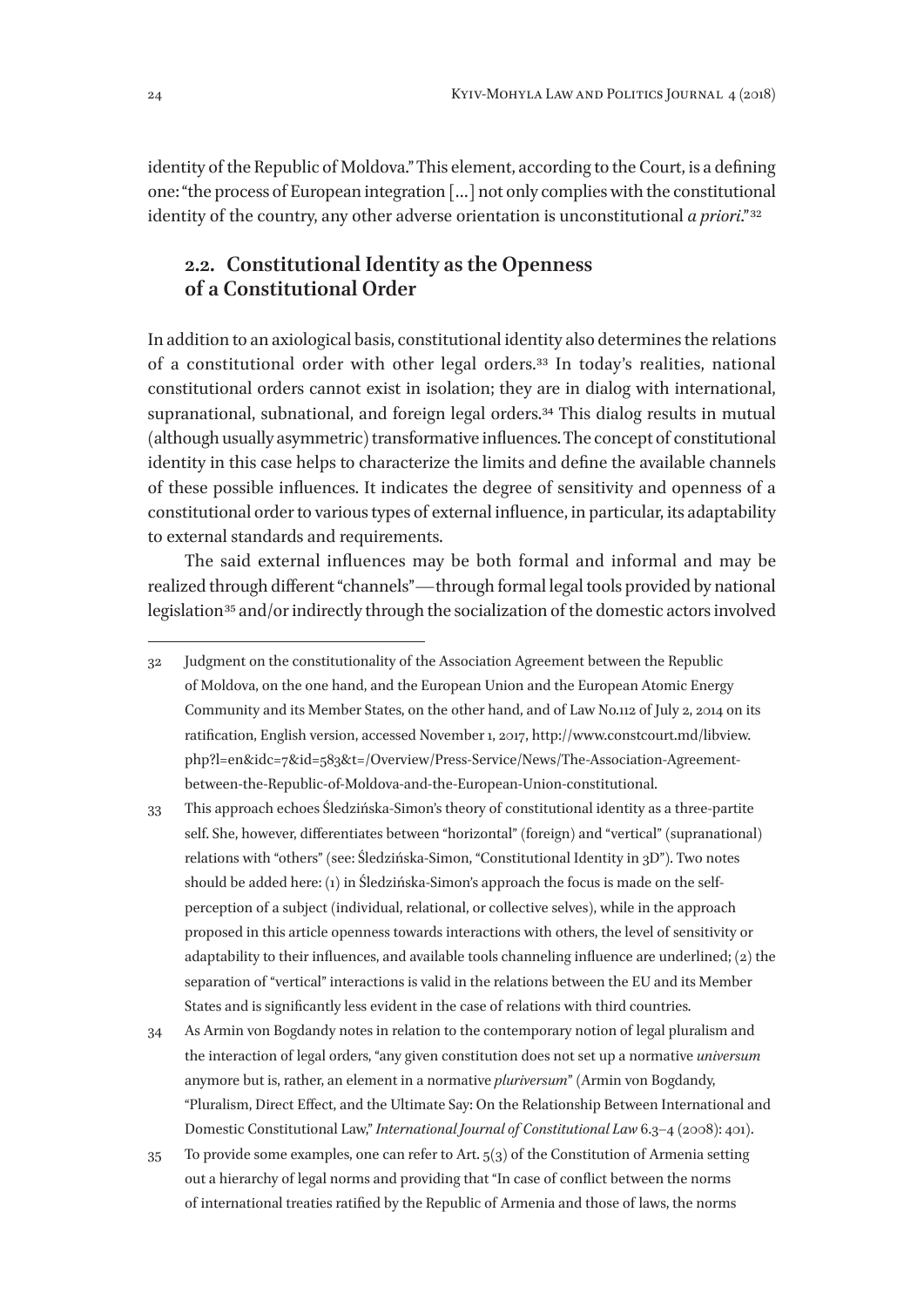#### Anna Khvorostiankina. *Europeanization Through EU External Agreements and the Issue of "Constitutional Identity": The Case of the EU-Armenia CEPA*

in law-making and law-applying (first of all, judicial) activities. Consequently, the obstacles for the effective interplay of the national constitutional order with other legal orders may be created either directly by a constitution or constitutional legislation, or indirectly by domestic actors. The latter situation is typical for judicial practices in post-Soviet countries where constitutional identity is still in the process of formation. On the one hand, there is a tendency for orientation on international legal standards (and there are some legislative "channels" for doing this), following foreign "best practices," and "borrowing" external experience. On the other hand, these processes are hindered by methodological problems caused by the particularities of a legal mentality affected by a positivistic tradition, the lack of relevant information, and a language barrier.<sup>36</sup>

In summary, the relation between the processes of the Europeanization of a third country through agreements with the EU and the constitutional identity of the latter can be characterized as follows. Although an *orientation* towards integration with the EU (without membership) in some cases may be encompassed by the value component of constitutional identity, the *adaptability* of a third country's constitutional order to the requirements of the integration project depends on both its value-based core

of international treaties shall apply"; Art. 81 of the Constitution of the RA stating that "The practice of bodies operating on the basis of international treaties on human rights, ratified by the Republic of Armenia, shall be taken into account when interpreting the provisions concerning basic rights and freedoms enshrined in the Constitution. Restrictions on basic rights and freedoms may not exceed the restrictions prescribed by international treaties of the Republic of Armenia"; Art. 15 of the Judicial Code of the RA of 2007 recognizing the case-law of the ECHR as an official source of law in Armenia. Art. 43 of the Constitution in its version of 1995 stating that the rights and freedoms guaranteed by the Constitution are not exhaustive and a person can have other rights, in particular those guaranteed by international treaties. The Constitutional Court used this constitutional provision as a ground for its arguments confirming the compliance of the obligations deriving from the ECHR with the Armenian Constitution, thus confirming the openness of the Armenian constitutional order to international human rights standards (see par. 13 of Decision DCC-350 of 22 February 2002).

36 Let us consider the practice of the application of the case-law of the ECHR by domestic courts. Although ECHR case-law is recognized as an official source of law in Armenia, judges still face methodological problems while applying it due to the long-lasting domination of legal positivism during the Soviet era (see: Narine Ghazaryan and Anna Hakobyan, "Legislative Approximation and Application of EU Law in Armenia," in *Legislative Approximation and Application of EU Law in the Eastern Neighbourhood of the European Union*, edited by Peter Van Elsuwege and Roman Petrov (London; New York: Routledge, 2014), 205). These problems are not unique, however: to a certain degree they are typical for post-communist countries (see, for example: *Zdeněk* Kühn, "The Application of European Law in the New Member States: Several (Early) Predictions," *German Law Journal* 6.3 (2005): 564; Andriy Meleshevych and Anna Khvorostyankina, "Ukraine," in *The European Convention on Human Rights and Fundamental Freedoms in Central and Eastern Europe*, edited by Leonard Hammer and Frank Emmert (The Hague: Eleven International Publishing, 2012), 557–96).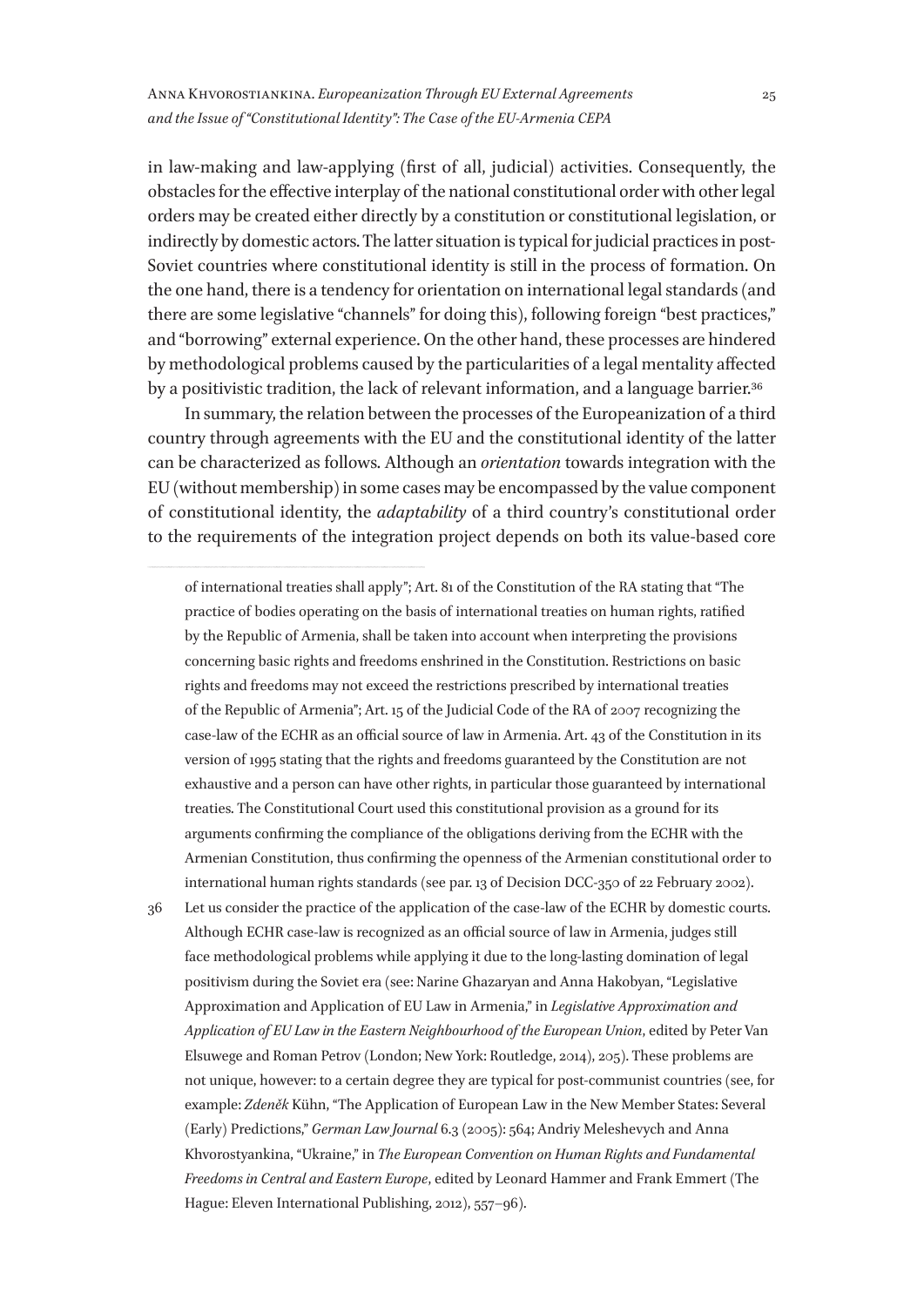and the level of its openness to external influences (formal and informal). While the former defines the "substance" of adaptation processes, the latter determines their effectiveness and defines applicable mechanisms and tools.

In the following sections of the article the transformative potential of the EU-Armenia CEPA will be assessed through the lens of the concept of "constitutional identity." The analysis will start with a brief characterization of the Agreement, addressing its current status, objectives, and legal basis, the context of its conclusion and ratification, as well as its institutional framework.

#### **3. CEPA: A New Legal Framework of EU-Armenia Relations**

The EU-Armenia Comprehensive and Enhanced Partnership Agreement<sup>37</sup> was signed on November 24, 2017. After examination by the Constitutional Court of the RA 38 on March 16, 2018 39 and ratification by the National Assembly (the Parliament of Armenia) on April 11, 2018,<sup>40</sup> CEPA became an integral part of the Armenian domestic legal system, enjoying supremacy over national laws.41 The Agreement is not yet in force

38 Art. 116 (3) of the Armenian Constitution prescribes that international treaties contradicting it may not be ratified. The Constitutional Court, prior to the ratification of an international treaty, determines the compliance of the commitments enshrined therein with the Constitution.

39 DCC-1407 of 16 March 2017 "On the Case of Conformity of the Obligations Stipulated by the Comprehensive and Enhanced Partnership Agreement between the Republic of Armenia, of the One Part, and the European Union and the European Atomic Energy Community and Their Member States, of the Other Part, signed in Brussels on 24 November 2017 with the Constitution of the Republic of Armenia" (in Armenian), accessed June 15, 2018, http:// concourt.am/armenian/decisions/common/2018/pdf/sdv‑1407.pdf.

41 Art. 5 of the Constitution of the RA.

<sup>37</sup> Comprehensive and Enhanced Partnership Agreement between the European Union and the European Atomic Energy Community and their Member States, of the One Part, and the Republic of Armenia, of the Other Part (Not Yet in Force), *OJ* L 23 (January 26, 2018), 4–466, accessed June 15, 2018, https://eur-lex.europa.eu/legal-content/EN/ TXT/?uri=CELEX:22018A0126(01)&qid=1523193570030. The results of an initial legal analysis of the Agreement have been presented in: Anna Khvorostiankina. "EU-Armenia Comprehensive and Enhanced Partnership Agreement: What Does It Mean for the Armenian Legal System?," *Armenian Journal of Political Science* 2 (2017): 5–30.

<sup>40</sup> See: Law of the Republic of Armenia on the Comprehensive and Enhanced Partnership Agreement Between the European Union and the European Atomic Energy Community and Their Member States, of the One Part, and the Republic of Armenia, of the Other Part, 11 April 2018 (in Armenian), accessed May 27, 2018, http://www.parliament.am/legislation. php?sel=show&ID=6399&lang=arm.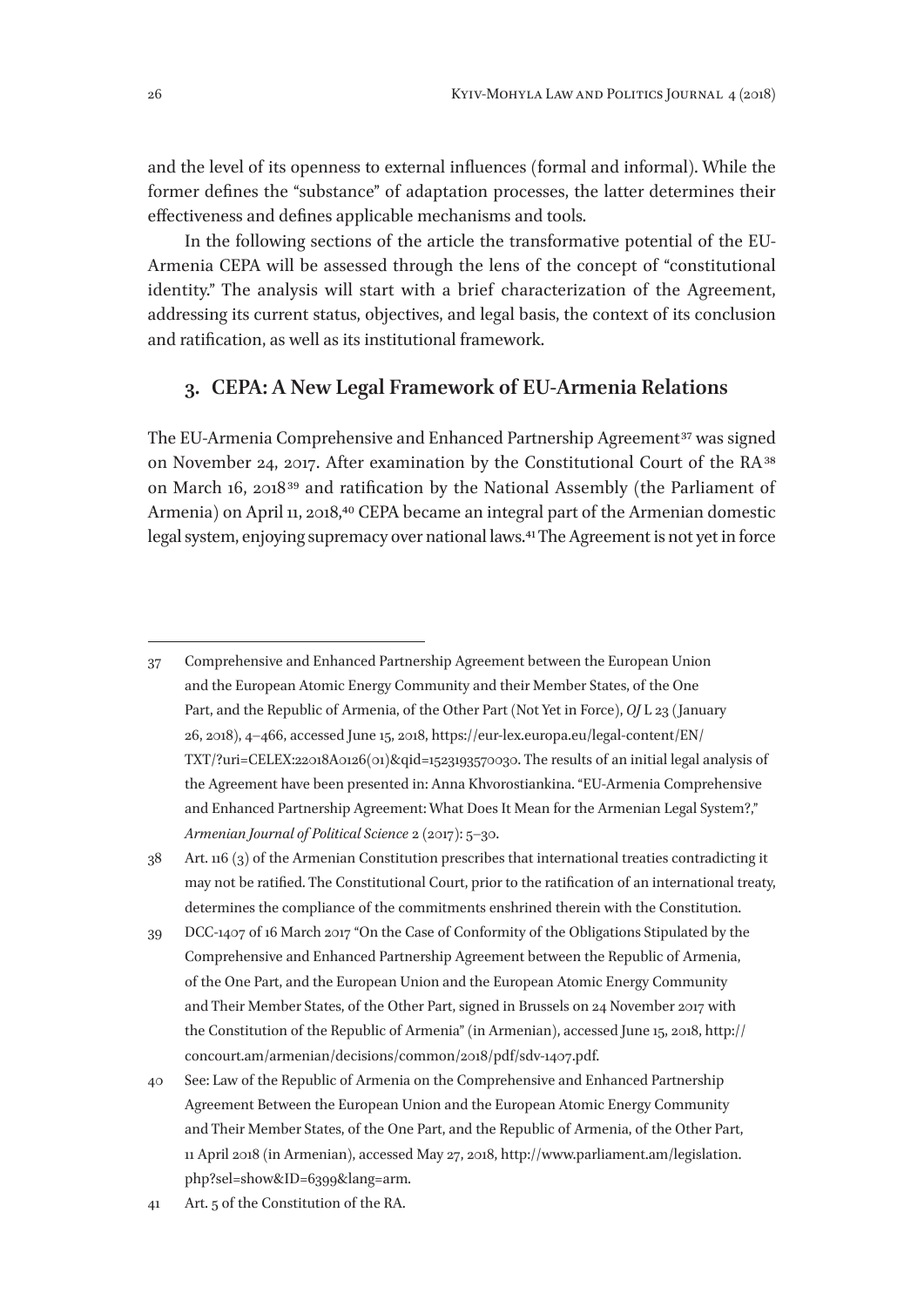pending ratification by all EU Member States.42 However, starting from June 1, 2018, it has been provisionally applied by the Parties.<sup>43</sup>

The Agreement aims, in particular, "to enhance the comprehensive political and economic partnership and cooperation between the Parties, based on common values and close links, including by increasing the participation of the Republic of Armenia in policies, programmes, and agencies of the European Union," 44 replacing the outdated EU-Armenia Partnership and Cooperation Agreement (PCA) signed in 1996.45 It is expected that CEPA "will strengthen [EU-Armenia] cooperation in many different fields such as energy, transport and environment, and lead to increased mobility" and will "lead to an improved business environment and to new opportunities in trade and investments." 46

From the EU's perspective, CEPA objectives belong to Common Foreign and Security Policy, Common Commercial Policy, and development cooperation. Consequently, the legal basis of the Agreement was defined as the combination of Article 37 TEU, Article 207 TFEU (agreements related to Common Commercial Policy), and Article 209 TFEU (agreements in the area of development cooperation), read in

<sup>42</sup> In accordance with Art. 385(2), CEPA shall enter into force on the first day of the second month following the date of deposit of the last instrument of ratification or approval.

<sup>43</sup> Delegation of the European Union to Armenia, "Step Forward for EU-Armenia Relations as New Agreement is Provisionally Applied," accessed June 1, 2018, https://eeas.europa.eu/ delegations/armenia/45736/step-forward-eu-armenia-relations-new-agreement-provisionallyapplied\_en. The provisional application is enabled by Art. 385(5) of CEPA.

<sup>44</sup> Art. 1(a) CEPA. Furthermore, according to Art. 1, CEPA aims to: enhance the comprehensive political and economic partnership and cooperation between the EU and Armenia; strengthen the framework for political dialogue; contribute to the strengthening of democracy and of political, economic and institutional stability in Armenia; to promote, preserve and strengthen peace and stability at both regional and international levels, including through joining efforts to eliminate sources of tension, enhancing border security, and promoting cross-border cooperation and good neighbourly relations; enhance cooperation in the area of freedom, security and justice with the aim of reinforcing the rule of law and respect for human rights and fundamental freedoms; enhance mobility and people-to-people contacts; support Armenia's efforts to develop its economic potential via international cooperation, including through the approximation of its legislation to the EU *acquis*; establish enhanced trade cooperation allowing for sustained regulatory cooperation in relevant areas and the conditions for increasingly close cooperation in other areas of mutual interest.

<sup>45</sup> Art. 380 CEPA.

<sup>46</sup> Remarks by High Representative/Vice-President Federica Mogherini following the signing of the European Union-Armenia Comprehensive and Enhanced Partnership Agreement (CEPA) with Edward Nalbandian, Minister of Foreign Affairs of Armenia, Brussels, November 24, 2017, accessed November 26, 2017, https://eeas.europa.eu/delegations/armenia/36208/remarks-hrvpfederica-mogherini-following-signing-european-union-armenia-comprehensive-and\_en.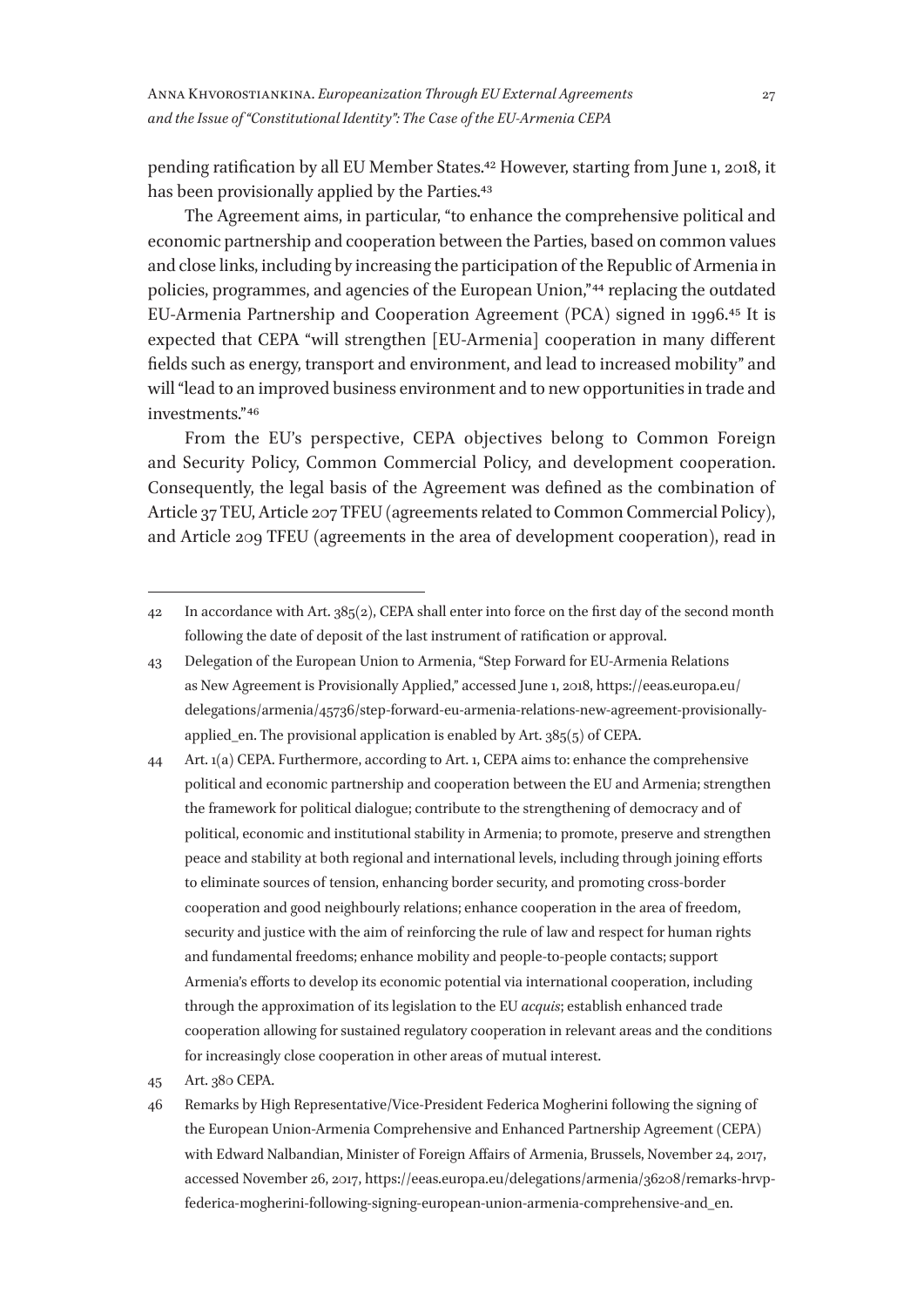conjunction with the procedural provisions of Article 218(6)(a) TFEU and the second sub paragraph of Article 218(8) TFEU.<sup>47</sup>

In 2017, the new "soft" law document—EU-Armenia Partnership Priorities<sup>48</sup> replacing the ENP Action Plan of 2006—was adopted to facilitate the implementation of the Agreement. The Priorities will "shape the agenda for regular political dialogue meetings and sectoral dialogues"<sup>49</sup> based on CEPA.

After Armenia's forced "U-turn" towards membership in the Russia-led Eurasian Economic Union (following the Eurasian Customs Union) in September 2013 and the failure of the EU-Armenia Association Agreement, CEPA introduced a new stage in EU-Armenia relations. The Agreement established the legal basis of a new format of partnership. For the EU, the newly signed agreement has become "the first of its kind, as it is concluded with a partner country which is at the same time a member of the Eurasian Economic Union and in the Eastern Partnership." 50 From this perspective, CEPA is a unique legal instrument: it is significantly more elaborate and comprehensive than PCAs of the 90s and new agreements with former Soviet states of Central Asia; in some aspects, it resembles Association Agreements concluded with Georgia, Moldova and Ukraine, diverging from them only in parts affected by Armenia's participation in the EAEU.51 Arguably, the Agreement became a result of the interplay of Armenia's

<sup>47</sup> Joint Proposal for a Council Decision on the Conclusion, on behalf of the European Union, of the Comprehensive and Enhanced Partnership Agreement Between the European Union and the European Atomic Energy Community and their Member States, of the One Part, and the Republic of Armenia, of the Other Part, JOIN/2017/037 final— 2017/0238 (NLE), accessed June 17, 2018, https://eur-lex.europa.eu/legal-content/EN/ TXT/?qid=1523193570030&uri=CELEX:52017JC 0037. The Agreement does not aim to develop association relations (Art. 217 TFEU); instead, it establishes "a specific institutional framework by organising cooperation procedures" (Art. 218  $(6)(a)$ ).

<sup>48</sup> European Union and Armenia Sign Partnership Priorities, Bruxelles, 21/02/2018–14:17, UNIQUE ID: 180221\_5, accessed March 1, 2018, https://eeas.europa.eu/headquarters/headquartershomepage/40181/european-union-and-armenia-sign-partnership-priorities\_en. Partnership Priorities include (1) strengthening institutions and good governance; (2) economic development and market opportunities; (3) connectivity, energy efficiency, environment and climate action; and (4) mobility and people-to-people contacts.

<sup>49</sup> Recommendation No. 1/2017 of the EU-Armenia Cooperation Council of 20 November 2017 on the EU-Armenia Partnership Priorities [2018/315], *OJ* L 60 (March 2, 2018), 51–55, accessed March 15, 2018, http://eur-lex.europa.eu/legal-content/EN/ TXT/?qid=1522643453339&uri=CELEX:22018D0315.

<sup>50</sup> Remarks by High Representative/Vice-President Federica Mogherini following the signing of the European Union-Armenia Comprehensive and Enhanced Partnership Agreement (CEPA).

<sup>51</sup> This is relevant, first of all, for the "economic" part of the Agreement which—in contrast with the Association Agreements—does not presuppose establishment of the Deep and Comprehensive Free Trade Area; the "political" part of CEPA is based on the draft EU-Armenia Association Agreement (see Hrant Kostanyan and Richard Giragosian, "EU-Armenian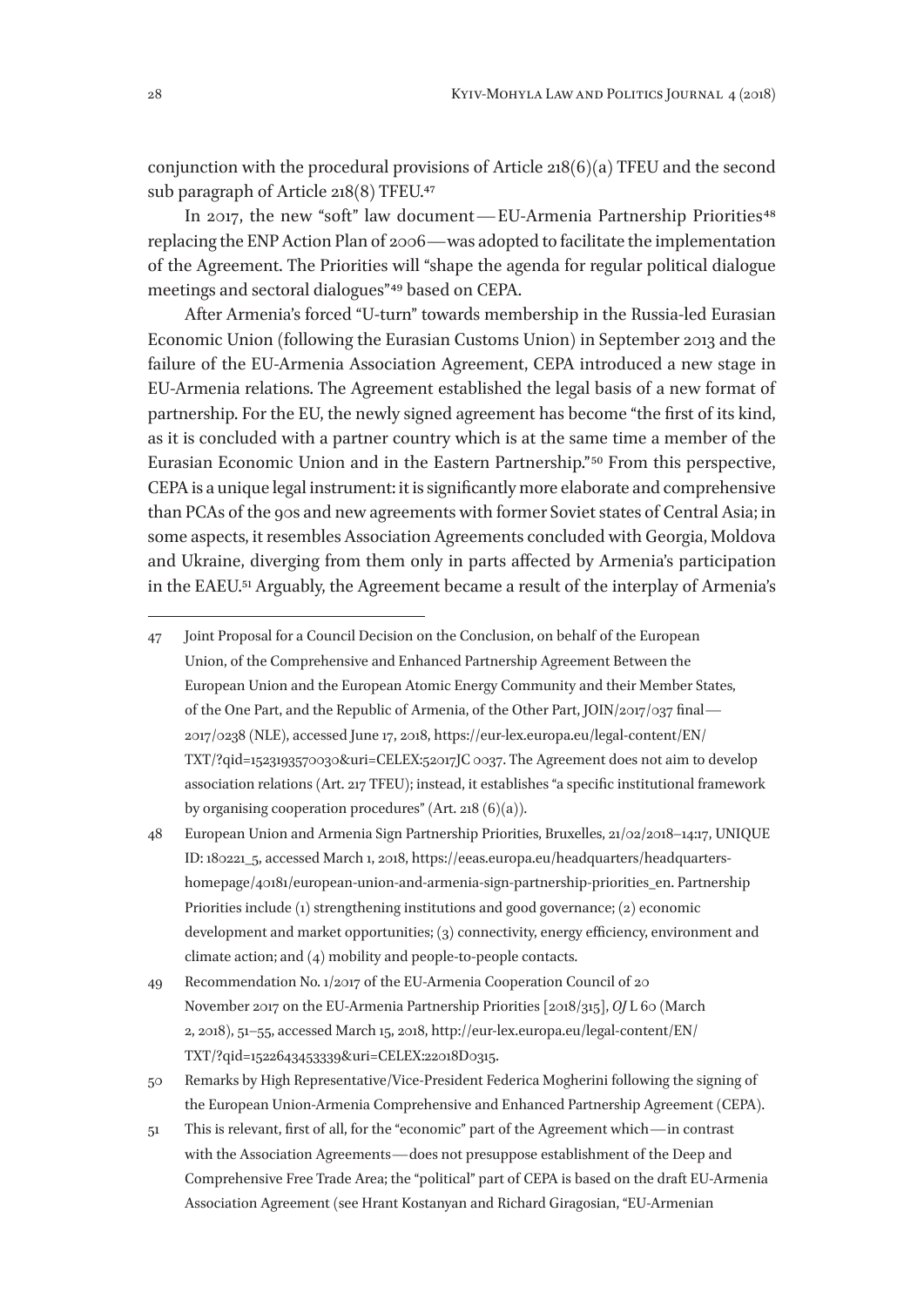"complementarity" approach in its multi-vectored foreign policy, on the one hand, and the EU's differentiation and greater flexibility approach within the revised EaP, on the other hand.52

The institutional framework of the EU-Armenia partnership resembles (with some exceptions) the institutional frameworks established under AAs and is significantly more advanced in comparison to the institutional framework under the EU-Armenia PCA. It includes: a Partnership Council consisting of representatives of the Parties at a ministerial level,53 a Partnership Committee composed of representatives of the Parties, in principle at the senior official level,<sup>54</sup> sub-committees,<sup>55</sup> other bodies assisting the Partnership Committee,56 a Partnership Parliamentary Committee consisting of members of the European Parliament and the National Assembly of the RA,<sup>57</sup> and Civil Society Platforms established to enable the active involvement of civil society in the implementation of CEPA.58 Importantly, in contrast with the PCA and similar to Association Agreements, CEPA entitles its institutions (the Partnership Council and Partnership Commission) to make binding decisions.

For an in-depth analysis of CEPA's transformative potential, it is important to take into account the social and political context of its ratification and implementation. The ratification of CEPA by the Armenian Parliament coincided with the beginning of peaceful protests and acts of civil disobedience against oligarchy, the monopolization and concentration of power, violations of fundamental rights, the disrespect of the

58 Art. 366 (2) CEPA.

Relations: Charting a Fresh Course," *CEPS Research Report No. 2017–14*, November 2017, 12. Available at SSRN: https://ssrn.com/abstract=3075166). Noteworthy, the "political" part (Art. 5(1)) acknowledges Armenia's participation in "international organisations and cooperation formats" in the area of foreign and security policy (which include, in particular, the Russia-led Collective Security Treaty Organization).

<sup>52</sup> See ENP Review (Joint Communication to the European Parliament, the Council, The European Economic and Social Committee and the Committee of the Regions. Review of the European Neighbourhood Policy, 18.11.2015 JOIN (2015) 50 final, accessed March 1, 2018, http:// eeas.europa.eu/archives/docs/enp/documents/2015/151118\_joint-communication\_review-ofthe-enp\_en.pdf).

<sup>53</sup> Art. 362 CEPA. Following the beginning of the provisional application of CEPA on June 1, 2018, the first Partnership Council chaired by F. Mogherini took place on June 21, 2018 (Joint Press Statement Following the First Partnership Council Meeting Between the European Union and Armenia, accessed June 22, 2018, http://www. consilium.europa.eu/en/press/pressreleases/2018/06/21/joint-press-statement-following-the-first-partnership-council-meetingbetween-the-european-union-and-armenia/).

<sup>54</sup> Art. 363 CEPA.

<sup>55</sup> For example, the Sub-Committee on Customs (Art. 126) and the Sub-Committee on Geographical Indications (Art. 240).

<sup>56</sup> Art. 364 CEPA.

<sup>57</sup> Art. 365 CEPA.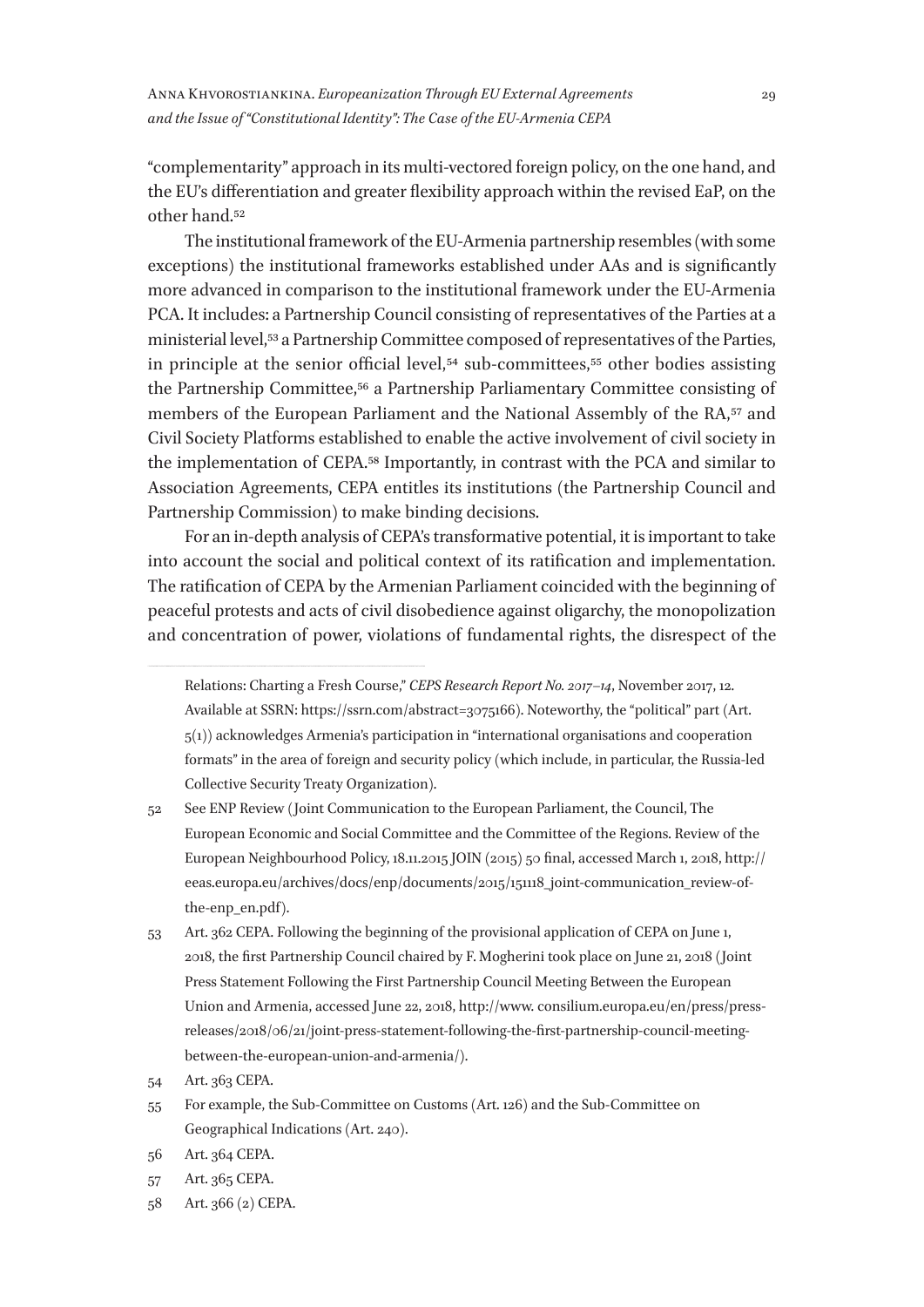rule of law, corruption, and other negative phenomena associated with the rule of the Armenian Republican Party and its leader Serzh Sargsyan. Having served for two terms as President of Armenia (2008–2018), on 17 April 2018 Sargsyan was elected Prime Minister by the Parliament. After the constitutional reform of 2015 that introduced the parliamentary system of government and significantly strengthened the authority of the Prime Minister, having made the position of the President a symbolic one, this election meant, in fact, a third presidential term for Sargsyan. As a result of the protests he resigned on 23 April 2018. Opposition leader Nikol Pashinyan was elected Prime Minister of Armenia and formed the new Government.

The new Government immediately started implementing anti-corruption measures and introduced reforms directed at the establishment of the rule of law and good governance. Although the process of a peaceful transition of power did not have any geopolitical connotations and regional integration vectors were not under question, the dynamics of the initiated reforms created the grounds for cautious optimism concerning the potential deepening of EU-Armenia relations. Being in harmony with so-called EU "common" values, these genuinely internal political processes of reform (in conjunction with the active development of civil society) are expected to facilitate the proper implementation of CEPA. Moreover, the demand for successful models and best practices for the "restart" of legal, political, and economic reforms can stimulate the further Europeanization of Armenia even beyond the formal commitments under the Agreement.

### **4. The Implementation of CEPA and the Axiological Core of the Armenian Constitutional Order**

In this section I analyze CEPA values and the mechanisms of their promotion. I then compare these values with the Armenian "constitutional identity" as an axiological core of a domestic constitutional order comprising the identity of the Constitution, that of the people and the actual society. On the basis of this comparison, I evaluate the potential effectiveness of CEPA in values promotion.

As the Court of Justice of the European Union (CJEU) has recently noted on several occasions that,

> EU law is […] based on the fundamental premise that each Member State shares with all the other Member States, and recognises that they share with it, a set of common values on which the EU is founded, as stated in Article 2 TEU. That premise implies and justifies the existence of *mutual trust* between the Member States that those values will be recognised, and therefore that the law of the EU that implements them will be respected" 59 (*italics added.—A. Kh*.).

<sup>59</sup> See: Judgement of 6 March 2018, *Achmea*, C‑284/16, ECLI: EU: C:2018:158, para. 34 (and case-law cited therein); Judgement of 25 July 2018, *LM*, C‑216/18 PPU, ECLI: EU: C:2018:586, para. 35 (and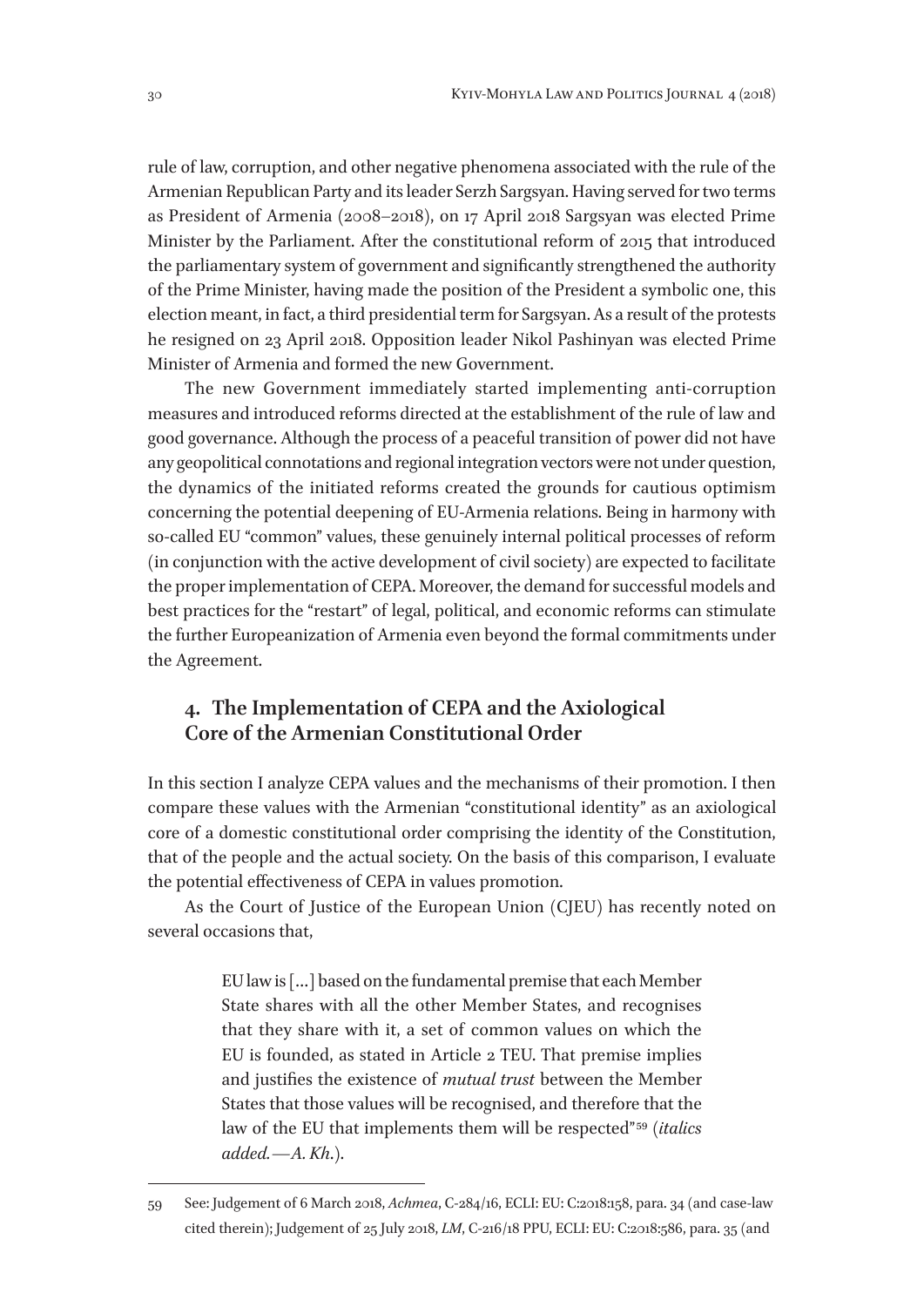The so-called "shared" or "common" values of the European Union thus constitute the cornerstone of the European legal order. In accordance with Art. 2 TEU, they include "respect for human dignity, freedom, democracy, equality, the rule of law, and respect for human rights, including the rights of persons belonging to minorities. These values are common to Member States in a society in which pluralism, non-discrimination, tolerance, justice, solidarity and equality between women and men prevail."

The said values are also to be upheld and promoted in the relations of the EU with the wider world (Art.  $3(5)$  TEU); they serve as a foundation of a "special relationship with neighbouring countries, aiming to establish an area of prosperity and good neighbourliness" (Art. 8(1) TEU). The fundamental values are further reflected in the "principles" of EU external actions  $(Art. 21(1)).$ 

The concept of "common" or "shared" values is used in the context of the ENP and is specifically underlined in the new agreements with EaP countries.<sup>60</sup> In the same manner as AAs, CEPA contains several references to "common values." They can be found, in particular, in the recital stating that the Agreement takes account of the values the Parties "share"; in Art. 1 establishing the objectives of CEPA, in particular, to enhance comprehensive partnership and cooperation based on "common values"; in Art. 5 stating that cooperation in the area of foreign and security policy shall be based on "common values and mutual interests." Furthermore, there are numerous provisions referring to specific EU values.

According to S. Poli, there are four main ways the EU uses to promote its values through external action: (1) considering them as "essential elements" of legally binding agreements with partner countries and associating a non-execution clause in case of breach; (2) encouraging third countries to ratify and implement legally binding multilateral agreements based on universal values; (3) making the values a prerequisite for receiving financial assistance from the EU (in particular, within the European Neighbourhood Instrument) and (4) applying sanctions in case of the failure to respect democracy.<sup>61</sup>

An analysis of CEPA reveals that the Agreement employs the first three ways of values promotion identified above.<sup>62</sup> However, the third way should be viewed more broadly than in the classification provided by Poli: it should be defined as making the implementation of values a prerequisite within the conditionality mechanisms (the incentives of these mechanisms obviously cannot be restricted to the receiving of financial assistance 63). Similarly to the AAs with Georgia, Moldova, and Ukraine, CEPA

case-law cited therein).

<sup>60</sup> See "*European Neighbourhood Policy*," *Strategy* Paper COM (*2004*), 373 final.

<sup>61</sup> Sara Poli, "Introduction," in *The European Neighbourhood Policy—Values and Principles*, edited by Sara Poli (Abingdon, Oxon; New York, NY: Routledge, 2016), 2.

<sup>62</sup> The second way can be illustrated, in particular, with Art. 6 CEPA stressing the values of peace and international justice and requiring ratification and implementation of the Rome Statute of the International Criminal Court and its related instruments.

<sup>63</sup> Although conditionality based on the "financial assistance" incentive can also be found in CEPA: see Art. 344 stating that the amount of financial assistance provided by the EU to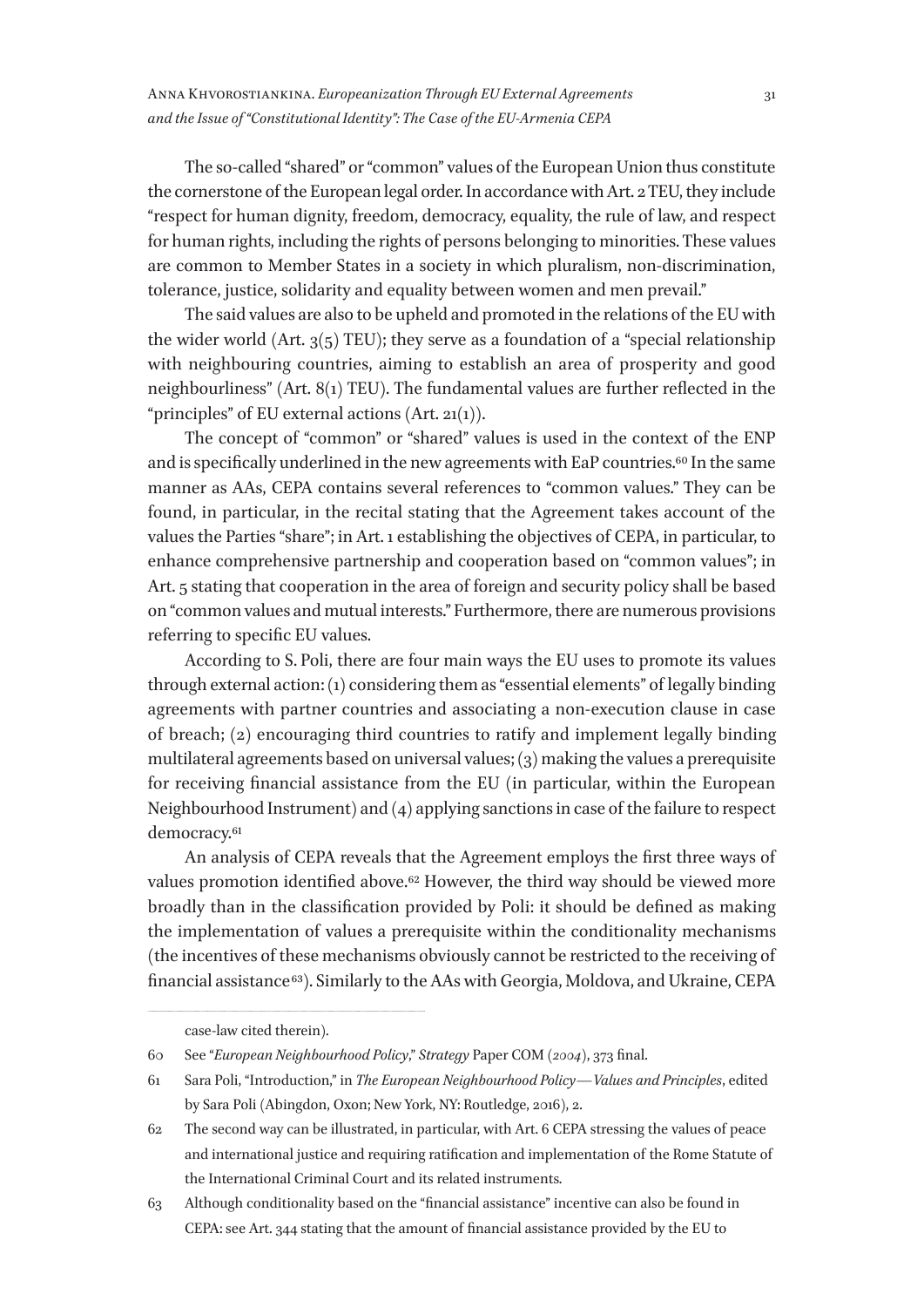employs two types of conditionality: "common values" conditionality and "market access" conditionality,64 which serve to export EU values in the former case, and the EU *acquis* (as a set of rules) in the latter case.65

Noteworthy, all four ways may be characterized as purely legal instruments and defined as different variations of conditionality (positive and negative). Departing from a purely legal analysis and applying a socio-legal approach, one can complement these conditionality mechanisms with the mechanisms of "socialization" proposed in Political Science and presupposing that the EU "teaches" domestic actors "the principles and rules of European governance." 66

Art. 2 of CEPA sets forth the fundamental principles of the Agreement. Some of these principles (namely, respect for democratic principles, the rule of law, $67$  human rights, and fundamental freedoms 68) constitute one of the essential elements of the

- 64 See: Roman Petrov, Guillaume Van der Loo, and Peter Van Elsuwege, "The EU-Ukraine Association Agreement: A New Legal Instrument of Integration Without Membership?," *Kyiv-Mohyla Law and Politics Journal* 1 (2015): 12–13, https://doi.org/10.18523/kmlpj52678.2015–1.1–19; Roman Petrov, "EU Values in Integration-oriented Agreements with Ukraine, Moldova and Georgia," in *The European Neighbourhood Policy—Values and Principles*, edited by Sara Poli (Abingdon, Oxon; New York, NY: Routledge, 2016).
- 65 For a detailed description of differences in the methodologies of the export of values and rules see: Dimitry Kochenov, "The Issue of Values," in *Legislative Approximation and Application of EU Law in the Eastern Neighbourhood of the European Union*, edited by Roman Petrov and Peter Van Elsuwege (London; New York: Routledge, 2014).

66 Frank Schimmelfennig, "Europeanization beyond Europe," *Living Reviews in European Governance* 7.1 (2012): 8, accessed June 25, 2018, http://www.livingreviews.org/lreg-2012-1.

- 67 The rule of law is further stressed in Art. 12 CEPA as a basis for the cooperation of the Parties in the areas of freedom, security, and justice. Under this article, the consolidation of the rule of law includes "the independence of the judiciary, access to justice, the right to a fair trial as provided for by the European Convention on Human Rights, and procedural safeguards in criminal matters and victims' rights."
- 68 Art. 2(1) of CEPA provisions contains an extensive and open-ended list of international instruments in the field of human rights and fundamental freedoms (of both binding "hard" law and non-binding "soft" law nature) in which, according to the Agreement, the Parties must adhere to in their domestic and external policies. The issue of human rights and fundamental freedoms as a prerequisite of a conditionality mechanism can be additionally extracted from other provisions of the "political part": Art. 15 CEPA obliges the Parties to fully implement Visa Facilitation and Readmission Agreements. *In case of fulfilment of these obligations and provided that conditions for well-managed and secure mobility are in place*, the Parties shall *consider in due course the opening of a visa-liberalisation dialogue*. Taking into account the experience of EaP associated countries, the visa liberalization dialogue will focus on, in addition to security benchmarks, benchmarks related to fundamental rights ("Visa Liberalisation with Moldova,

Armenia "shall take into account the Republic of Armenia's needs, sector capacities and *progress with reforms, in particular in areas covered by this Agreement*" (*italics added*).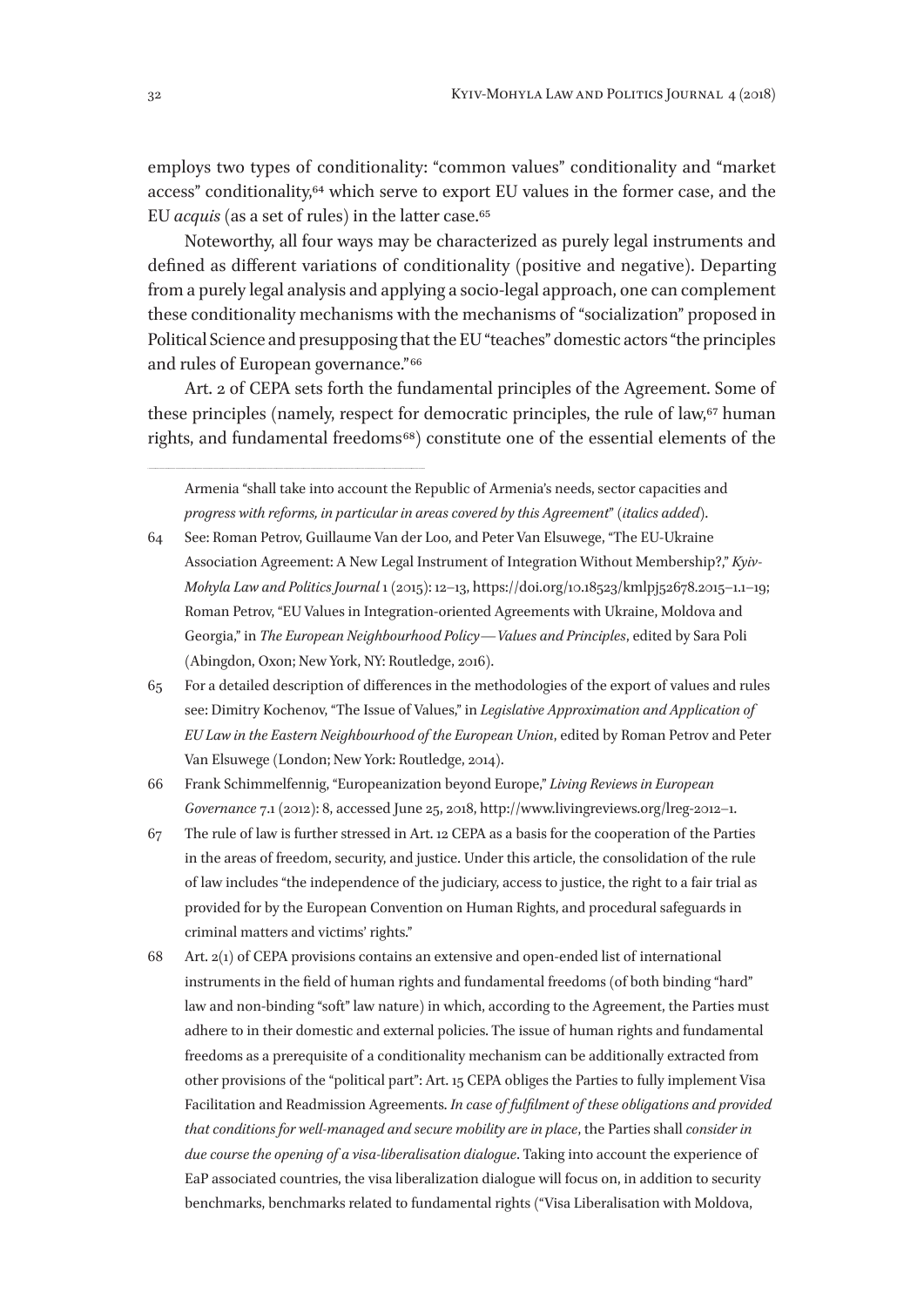Agreement<sup>69</sup>; others (the principles of a free-market economy, sustainable development, regional cooperation and effective multilateralism, good governance, and respect for international obligations etc.) are not included in the essential element clause, but are vital for relations under the Agreement and can be viewed as elements of CEPA's conditionality mechanisms.

Arguably, essential element clauses in combination with a non-fulfillment clause 70 and preamble references to the Parties' commitments constitute one of the mechanisms of value conditionality. It presupposes that all other provisions of CEPA (including provisions on economic cooperation and trade relations) can effectively operate and be implemented only if the specific principles and values are respected by the Parties. Therefore, the values and principles included in the essential elements may be considered as the axiological core of the Agreement.

What is the link between this core and the Armenian "constitutional identity"? Let us consider the constitutional text first. The fundamental values of the rule of law, democracy, and respect for human rights promoted by CEPA are embodied in the *unamendable* provisions of Articles 1, 2, and 3 of the Armenian Constitution. Consequently, they constitute the basis of its "identity." In a number of its judgements, the Constitutional Court has provided an interpretation of these principles. Of particular interest is the Decision concerning compliance of the EAEU Treaty with the Armenian Constitution, where the Court introduced the concept of the "axiology of the Constitution" covering the values and fundamental principles of the constitutional order,<sup>71</sup> including, in particular, the rule of law, respect for human rights and democracy. The Court examined (although in a very superficial and formalistic way) and confirmed the compliance of the "axiology" of the commitments under the Treaty with Armenian constitutional "axiology." Arguably, this analysis aimed to enhance the legitimacy of joining a supranational organization which, on the one hand, can potentially limit national sovereignty and, on the other hand, is not committed to strengthening the

Ukraine, and Georgia," accessed March 15, 2018, https://ec.europa.eu/home-affairs/what-wedo/policies/international-affairs/eastern-partnership/visa-liberalisation-moldova-ukraine-andgeorgia\_en). Thus, the perspectives of visa liberalization offered in CEPA can also serve as a stimulus for the proper implementation of "common" values in this area.

<sup>69</sup> One more essential element is included in Art. 9 and deals with the weapons of mass destruction, non-proliferation, and disarmament. This essential element is standard for EU agreements with third countries. As Cremona observes, WMD clauses have been included in such instruments since 2003 (Marise Cremona, "The ENP and Multilateralism," in *The European Neighbourhood Policy—Values and Principles*, edited by Sara Poli (Abingdon, Oxon; New York, NY: Routledge, 2016), 85–86). Similar "essential elements" can be found, in particular, in AAs with Georgia, Moldova, and Ukraine (Art. 10 EU-Georgia AA; Art. 9 EU-Moldova AA; Art. 11 EU-Ukraine AA).

<sup>70</sup> Art. 379 CEPA.

<sup>71</sup> See: Decision DCC-1175 of 14 November 2014.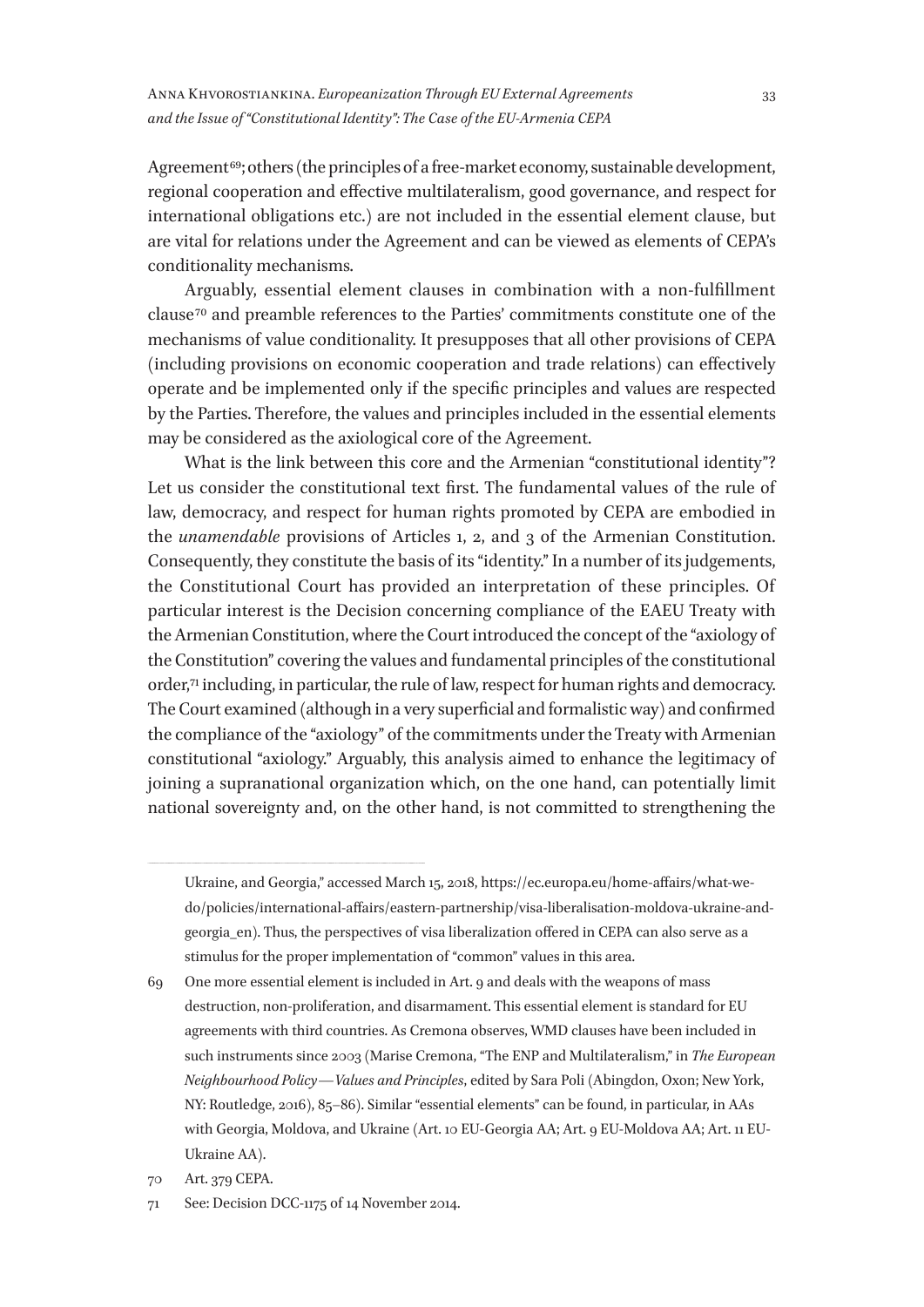fundamental constitutional values of respect for human rights, democracy, and the rule of law.72

In contrast with this Decision, in the Decision on CEPA an analysis of the issue of values is scarce. The Court merely reproduced the provisions of Art. 2 of the Agreement with a focus on the "essential element" clause<sup>73</sup> and underlined that, according to the Preamble of the Constitution, Armenia alleges universal values.74 The Court does not link these two statements and does not highlight the "shared" nature of the axiological core of the Armenian constitutional order and the legal values promoted by the EU.75 Arguably, the establishment of this link and the underlining of the commonality of values would have facilitated judicial reference to EU law for the purposes of the interpretation of such values (in particular, to rapidly developing case-law and soft law concerning the rule of law principle in Central Europe).

Regardless of their recognition in the Constitution, the proper implementation of the rule of law, democracy, and respect for human rights as required by CEPA is still a problematic issue. As stated above, such proper implementation can only be possible

- 72 Being an organization of economic cooperation, the EAEU does not merely aim at promoting the mentioned values; instead, among the principles of its functioning, the EAEU Treaty lists the respect of the universally recognized principles of international law including the principle of the sovereign equality of member states and "respect of particularities of the political order of the member states" (Art. 3 EAEU Treaty). At the same time, although formally EAEU Member States recognize "European" (or universal) values in their constitutions (see Art. 1 and Art. 2 of the Constitution of the Republic of Belarus; Art. 1 of the Constitution of the Republic of Kazakhstan; Art. 1 of the Constitution of the Kyrgyz Republic; Art. 1 and Art. 2 of the Constitution of the Russian Federation), the implementation of these values is an extremely problematic issue. All of the listed states are either consolidated authoritarian or semiauthoritarian regimes, not free or partly free (based on the data of Freedom House 2018. See: https://freedomhouse.org/report/freedom-world/freedom-world-2018, accessed July 31, 2018).
- 73 Para. 7 of Decision DCC-1407.
- 74 Para. 14 of Decision DCC-1407.
- 75 This lack of theoretical framing of the Decision on CEPA (in contrast to, for example, Decisions on ECHR and ECHR case-law in the domestic legal system, on the constitutionality of the EAEU Treaty and Customs Code) can be better explained through the agency approach: such theoretical (or even philosophical) concepts as "the spirit of the Constitution," "constitutional axiology," "constitutional culture," as well as frequent reference to international standards of fundamental rights in argumentation patterns can be individually attributed to then President of the Constitutional Court Dr. G. Harutyunyan. The examination of his scholarly publications allows for tracing the influence of his theoretical and argumentative approaches on the Court's case-law. The Decision on CEPA was adopted just after the retirement of Dr. Harutyunyan in March 2018 and before the appointment of the new President of the Court. As a consequence, the legal positions of the Court appeared to be rather technical and based on a literal comparison of the obligations under the Agreement and the Constitution. This conclusion is also confirmed by interview data (May 2018).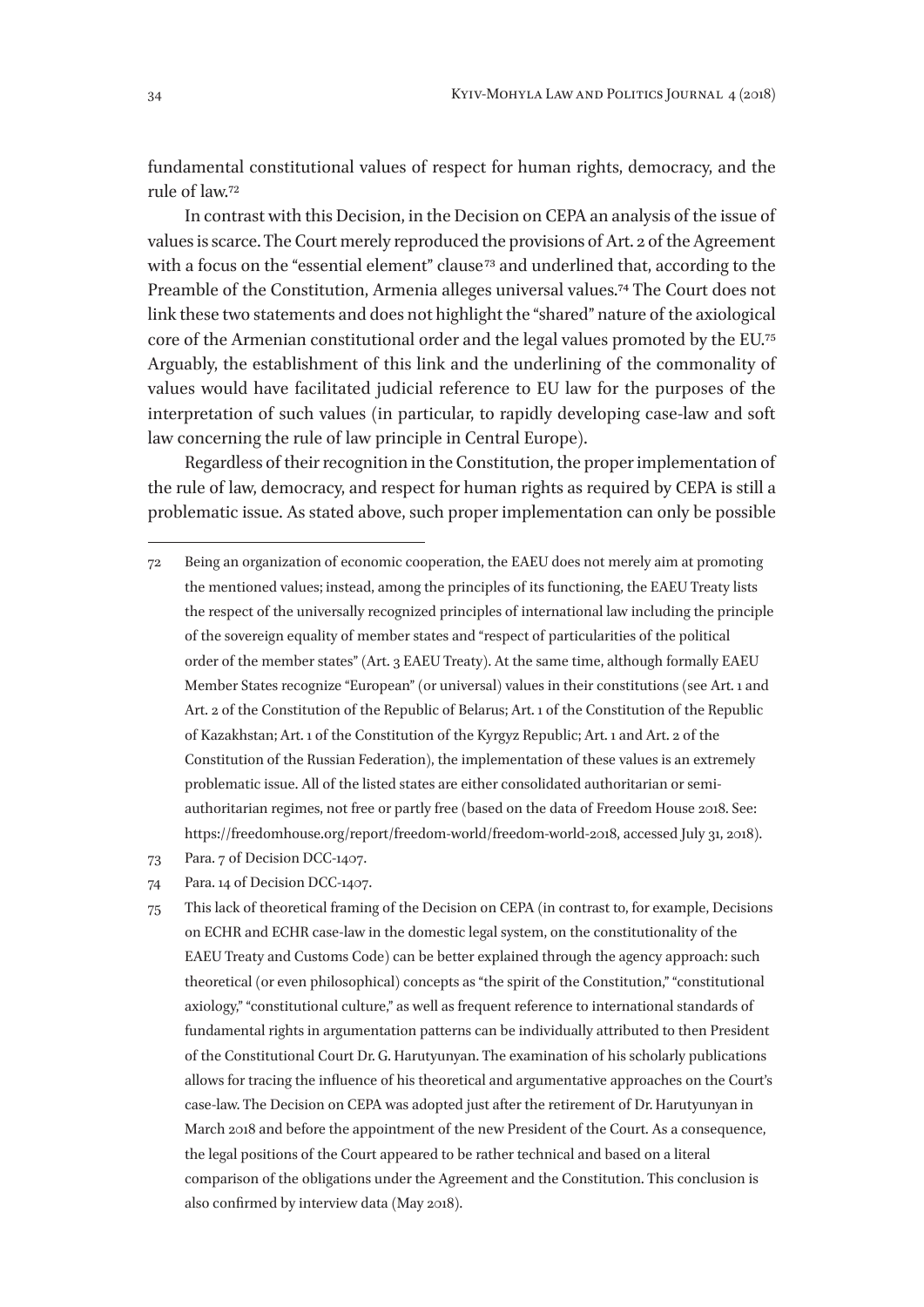when these values are internalized by society. Otherwise, the introduced Europeanization reforms risk retaining a formal, *façade* character or may even lead to "pathologies of Europeanization," whereby Europeanization processes are instrumentalized by domestic actors and empower incumbent authoritarian governments against their political opponents.76 Both situations were typical for Armenia before the change of government in April–May 2018. Currently, Prime Minister Pashinyan underlines that democracy is viewed as a "firm belief," and not as a "geopolitical orientation," and that the aim of the government is to conduct effective legal and political reforms with or without the participation of the EU—which are viewed as essential for the development of the state.<sup>77</sup>

Indeed, the results of observing recent political, legal, and social developments in Armenia allow for concluding that the process of the internalization of fundamental values is in progress (although the influence of the authoritarian Soviet past is still not overcome completely,78 and traditional institutions still influence legal and political practices). The government is actively taking steps to transform the constitutional declarations of fundamental values into operating legal provisions.79 What was defined

- 76 Tanja A. Börzel and Yasemin Pamuk, "Pathologies of Europeanization: Fighting Corruption in the Southern Caucasus," *West European Politics* 35.1 (2011): 79–97. Tanja A. Börzel and Yasemin Pamuk, "Europeanization Subverted? The European Union's Promotion of Good Governance and the Fight Against Corruption in the South Caucasus," *KFG Working Paper* No. 26 (April 2011), accessed May 1, 2018, http://userpage.fu-berlin.de/kfgeu/kfgwp/wpseries/ WorkingPaperKFG\_26.pdf.
- 77 The statement was made at a press-conference devoted to the results of an official visit to Brussels, on July 12, 2018, and was provoked by Pashinyan's disappointment with EU policy towards Armenia: in his words, regardless of the high appraisals and warm welcoming of the outcomes of the peaceful protests and the reforms already introduced by the new government, the approach of the EU to Armenia in practical terms has not changed (Official web-site of Prime Minister, video of the press-conference. http://www. primeminister.am/hy/videos/ item/9MrD 1Vs-F0A/, i n Armenian, accessed July 14, 2018).
- 78 Simon Payaslian, The Political Economy of Human Rights in Armenia*:* Authoritarianism and Democracy in a Former Soviet Republic (London: I. B. Tauris, 2011), 290–93.
- 79 The change of approach to fundamental constitutional values can also be noticed on the level of political discourse. Comparing the Programs of government activities, one may notice that the Government under the rule of the Republican Party stressed the necessity of creating "the legal basis ensuring the efficiency of public administration in the parliamentary system, the authorities' responsibility and accountability to the public, and the rule of law" and focused mainly on legislative and institutional reforms (see the sections "Vision and Goals of the RA Government Program" and 1.3. "Human Rights Protection, Justice, and the Fight Against Corruption" of the Program of the Government of the RA for 2017–2022 Approved by the Decision of the Government of the RA No 646-A of June 19, 2017, accessed July 1, 2018, http:// www.gov.am/files/docs/2219.pdf). Pashinyan's Government underlines that in the area of the said constitutional values and principles there is no legislative gap but the problem was with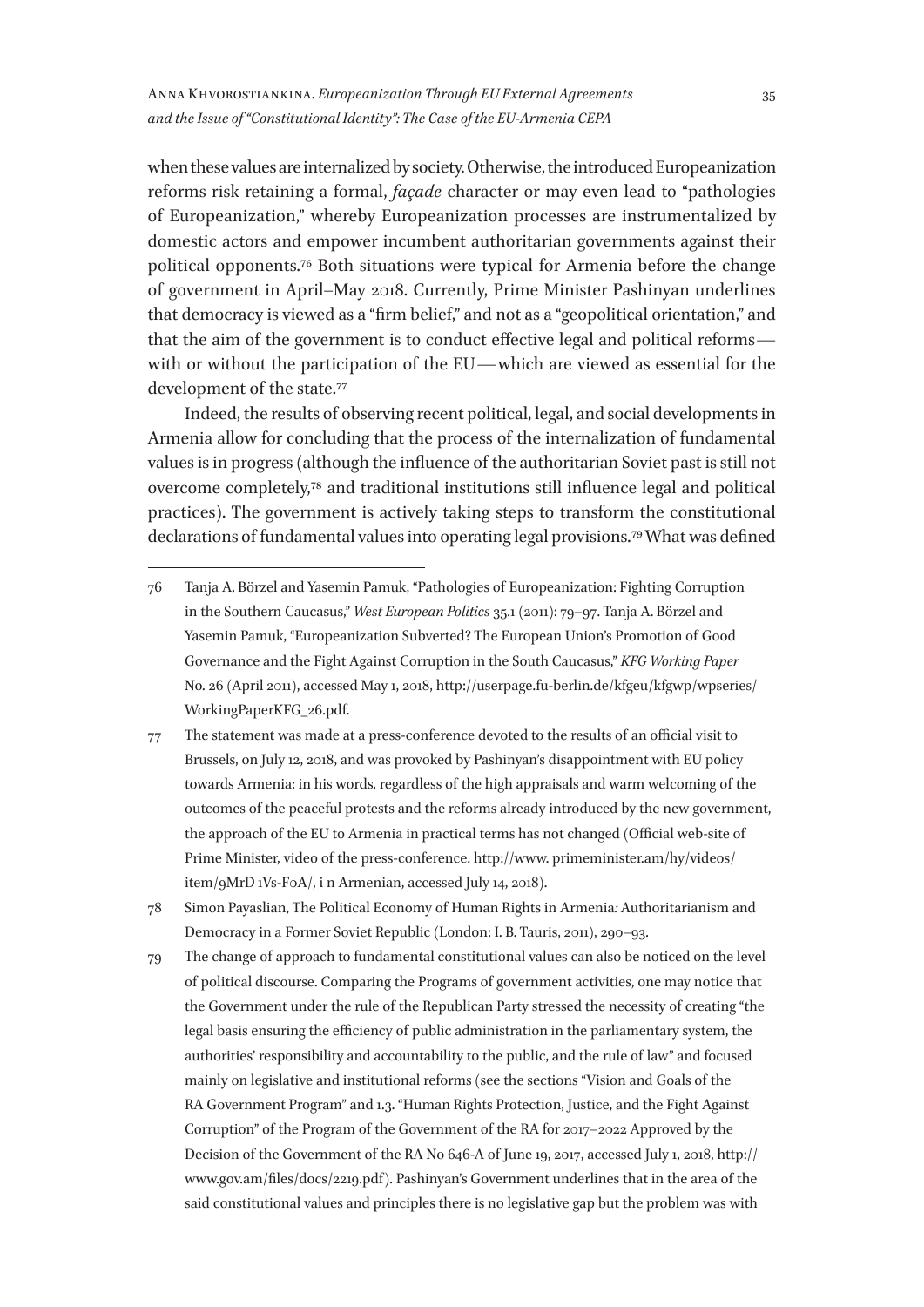in scholarship as a necessity for democratic transition in Armenia—the "dissolving of oligarchic economic and political structures" and the "reconfiguration of relations" between the state, individuals, and civil society<sup>80</sup>—is currently in the focus of government activities<sup>81</sup> and is being gradually achieved.<sup>82</sup>

In these circumstances, CEPA's "socialization" mechanisms (in particular in the form of "dialogues" and "exchanges of information" on various issues between the Parties, including dialogues with civil society) can facilitate the transformative influence of CEPA on the "constitutional identity" of the actual society.

As regards the geopolitical orientation as a component of the constitutional identity, it should be noted that the Armenian Constitution does not stipulate any restriction on the issue of international or regional cooperation. In contrast with some other post-Soviet countries, it neither indicates any specific integration priorities or preferences.83 Armenian foreign policy is based on the principle of "complementarity" and multi-vectored regional cooperation.84 As a result, Armenia is currently both a

80 See: Payaslian, The Political Economy of Human Rights in Armenia, 293.

84 The Program of the previous Government highlighted deepening bilateral cooperation, in particular, with Russia, the USA, European counties, Georgia, Iran, China, India, countries of the Middle East, and multilateral cooperation with the EAEU, the CSTO, the EU, the CIS, the UN, NATO, and the CoE (see section 2.1 of the Program of the Government of the RA for 2017–2022 approved by the Decision of the Government of the RA No. 646-A of June 19, 2017,

the political will of the authorities to properly implement them (see section 5.1 "Equality Before the Law, Justice and Human Rights Protection" of the Program of the Government of RA for 2018 Approved by the Decision of Government N 581-A of June 1, 2018, accessed July 1, 2018, http://www.gov.am/files/docs/2782.pdf).

<sup>81</sup> See the Program of the Government of the RA for 2018 Approved by the Decision of Government N 581-A of June 1, 2018.

<sup>82</sup> The former is achieved through the active implementation of anti-corruption measures and the investigation of corruption-related crimes. The latter—through the strengthening of the rule of law (of particular importance is the initiation of an investigation of Human Rights violations in the period of the Republic Party's rule, including the violent suppression of peaceful protests against electoral fraud in March 2008. At the time of writing, criminal charges were filed against the highest officials, including then President R. Kocharyan, who was charged with "overthrowing the constitutional order in Armenia" see: Radio Freedom, "Kocharian Charged Over 2008 Crackdown," accessed July 26, 2018, https://www.azatutyun. am/a/29392588.html); and other (sometimes unusual) methods of building trust and achieving transparency (e. g. the Prime Minister's regular on-line streams and direct communication with people through social media).

<sup>83</sup> See: Decision DCC-1175 of November 14, 2014 in the Case on Conformity of the Obligations Stipulated in the "Treaty on the Accession to the Treaty of May 29, 2014 On The Eurasian Economic Union Signed by the Republic of Armenia" Signed on October 10, 2014 in Minsk with the Constitution of the Republic of Armenia, English version http://concourt.am/english/ decisions/common/pdf/1175.pdf.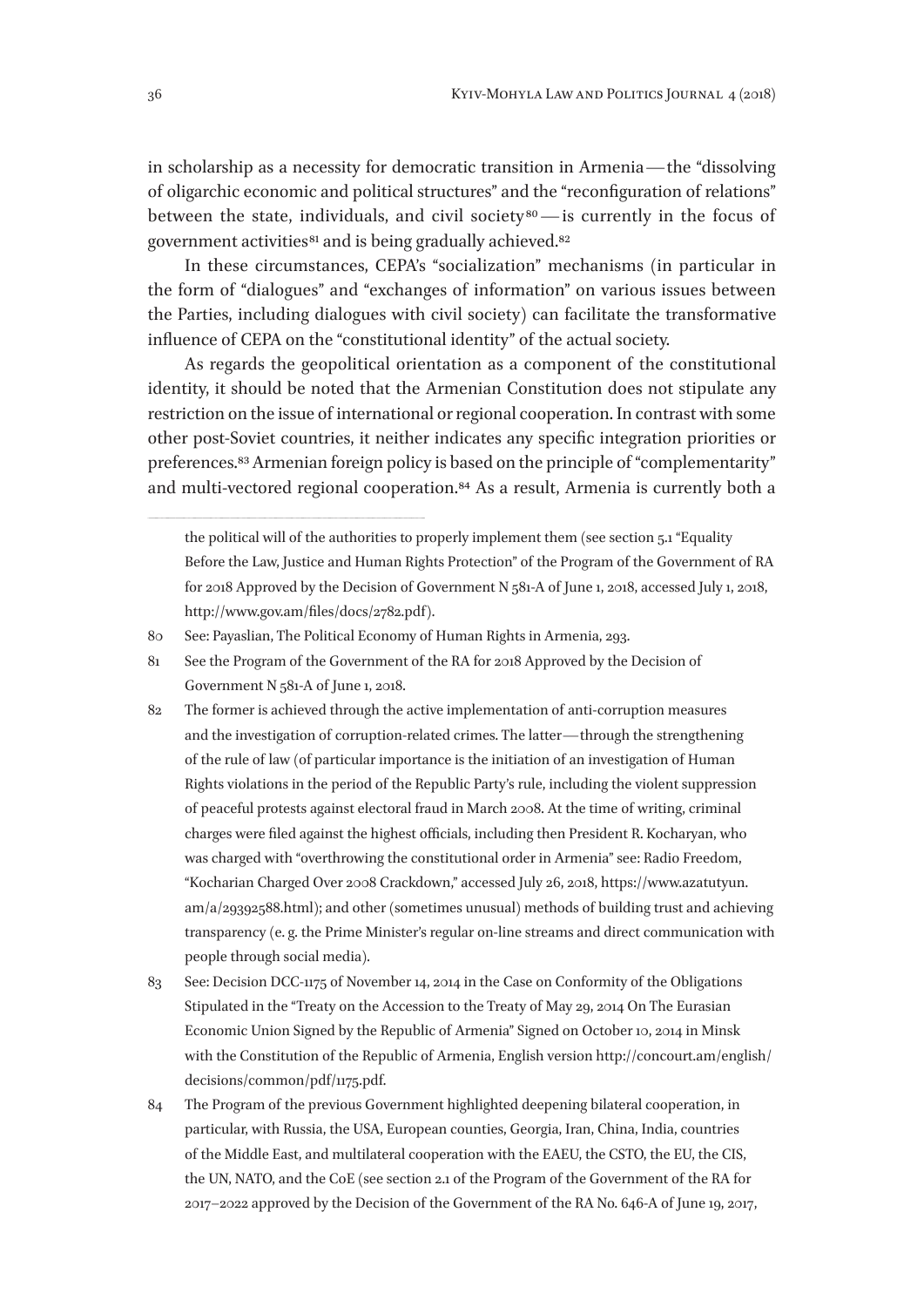Anna Khvorostiankina. *Europeanization Through EU External Agreements and the Issue of "Constitutional Identity": The Case of the EU-Armenia CEPA*

member of the Russia-led EAEU and has enhanced relations with the EU. However, from the "constitutional identity" perspective, these two regional integration vectors have different characteristics: while the former is forced by Russia's leverage, is based on pragmatic economic interests and security considerations,85 and does not aim at any value-based systemic change,<sup>86</sup> the latter initially (under the rule of the Republican Party) corresponded to domestic demand for modernization on the basis of EU templates 87 and had a significant value-based discourse component (although not translated into realities,<sup>88</sup> and was often used as an easy way for Armenian authorities to

- 85 On Russia's leverage see: Laure Delcour and Kataryna Wolczuk, "The EU's Unexpected 'Ideal Neighbour'? The Perplexing Case of Armenia's Europeanisation," *Journal of European Integration* 37.4 (2015): 495.
- 86 Among basic principles, Art. 3 EAEU Treaty lists the "respect for specific features of the political structures of the Member States," therefore EAEU is formally "indifferent" to the value systems of the member states.
- 87 Delcour and Wolczuk, "The EU's Unexpected 'Ideal Neighbour'?," 499. It should be noted that before April 2018 this "demand" was of a rather pragmatic nature, aimed mainly at sectoral reforms and—as Delcour and Wolczuk point out in relation to the period of 2009–2013—was caused by the necessity to decrease the vulnerability of the incumbent government (Delcour and Wolczuk, "The EU's Unexpected 'Ideal Neighbour'?," 498–99). The result was technical legislative reforms that did not bring any systemic change (i. e. overcoming corruption, dissolving oligarchic informal monopolies, introducing good governance. and improving democratic institutions etc.). In fact, it was a case of, providing support at "low political cost" and not endangering the "survival strategy" of the authorities, cooperation with the EU actually prolonged the rule of the authoritarian government (see: Sieglinde Gstöhl, "Differentiated Integration and the NEC," in *Legislative Approximation and Application of EU Law in the Eastern Neighbourhood of the European Union*, edited by Peter Van Elsuwege and Roman Petrov (London; New York: Routledge, 2014), 102). Currently, cooperation with the EU may be viewed as seeking support for domestic reforms genuinely aiming to bring systemic legal and political change.
- 88 As Ghazaryan and Hakobyan note, this was due to the lack of rigour of the EU in pursuing the "value conditionality" and the formalistic approach of the Armenian authorities in fulfilling its obligations in this regard (Ghazaryan and Hakobyan, "Legislative Approximation and Application of EU Law in Armenia," 214).

accessed July 1, 2018, http://www. gov.am/files/docs/2219.pdf). The same directions of foreign relations are indicated in the Program of Pashinyan's Government. However, noteworthy is (1) stressing the necessity to increase the *effectiveness* of participation in the EAEU, (2) identifying the principles of cooperation with Russia, in particular, *equality*; underlying that military cooperation with Russia is *an important component* of the system of national security; (3) in relations with the EU, focusing on implementation of CEPA and setting the aim to start a dialogue on visa liberalization (see section 3.2 of the Program of Government of the RA for 2018 approved by the Decision of Government No. 581-A of June 1, 2018, accessed July 1, 2018, http://www. gov.am/files/docs/2782.pdf).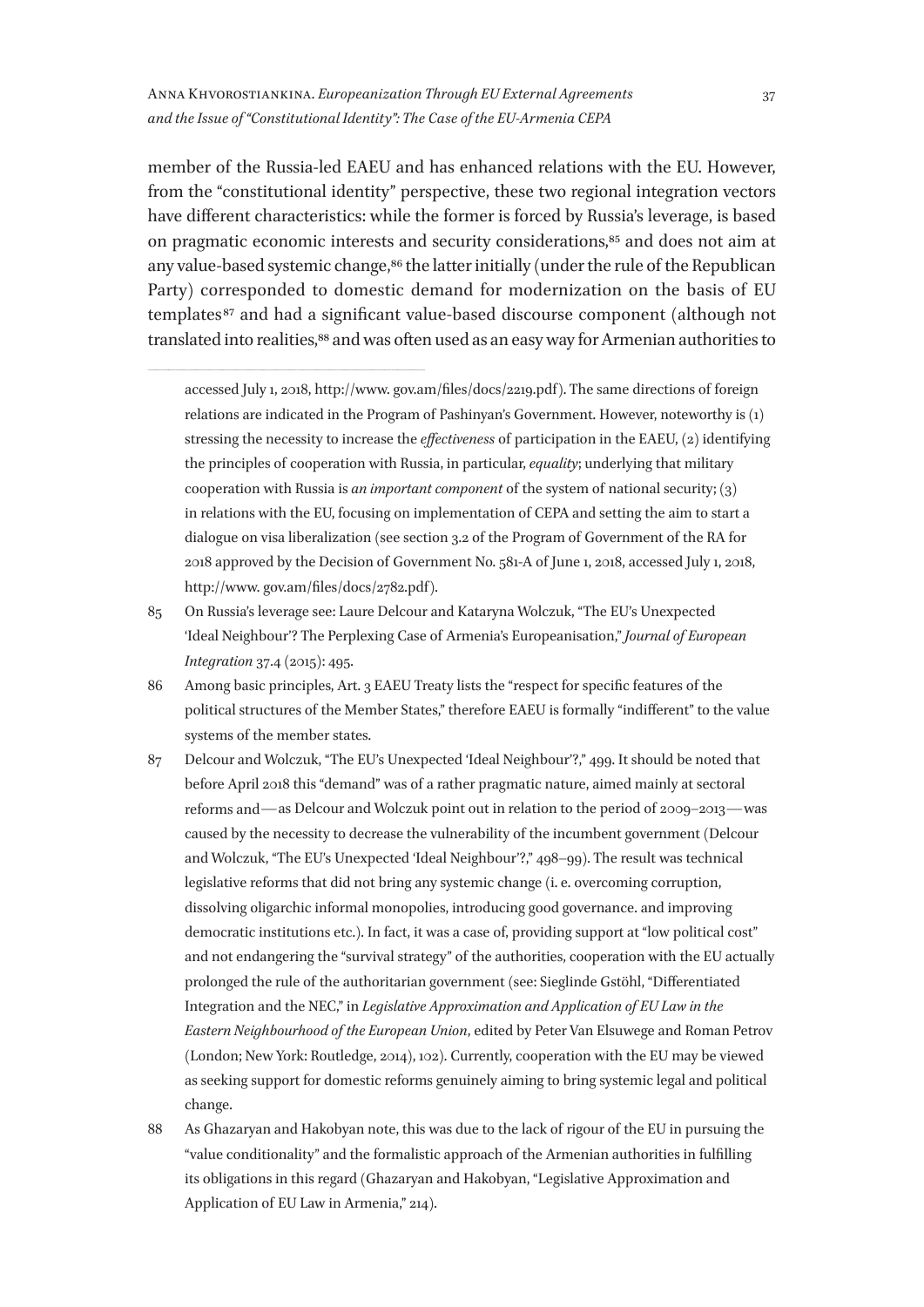get EU support at "low political cost" 89). Currently, as part of a "shared values" discourse, cooperation with the EU may be viewed as coinciding with the government's vision of further development of the constitutional order.

Noteworthy, the value-based core of the constitutional order may also formally create obstacles for the proper implementation of CEPA. In particular, the Agreement states that "[t]he Parties shall aim to enhance cooperation in promoting peace and international justice by ratifying and implementing the Rome Statute of the International Criminal Court and its related instruments, and taking into account their legal and constitutional frameworks." 90 However, in its Decision of 2004,91 the Constitutional Court held that the ICC Statute contradicts the Constitution. The reasoning of the Court was based on two arguments: (1) the absence of the right to be pardoned or amnestied in the Statute, restricting the scope of rights guaranteed by the Constitution,<sup>92</sup> and  $(2)$  the impossibility to complement or modify the national judicial system through international treaties derived from the principle of sovereignty.<sup>93</sup> The Court underlined that ratification of the Statute would only be possible in case of introducing amendments to the Constitution. Nevertheless, neither the constitutional amendments of 2005 nor the reform of 2015 enabled the ratification.<sup>94</sup>

In this specific case, "constitutional identity" as a value-based core of a constitutional order—through the constitutional principle of sovereignty—is clearly intertwined with constitutional identity as the level of the "openness" of the domestic legal order to external influences.

### **5. "Constitutional Identity" as the "Openness" of the Domestic Constitutional Order and Legal Approximation Under CEPA**

This section of the article focuses on the interrelation of the level of openness of the legal order to external influences and the effectiveness of legal approximation<sup>95</sup> under

- 92 Then Art. 40 and 81 of the Constitution of the RA.
- 93 Then Art. 91 and 92 of the Constitution of the RA.
- 94 The Concept Paper on the Constitutional Reform of 2015, however, stated that constitutional reform "must create the preconditions for ratification" of the Rome Statute of the ICC (see para. 2.6.4 of The Concept Paper on the Constitutional Reform Elaborated by the Specialized Commission on Constitutional Reforms Adjunct to the President of the RA (draft of September 2, 2014), accessed June 1, 2018, http://www. venice.coe.int/webforms/documents/default. aspx?pdffile=CDL-REF(2014)033-e). Nevertheless, the wording of the constitutional norms that the Constitutional Court defined as being in conflict with the Statute, remain the same.
- 95 The term "legal approximation" is used to describe the comprehensive transformation of a legal order. In addition to "legislative approximation" to the EU *acquis*, it covers the absorption of

<sup>89</sup> Gstöhl, "Differentiated Integration and the NEC."

<sup>90</sup> Art. 6(2) CEPA.

<sup>91</sup> Decision DCC-502 of 13 August 2004 on the compliance of obligations under the Statute of the International Criminal Court (Annexed Declaration) signed on July 17, 1998 in Rome with the Constitution of the RA.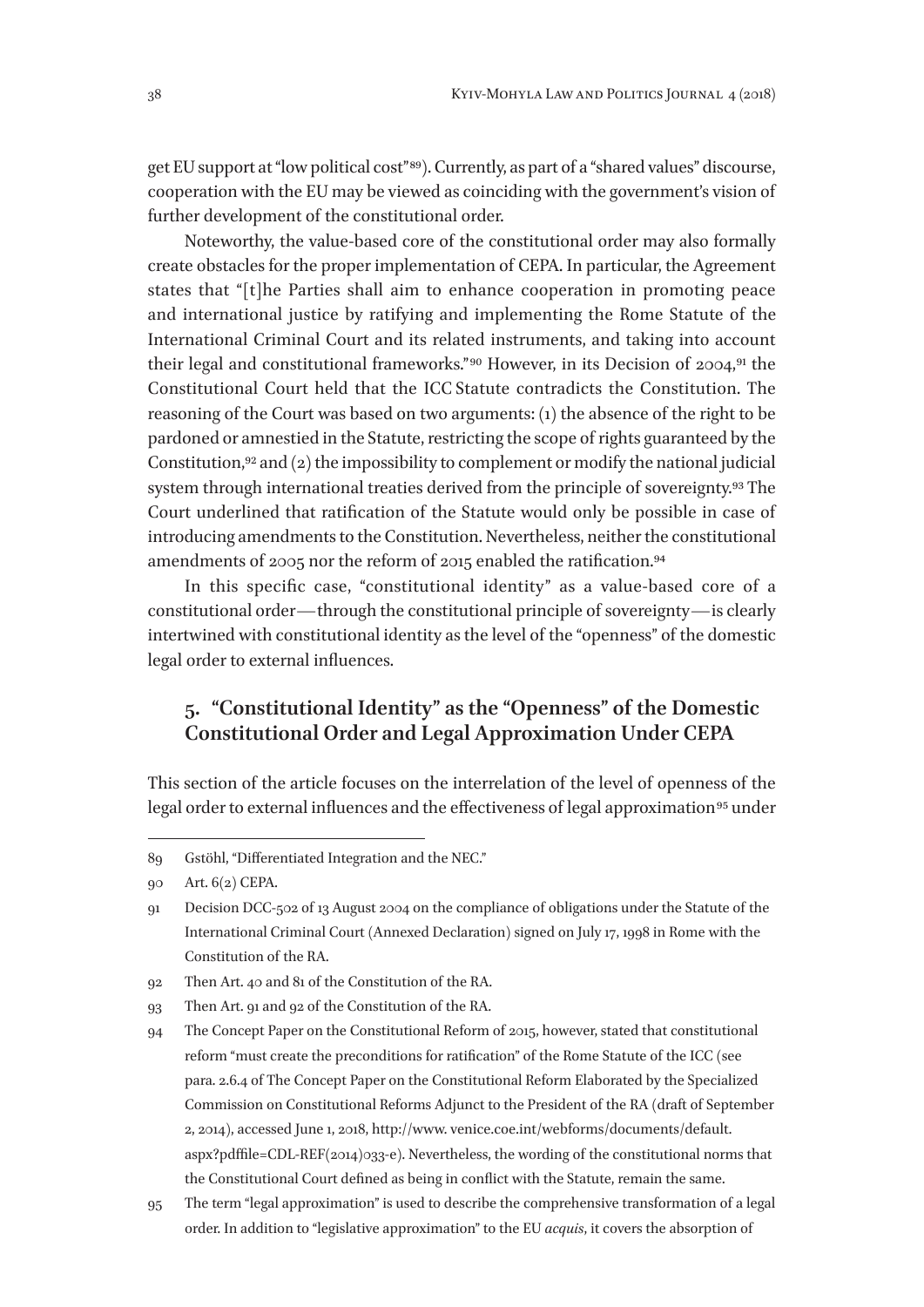CEPA. As defined above, the level of openness indicates the capacity to absorb legal norms and rules, as well as practices and methodological approaches through formal and informal channels.

According to the Constitution of Armenia, CEPA as an international treaty ratified by the National Assembly, enjoys supremacy over national legislation<sup>96</sup> (but not over the Constitution). This constitutional provision serves as the main formal channel of interaction between the Agreement and the domestic legal order. However, being complex in nature, in order to achieve its goals CEPA requires more sophisticated mechanisms of interaction based on a combination of formal and informal channels and tools. In particular, these mechanisms should allow for the operation of decisions of CEPA institutions, the implementation of the Agreement's provisions concerning legislative approximation, and provisions focusing on general legal principles (in terms of both law-making and law enforcement), as well as enable the Armenian judiciary to contribute to CEPA's proper implementation.

In addition to the existence of such mechanisms "opening" the domestic legal order to CEPA influence, the effectiveness of the implementation of CEPA will also depend on how open (formally and informally) the Armenian legal order will be towards the concurring project of regional integration—the Russia-led EAEU. Although the new Agreement takes "full account of Armenia's obligations as a member of the Eurasian Economic Union,"<sup>97</sup> this, however, does not exclude the possibility of potential conflicts between EAEU norms and provisions of CEPA, specifically in the areas covered by both CEPA and the EAEU Treaty.98 One of the reasons for these potential conflicts may be rooted in the "immanent weaknesses" of the EAEU legal framework.99

the legal principles, methodological approaches, and legal practices necessary for the proper implementation of the approximated legislation.

<sup>96</sup> Art. 5 of the Constitution of the RA.

<sup>97</sup> Joint Proposal for a Council Decision on the Signing, on Behalf of the European Union, and Provisional Application of the Comprehensive and Enhanced Partnership Agreement Between the European Union and the European Atomic Energy Community and their Member States, of the One Part, and the Republic of Armenia, of the Other Part, September 25, 2017, JOIN/2017/036 final—2017/0236 (NLE), accessed June 17, 2017, http://eur-lex.europa.eu/legalcontent/EN/TXT/?qid=1511682870752&uri=CELEX:52017JC 0036.

<sup>98</sup> Notably, in the course of negotiations "to ensure that the values underpinning CEPA remain firm," the EU rejected a "carve-out clause" proposed by the Armenian side, which would allow Armenia "to opt out of the commitments enshrined in CEPA in areas where the Eurasian Economic Union might make new provisions" (Kostanyan and Giragosian, "EU-Armenian Relations: Charting a Fresh Course," referring to the interview with an EU official (Brussels, September 5, 2016), 7).

<sup>99</sup> Among such specific features of the EAEU Treaty Dragneva, Delcour and Jovanicius identify: "the mixture between current and future commitments, the problematic institutional boundaries between the members' commitments and delegated powers, and the prevalence of power relations within a highly asymmetric hub-and-spoke context." (Rilka Dragneva, Laure Delcour and Laurynas Jovanicius, "Assessing Legal and Political Compatibility between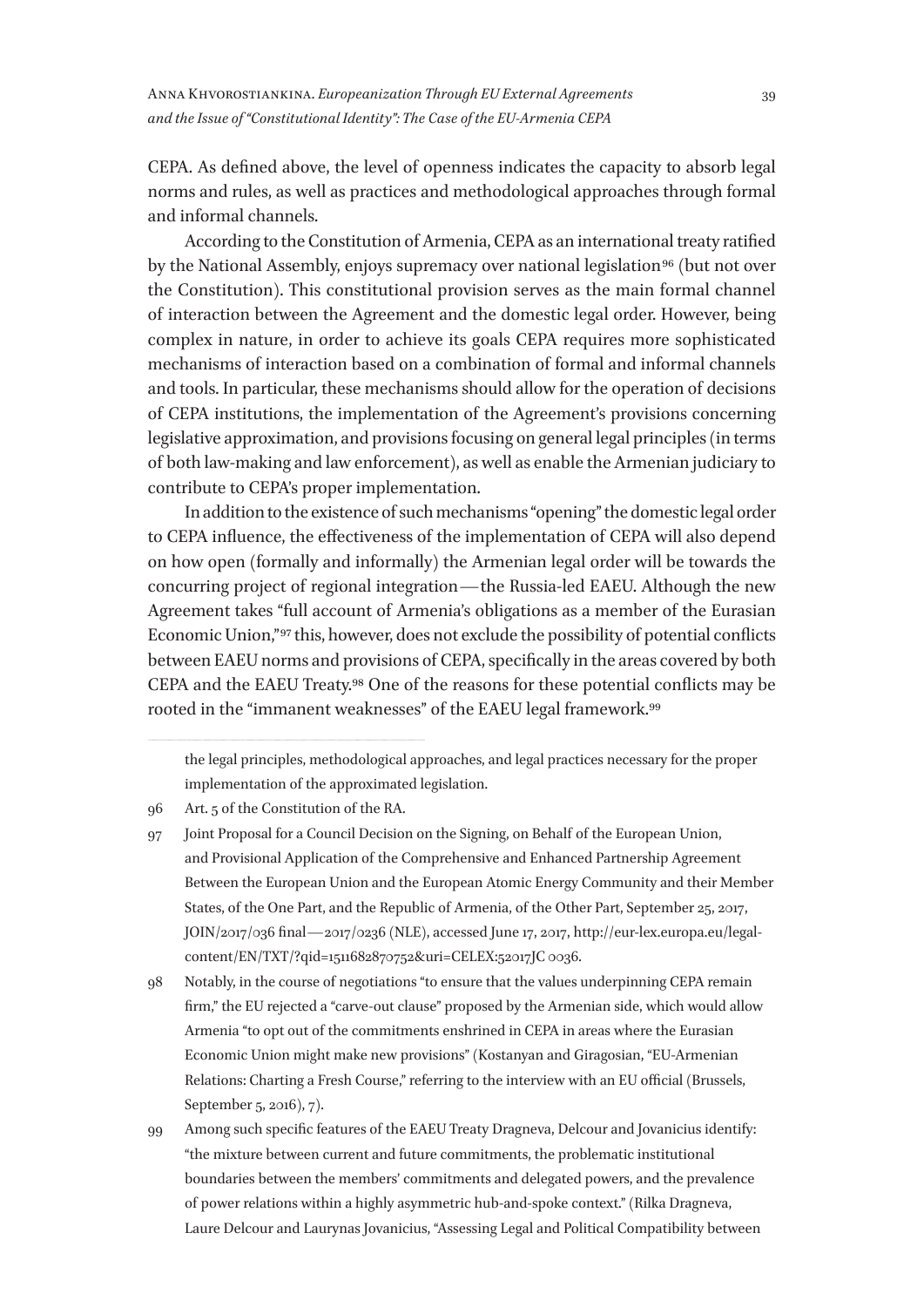#### **5.1. Decisions of CEPA Institutions and the Domestic Constitutional Framework**

There are two categories of binding decisions of CEPA institutions:

(1) the decisions of the Council by which Annexes to CEPA will be updated to take into consideration the development of EU legislation for the purposes of legislative approximation 100; and

(2) other decisions of CEPA institutions.

For both types of decisions Armenian constitutional law excludes direct applicability and establishes specific requirements. Implementation of the decisions of the first type presupposes the ratification of amendments to Annexes in the same manner as the Agreement itself is ratified,101 including the preliminary control of constitutionality by the Constitutional Court. Reviewing CEPA, the Court did not analyze the content of the Annexes and the compatibility of the specific *acquis* with the Armenian Constitution. Presumably, in case of amending the Annexes, the Court will also formally review only the obligation to approximate and will leave it to legislators to resolve the substantive issue of transposition first (with the possibility of constitutional control of approximated national law *a posteriori*).

As regards the second type of decisions, currently Armenian legislation does not define their legal status and the implementation procedure and does not provide the possibility of the direct effect of acts adopted by CEPA institutions. Noteworthy, the implementation of acts of the Eurasian Economic Commission has been recently regulated in a specific provision of the Law "On Normative Legal Acts." 102 In contrast to the previous Law "On International Agreements," which regulated the implementation of acts adopted by international organizations (that could arguably have been applied by analogy in the case of CEPA), the new Law "On International Agreements" 103 is silent in this regard.

In the absence of legislative regulation, certain guidelines concerning the interaction of binding decisions of CEPA institutions with the domestic legal order can be found in the case-law of the Constitutional Court. In particular, in the Decision concerning the constitutionality of the EAEU Treaty,104 the Court has formulated

European Union Engagement Strategies and Membership of the Eurasian Economic Treaty," *EU-STRAT Working Paper* 2 (2017): 12).

<sup>100</sup> Art. 371 CEPA

<sup>101</sup> See Decision of the Constitutional Court DCC-1407, par. 11.

<sup>102</sup> Law of the RA HO-180-N "On Normative Legal Acts" of March 21, 2018 in Art. 24 prescribes that in case the Eurasian Economic Commission adopts an act the subject matter of which belongs to the areas of regulation by law in Armenia, the Government should exercise legislative initiative and introduce the relevant implementing draft law to the Parliament. In all other cases, the Government adopts an act giving effect to the act of the Commission.

<sup>103</sup> Law of the RA HO-213-N "On International Agreements" of March 23, 2018.

<sup>104</sup> Decision DCC-1175 of 14 November 2014.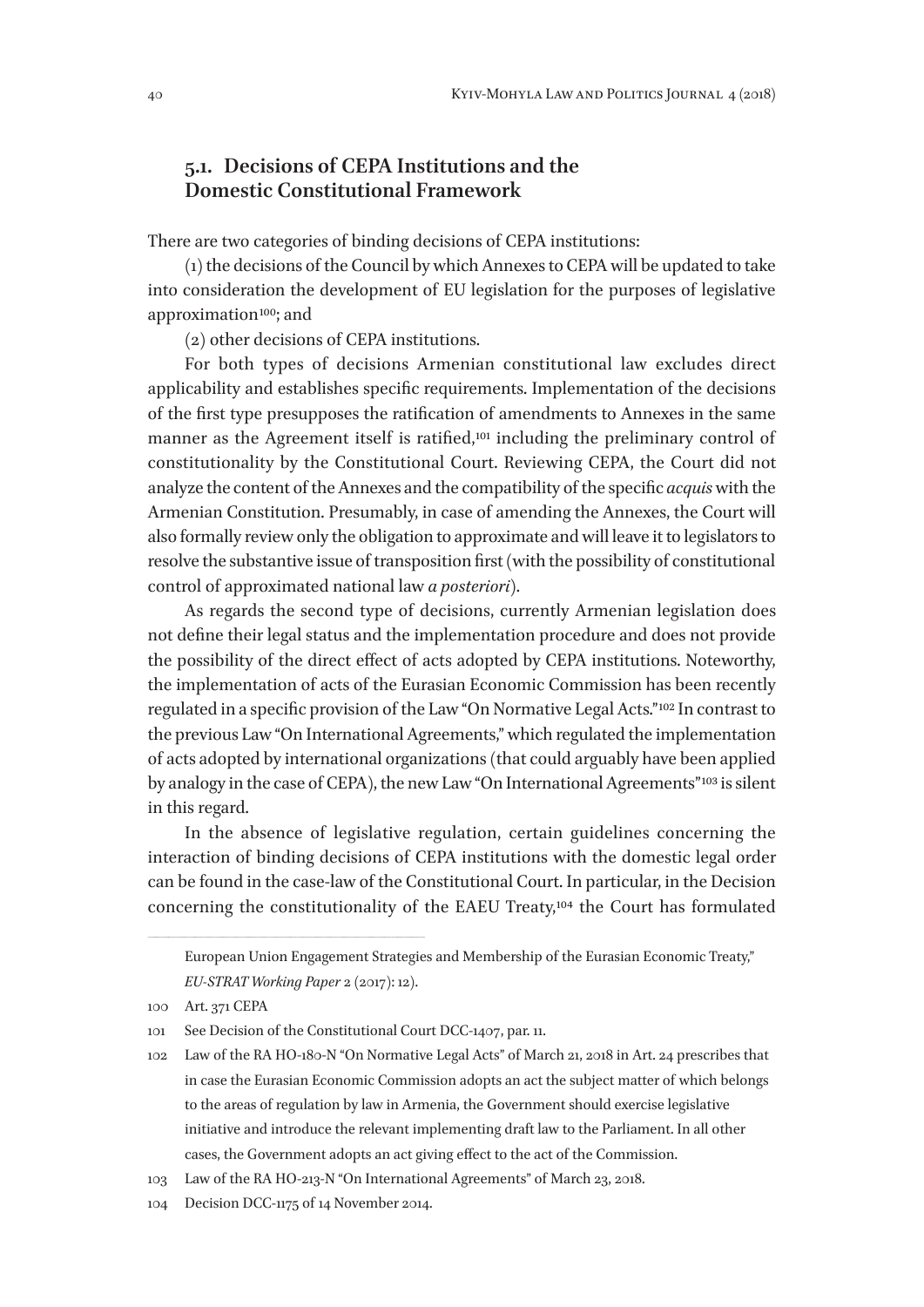Anna Khvorostiankina. *Europeanization Through EU External Agreements and the Issue of "Constitutional Identity": The Case of the EU-Armenia CEPA*

several legal positions, arguably applicable to such decisions by analogy. The Court pointed out that the acts of any international or supranational organization should be in accordance with the principles of sovereignty,105 the legal equality of the Parties, and the mutual expediency of international cooperation. Furthermore, restrictions on human rights [possibly resulting from participation in a supranational organization] should be in accordance with the norms and principles of international law. The Court also stressed that the operation of decisions of supranational bodies in Armenia is possible only within the scope of accordance with the Constitution.106 The Court held that "any decision adopted by any supranational body with the participation of the Republic of Armenia, which is not in conformity with these requirements, is not applicable in the Republic of Armenia. In the case of following these requirements, the cooperation of Armenia with any international or regional organization will not raise the issue of constitutionality." 107

Apparently, to guarantee legal certainty and to ensure the effectiveness of the implementation of the Agreement, the domestic legislative framework should clearly define the status and regulate the procedural issues of the operation of acts of CEPA institutions in the Armenian legal order.

#### **5.2. CEPA Mechanisms of Legislative Approximation**

The mechanisms of legislative approximation employed in CEPA resemble the mechanisms of the AAs, although are less advanced and ambitious due to CEPA's more modest objectives. At the same time, in contrast with the EU-Armenia PCA containing only one general and legally non-binding approximation clause,108 CEPA's

<sup>105</sup> From the point of view of constitutional identity, the concept of sovereignty is of particular importance. The Case-law of the Constitutional Court indicates that "sovereignty" includes the possibility of its "sharing" on the basis of a voluntary decision of the Republic of Armenia. In particular, deciding on the issue of the jurisdiction of the ECHR and the binding force of its judgements for Armenia, the Court stated that, although the Constitution does not directly provide the right to apply to the international courts to protect one's rights, "taking as a ground the authorizing nature of Article 43 of the Constitution of the Republic of Armenia and the *sovereign right* of the Republic of Armenia *voluntary and on the basis of mutual concordance to accept such an obligation in the name of the effectiveness of the international co-operation*, it can be noted that the obligations set forth by Articles 36 and 43 of the Convention do not contradict the *spirit of the Constitution* of the Republic of Armenia" (para. 14 of the Decision DCC-350 of 22 February 2002 On Conformity of Obligations Stated in the Convention for the Protection of Human Rights and Fundamental Freedoms […] with the Constitution of the RA, English version available at: http://concourt.am/english/decisions/common/doc/sdv-350e.htm, accessed March 15, 2018; italics added).

<sup>106</sup> Para. 7 of Decision DCC-1175 of 14 November 2014.

<sup>107</sup> Para. 7 of Decision DCC-1175 of 14 November 2014.

<sup>108</sup> Art. 43 of PCA.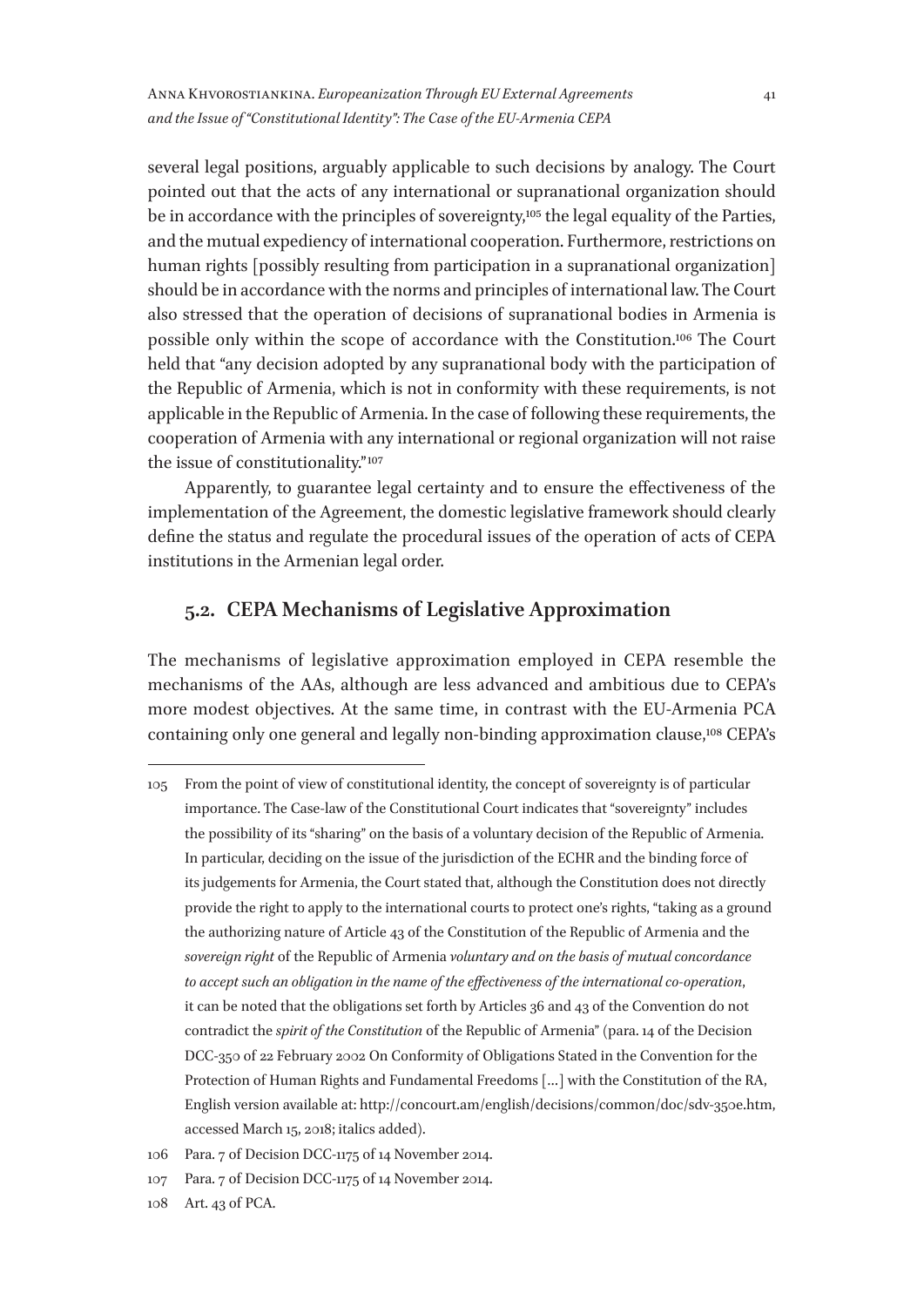approximation mechanisms are significantly more elaborate, diverse, and framed with provisions of a binding nature.109

Furthermore, alongside the establishment of advanced approximation mechanisms, in contrast with the PCA, CEPA underlines the importance of the implementation and enforcement of the approximated legislation and establishes specific mechanisms for the monitoring and assessment of approximation.<sup>110</sup> This novelty is similar to the approach of the AAs and may be considered a reaction to the shortcomings of previous approximation attempts.<sup>111</sup>

The obligation of Armenia to "carry out gradual approximation of its legislation to EU law as referred to in the Annexes" (with exceptions for specific provisions under Title  $V^{112}$ ) is set forth in Art. 370 of CEPA. This general provision is supplemented with provisions containing standard approximation clauses in eight chapters of Title V (Other Cooperation Policies) and Title VII (Financial Assistance, and Anti-Fraud and Control Provisions) of the Agreement.113 The Annexes linked to these clauses indicate the EU legislative acts Armenia "undertakes to gradually approximate its legislation to" and the timeframes for such approximation.114 They do not lead to an opening of the market but can be elements of other conditionality mechanisms.

The lists of EU legislation contain regulations, directives (including implementing regulations and directives) and international acts and shall be periodically revised

- 112 Trade and Trade-Related Matters.
- 113 These are: Article 41 with Annex I (transport), Art. 44 with Annex II (energy), Art. 50 with Annex III (environment), Art. 56 with Annex IV (climate), Art. 65 with Annex V (information society), Art. 83 with Annex VI (consumer protection), Art. 90 with Annex VII (employment, social policy and equal opportunities), Art. 361 with Annex XII (anti-fraud regulations).
- 114 In some cases, the timeframes are not precisely indicated but are to be defined by the Partnership Council.

<sup>109</sup> Although the degree of bindingness of different provisions varies.

<sup>110</sup> See, in particular, Preamble and Art. 372 CEPA.

<sup>111</sup> It should be noted that legislative approximation to the EU *acquis* is not a new phenomenon for the Armenian legal system. Some efforts of approximation were made under the PCA ENP Action Plan and in course of the negotiations concerning the failed AA and DCFTA. However, regardless of some achievements (see, for example, Delcour and Wolczuk, "The EU's Unexpected 'Ideal Neighbour'?," 491–507), this process can generally hardly be defined as successful, as it lacked coherence, a systematic approach, and common methodological ground. The implementation of the approximated legislation was particularly problematic. For example, Ghazaryan and Hakobyan report on the active and extensive approximation of Armenian competition law in the framework of the ENP and achieving compliance with the EU dynamic *acquis* (Ghazaryan and Hakobyan, "Legislative Approximation and Application of EU Law in Armenia," 201). However, the formal compliance of domestic legislation with the dynamic EU competition *acquis* in no way touched upon the problem of politically supported artificial oligarchic monopolies, therefore not affecting in practice the economic environment of the country.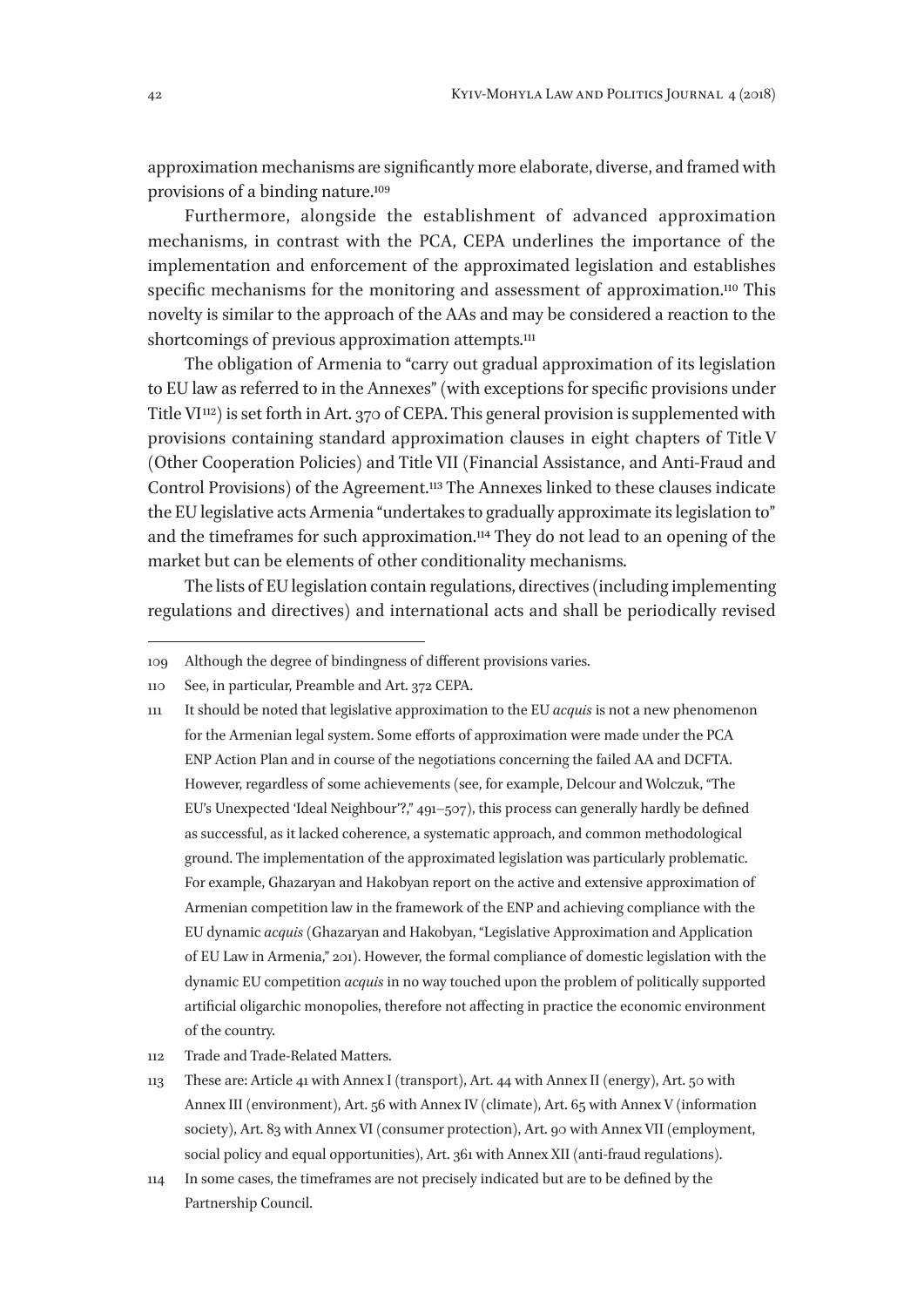by the Partnership Council "in order, *inter alia*, to reflect the evolution of EU law and applicable standards set out in international instruments deemed relevant by the Parties, taking into account the completion of the Parties' respective internal procedures" (Art. 371).

In addition to this approximation mechanism ("standard approximation clause + the lists of the EU legislation and the specified timeframes"), there are also a number of provisions containing a general requirement to approximate Armenian legislation with the the EU *acquis* without specification of relevant EU acts and the timeframes of approximation. The formulation and binding character of such requirements, as well as the expected degree of approximation/convergence vary. According to Art. 169, 180, and 192 of Title VI "Trade and Trade-Related Matters," which are key elements of the conditionality mechanisms relevant to the liberalization of a cross-border supply of services,115 "parties *recognise the importance* of gradual approximation" of Armenian legislation on postal services, electronic commerce, and transport services to that of the EU. According to Art. 189, "the Republic of Armenia *shall approximate* its regulation of financial services, *as appropriate*, to the legislation of the European Union." Art. 130 dealing with cooperation in the field of technical barriers to trade states that "the Parties *shall endeavour to establish and maintain* a process through which *gradual approximation of the technical regulations, standards and conformity assessment procedures* of the Republic of Armenia to those of the European Union can be achieved." In accordance with Art. 81 related to consumer protection, the parties "shall cooperate in order to ensure a high level of consumer protection and to achieve *compatibility between their systems* of consumer protection." Art. 70 states that the Parties "shall cooperate to promote agricultural and rural development, in particular through *progressive convergence* of policies and legislation." Furthermore, there are a number of "soft" provisions employing "taking into account" and "making efforts" formulas.

One more approximation mechanism can be found in the provisions requiring the implementation of international instruments and compliance with international standards promoted by the EU. These commitments are either general (referring to international or European standards generally) or specifically defined (referring to specific international acts to be implemented).

Other areas of cooperation<sup>116</sup> do not presuppose legislative approximation. However, the Armenian legal system may benefit from the improvement of national legislation in these areas through the exchange of information and best practices with the EU, which can serve as informal channels of the transposition of the EU *acquis* into the domestic legal order.

<sup>115</sup> According to Art. 373 CEPA, "If the Parties agree that necessary measures covered by Title VI have been implemented and are being enforced, the Partnership Council, […] shall decide on further market opening where provided for in Title VI."

<sup>116</sup> Such as company law, accounting and auditing, and corporate governance, industrial and enterprise policy, cooperation in the areas of banking, insurance, and other financial services.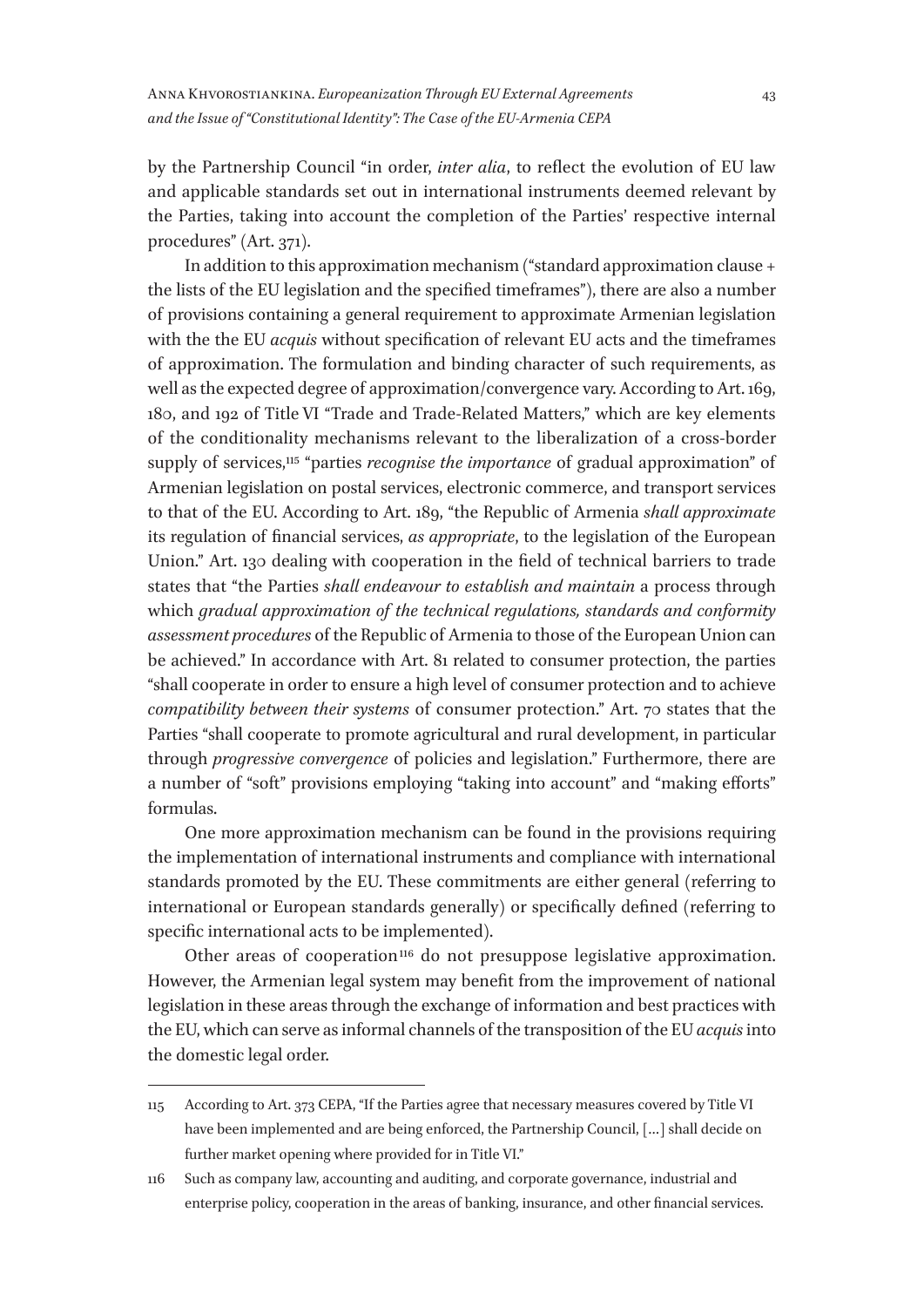Importantly, legislative approximation can be done on a voluntary basis and can go beyond the formal requirements of CEPA. The scope of such voluntary approximation will apparently depend on the political will of the decision-makers to choose EU regulatory approaches as models for domestic reforms, as well as on the level of influence (both formal and informal) of the EAEU in the relevant sectors of regulation.

To achieve more effective interaction between the EU and Armenian legal orders through approximation processes, it is important to develop an institutional mechanism and a methodological framework of approximation, both of which are missing at the time of writing.117 What is also lacking is an effective academia-policy dialogue on issues of the further development of the Armenian legal system, which could serve as an informal channel of Europeanization.

#### **5.3. The Transposition of General Legal Principles of EU Law**

In addition to the legislative approximation requirements in specific sectors, a number of provisions of CEPA are directed at the improvement of legislative regulation in Armenia generally. These provisions reflect general principles of EU law, such as the predictability of legal regulation, legal certainty, the quality of regulation, good governance etc.<sup>118</sup>

Undoubtedly, these provisions—even when they formally concern a specific sector of bilateral cooperation—have the potential to positively influence the development of the Armenian legal system as a whole. Similarly to fundamental values, the principles listed above are not unknown in the Armenian legal order and formally find their reflection in domestic legislation (their proper implementation, however, requires both the improvement of legislatives techniques and the establishment and maintenance of high standards of administrative and judicial procedures). The highlighting of the abovementioned general principles in CEPA can potentially stimulate and justify the reference to the EU *acquis* for the purposes of their interpretation.

### **5.4. The Role of the Judiciary 5.4.1. The Role of CJEU**

Importantly, legislative approximation mechanisms established by the abovementioned Articles 169, 180, 189, and 192 presuppose a specific procedure of dispute settlement by an arbitration panel. In particular, "where a dispute raises a question of interpretation of

118 See, for example, Articles 308, 313 and 309(1) of CEPA.

<sup>117</sup> At the time of writing national programs of the implementation of CEPA generally, and of legislative approximation in particular, were not elaborated. There are several institutions involved in the process of approximation (e. g. the Parliamentary Standing Committee on European Integration, the "Centre for Legislation Development and Legal Research" Foundation in the MoJ, relevant departments in the ministries and other governmentt agencies); however, the institutional mechanism is not coherent and well-coordinated.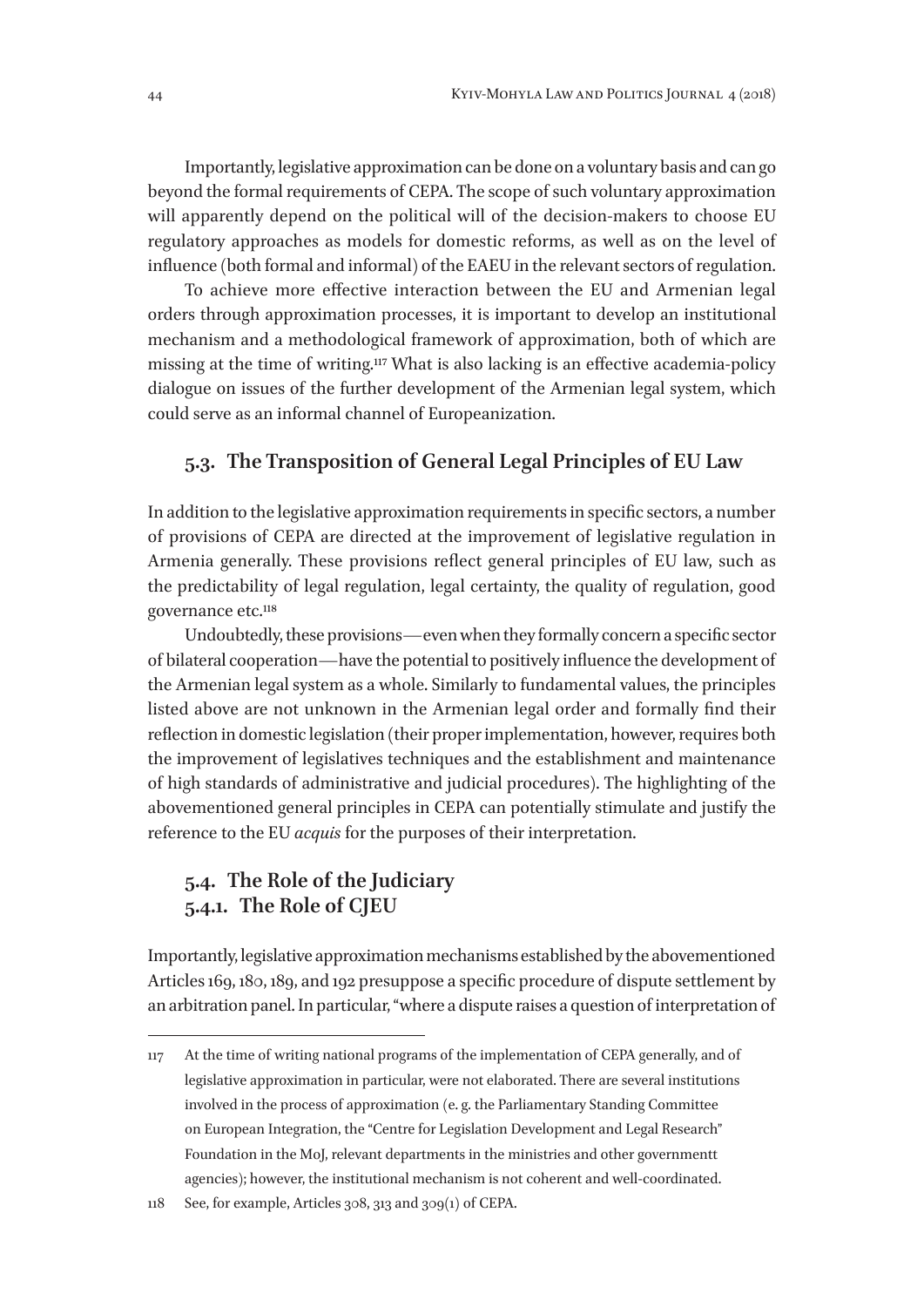a provision of Union law, the arbitration panel shall request the [CJEU] to give a ruling on the question provided that question is necessary for the decision of the arbitration panel.  $[\,...]$  The ruling [of the C[EU] shall be binding on the arbitration panel.<sup>"119</sup>

Similar mechanisms can be found in the AAs with EaP countries<sup>120</sup>; they are called upon to ensure the uniform interpretation of the EU *acquis* in relations with third countries.121 Arguably, this mechanism will also serve as a formal "channel" for absorbing CJEU case-law by the domestic legal order.

### **5.4.2. The Role of Domestic Courts**

CEPA's focus on the implementation and enforcement of the approximated legislation indicates the significant role of the judiciary in the process of the Europeanization of the Armenian legal system. The main mission of the judiciary is, therefore, to properly apply national legislation adhering to the fundamental principles of the administration of justice. In some cases, however, such proper implementation may demand taking into account the EU *acquis*, including CJEU case-law, for the purposes of the interpretation of national legislation (although it is not required by CEPA 122).

Arguably, the following obstacles will affect such application:

(1) the nature of legal approximation commitments under CEPA, the absence of a clear EU-oriented vector of foreign policy, and the presence of the concurring EAEU integration project limiting the possibility of judicial activism;<sup>123</sup>

(2) inaccessibility of CJEU case-law due to the linguistic barrier, a lack of awareness of relevant decisions and skills using search tools;<sup>124</sup>

122 And, consequently, there is no domestic legislation providing a formal "channel" for such application (in contrast with the case-law of the ECHR, recognized as an official source of law by Art. 15 of the Judicial Code of the RA).

123 This is in contrast with the situation in Central and East European countries where explicit orientation towards EU and related domestic policy choices, clear membership perspectives, and stricter obligations to harmonize national legislation with the EU *acquis* created favourable grounds for judicial activism and led to the establishment of the practice of an "EU-friendly" interpretation of domestic legislation (see Kühn "The Application of European Law," 566–68).

124 University curricula usually cover only the fundamentals of EU law and are not oriented towards skills-training. There is also a lack of scholarly studies on the issues in question as well as a lack of a dialogue between academia and practitioners serving as an informal channel of Europeanization. Among recent developments in this field one can mention the establishment of the Laboratory of Legal Approximation (Center for Interdisciplinary Legal Studies, UNESCO Chair on Human Rights, Democracy and Political Science, Yerevan Brusov State University

<sup>119</sup> Art. 342 (2) CEPA.

<sup>120</sup> However, in contrast with CEPA, these provisions contain lists of EU acts to be transposed.

<sup>121</sup> Guillaume Van der Loo, "The EU-Ukraine DCFTA," in *Legislative Approximation and Application of EU Law in the Eastern Neighbourhood of the European Union*, edited by Peter Van Elsuwege and Roman Petrov (London; New York: Routledge, 2014), 82.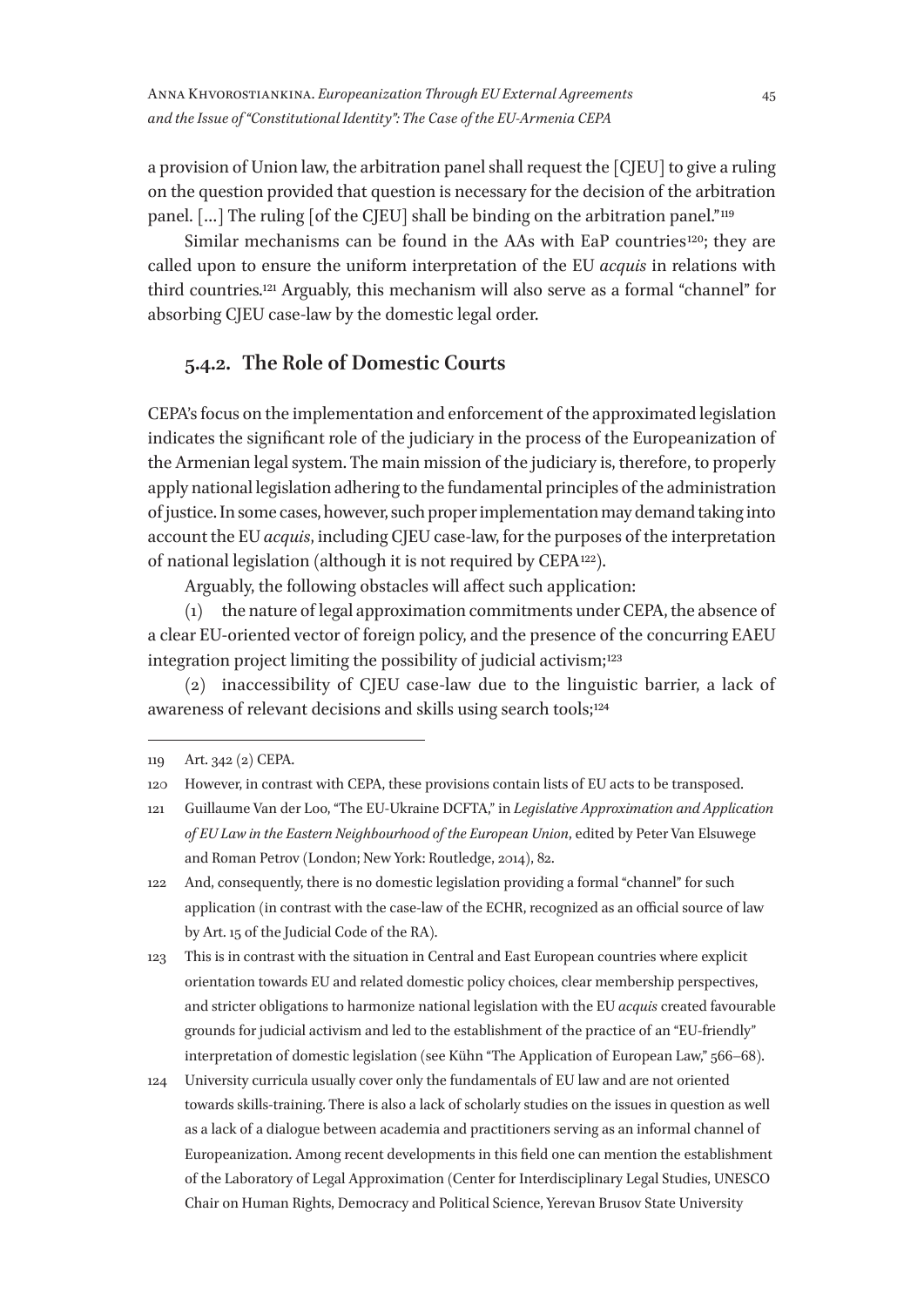(3) the lack of a coherent theory and the practice of judicial argumentation based on up-to-date methodological approaches, due to the long-lasting dominance of legal positivism, generally,125 and the lack of experience in using the EU *acquis* in argumentation in particular.126

of Languages and Social Sciences) focusing on the research and training on legislative approximation methodology and analysis of CJEU case-law.

125 This problem is common for many post-communist legal systems. See, for example: Kühn, "The Application of European Law"; Meleshevych and Khvorostyankina, "Ukraine," 563-64.

126 One of the rare examples of the application of the EU *acquis* alongside the norms of international law is the decision of the court of general jurisdiction of the administrative district of Kentron and Norq-Marash of Yerevan (first instance) of April 3, 2015 in case EKD/1929/02/13 *I. Avagyan v. "Prometey Bank"* on the recognition of the arbitration clauses of the loan agreements as invalid. The court refers to the Convention on the Recognition and Enforcement of Foreign Arbitral Awards (1958) and, additionally, states that "recent Directives of the European Union require Member States to create alternative dispute resolution mechanisms in a range of areas such as banking and financial services […]. The Republic of Armenia undertook the obligation to establish the alternative dispute resolution procedure in accordance with international law"; then the Court mentions PCA, the inclusion of Armenia in ENP in 2004, and states that under the ENP Action Plan Armenia has also been obliged to create arbitration procedures in compliance with international standards. The Court notes that the principles of out-of-court dispute resolution were enshrined in the Recommendation of the European Commission 1998/257/EC. In the following sections, the Court refers to ECHR case-law. Noteworthy, this argumentative passage is literally reproduced from the defendant's response to the plaintiff's claim reported in the descriptive part of the judgment. In a number of cases—civil (concerning financial services) and administrative (issues of migration law and asylum), of first and appellate instances—the judgements contain references to the EU *acquis* (directives and soft-law) only in the descriptive parts reflecting the positions of the parties. Although the courts themselves do not refer to these sources in motivation parts, such references can informally influence the further development of judicial argumentation in the future, providing judges with samples of argumentative patterns. The Constitutional Court is reluctant to refer to the EU *acquis* as well (in contrast with the law of the ECHR and other acts of the CoE). The analysis of relevant judgments shows that there is no coherent practice of referring to such sources. The references to the the EU *acquis* (comprising EU soft law and CJEU case-law) occur in supportive arguments (which by themselves are used only occasionally when arguments based on national legislation and binding international acts are lacking or not strong enough) and are rather exceptions than a well-established argumentative approach (see cases DCC‑991, DCC‑1051, DCC‑1244). While examining foreign legal materials in the course of preparing advisory opinions on cases, the Legal Advisory Service of the Court has not usually covered the EU *acquis* as focusing mainly on the constitutional regulations and practice of individual European countries (based on the data of interviews with experts of the Service).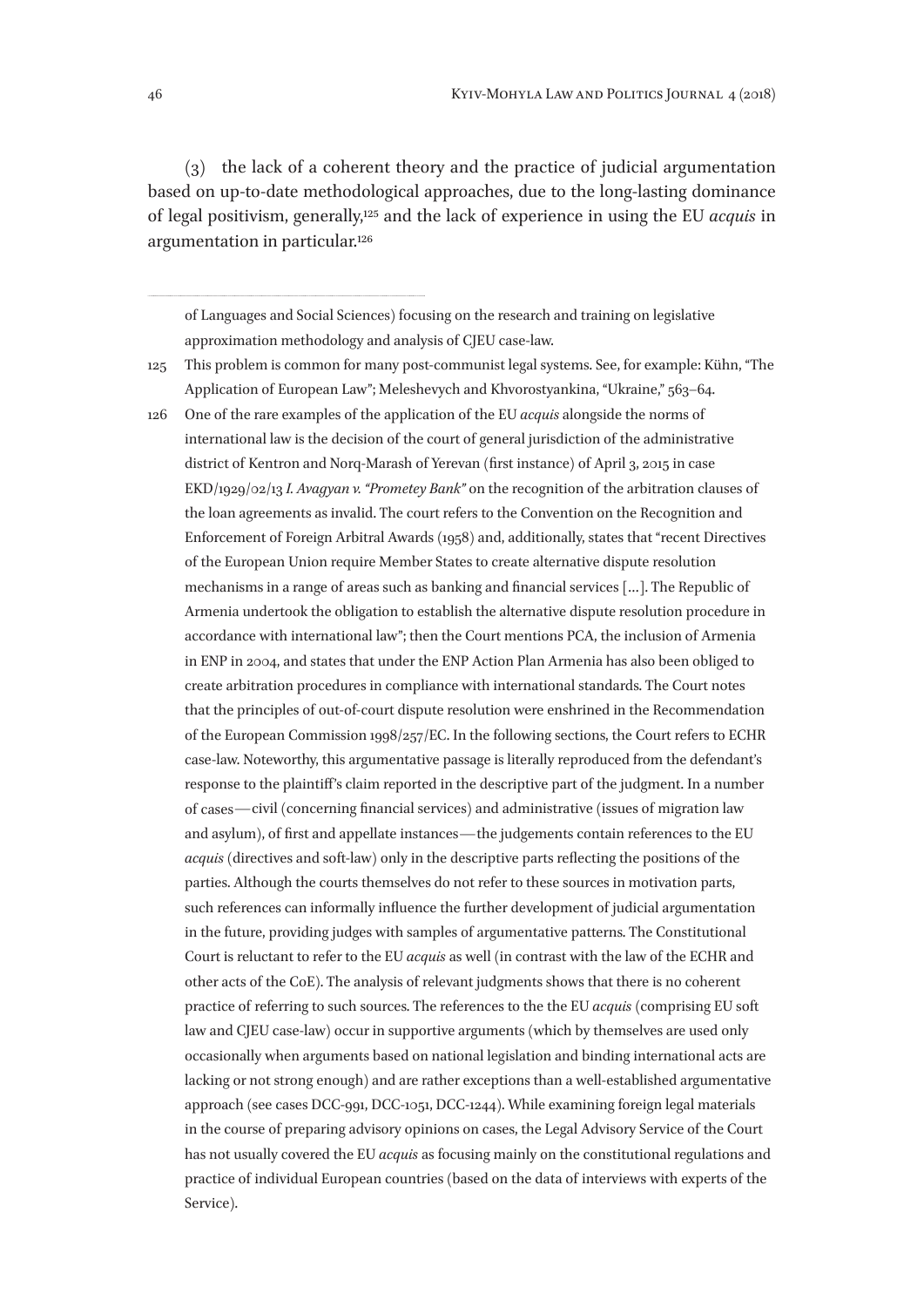Taking this into account, using the EU *acquis* in judicial argumentation could be facilitated through certain legislative drafting techniques. In particular, preambular references to relevant EU acts in the approximated domestic legislation could serve as grounds for using both these acts and case-law, interpreting them to construct arguments based on purposive and "legislator's intent" approaches.127 This would be particularly helpful taking into account the gradual and, in some cases, partial nature of legislative approximation: the indication of the actual scope of approximation by the legislator would determine the legitimacy and relevance of using CJEU case-law in domestic judicial argumentation.

#### **6. Conclusion**

The analysis of the transformative potential of the newly signed EU-Armenia CEPA through the prism of the "constitutional identity" concept allows for making the following conclusions. The "axiological core" of the Armenian Constitution is formally in harmony with that of CEPA; however, the translation of fundamental values into legal and political societal practices has been a problematic issue for a long time. The disharmony between formally declared values and the constructed constitutional identity of an imagined political community, on the one hand, and their reflection in the real life of a society, on the other hand, is a result of different dynamics of change within the legal, political, and sociological dimensions of constitutional identity. This should be taken into consideration to achieve the goals of the Agreement.

The recent peaceful transition of power in Armenia in April–May 2018 created a specific environment for CEPA's implementation. Previously, ruling elites frequently underlined their commitment to adhere to European values, in both domestic and international discourses. However, the reality of implementing these values in practice significantly differed from what was declared, and introduced reforms often represented a *façade* change. The incumbent government, to the contrary, tends to avoid references to the "Europeanness" of the supported constitutional values in its political discourse, underlining the genuinely domestic character of current political developments. At the same time, the initiated reforms aim to bring real systemic change. Reforms being coherently implemented and procedurally in compliance with fundamental constitutional values can undoubtedly create a favorable environment for CEPA's implementation.

<sup>127</sup> The possibility of including a preamble into the structure of a legislative act "to define the objectives and reasons" of its adoption derives from Art. 13(1) of Law of the RA HO-180-N "On Normative Legal Acts" of March 21, 2018. The said legislative technique is used, for example, in Moldova (see Anna Khvorostiankina, "Legislative Approximation and Application of EU Law in Moldova," in *Legislative Approximation and Application of EU Law in the Eastern Neighbourhood of the European Union*, edited by Roman Petrov and Peter Van Elsuwege (London; New York: Routledge, 2014), 168).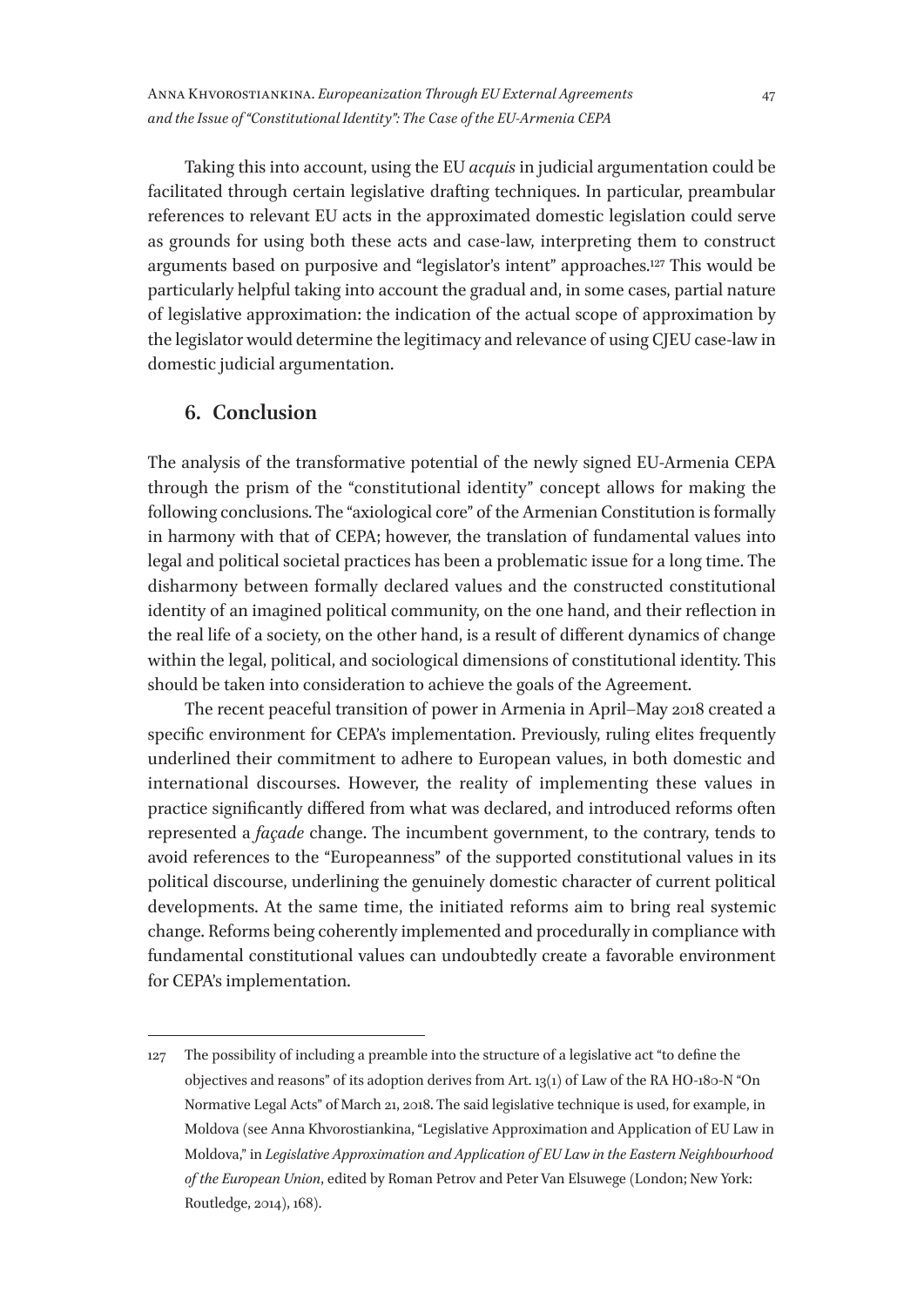At the same time, an analysis of the state of the "openness" of the domestic legal order to interaction with the EU reveals that proper implementation of the Agreement can be hindered by several factors. First, at the moment, a comprehensive legislative framework for CEPA's implementation is lacking (in particular, the status of decisions of CEPA institutions and institutional and methodological aspects of legislative approximation need clear regulation). Second, Armenia's participation in the EAEU and a certain openness of the legal order to its influences creates the possibility of potential conflicts between the processes of Europeanization and Eurasian integration. Third, the judiciary, which is expected to be the main channel of absorbing European norms and principles and the guarantor of the proper implementation of the approximated legislation, needs to acquire new knowledge and to develop relevant skills and methodological approaches. This is caused, in particular, by the necessity to take into consideration the case-law of the CJEU. Even though there is no such requirement in CEPA (in contrast to the AAs and some other EU external agreements), this may be essential for the proper interpretation and implementation of "Europeanized" legislation.

The transformative capacity of the Agreement, consequently, depends on the ability of the Armenian legal order to overcome the said obstacles. Proper implementation of the approximated legislation in accordance with CEPA provisions requiring legal certainty and predictability, regulatory quality, the transparency of regulation, good administrative behavior etc. will surely contribute to further improvement of the Armenian legal system. Apparently, this may be achieved only under the circumstances of a comprehensive and systematic government approach to the implementation of the required reforms and the further socialization of domestic actors facilitating the internalization of "shared" values.

#### **Bibliography**

- Avbelj, Matej. "Pluralism and Systemic Defiance in the EU." In *The Enforcement of EU Law and Values: Ensuring Member States' Compliance*, edited by Andras Jakab and Dimitry Kochenov, 44–64. Oxford: Oxford University Press, 2017.
- Börzel, Tanja A., and Yasemin Pamuk. "Europeanization Subverted? The European Union's Promotion of Good Governance and the Fight Against Corruption in the South Caucasus." *KFG Working Paper* No. 26 (April 2011). http://userpage.fu-berlin. de/kfgeu/kfgwp/wpseries/WorkingPaperKFG\_26. pdf.
- Börzel, Tanja A., and Yasemin Pamuk. "Pathologies of Europeanization: Fighting Corruption in the Southern Caucasus." *West European Politics* 35.1 (2011): 79–97.
- Cloots, Elke. "National Identity, Constitutional Identity, and Sovereignty in the EU." *Netherlands Journal of Legal Philosophy* 2.45 (2016): 82–98.
- Cotterrell, Roger. *Law, Culture and Society: Legal Ideas in the Mirror of Social Theory.*  London: Routledge, 2006.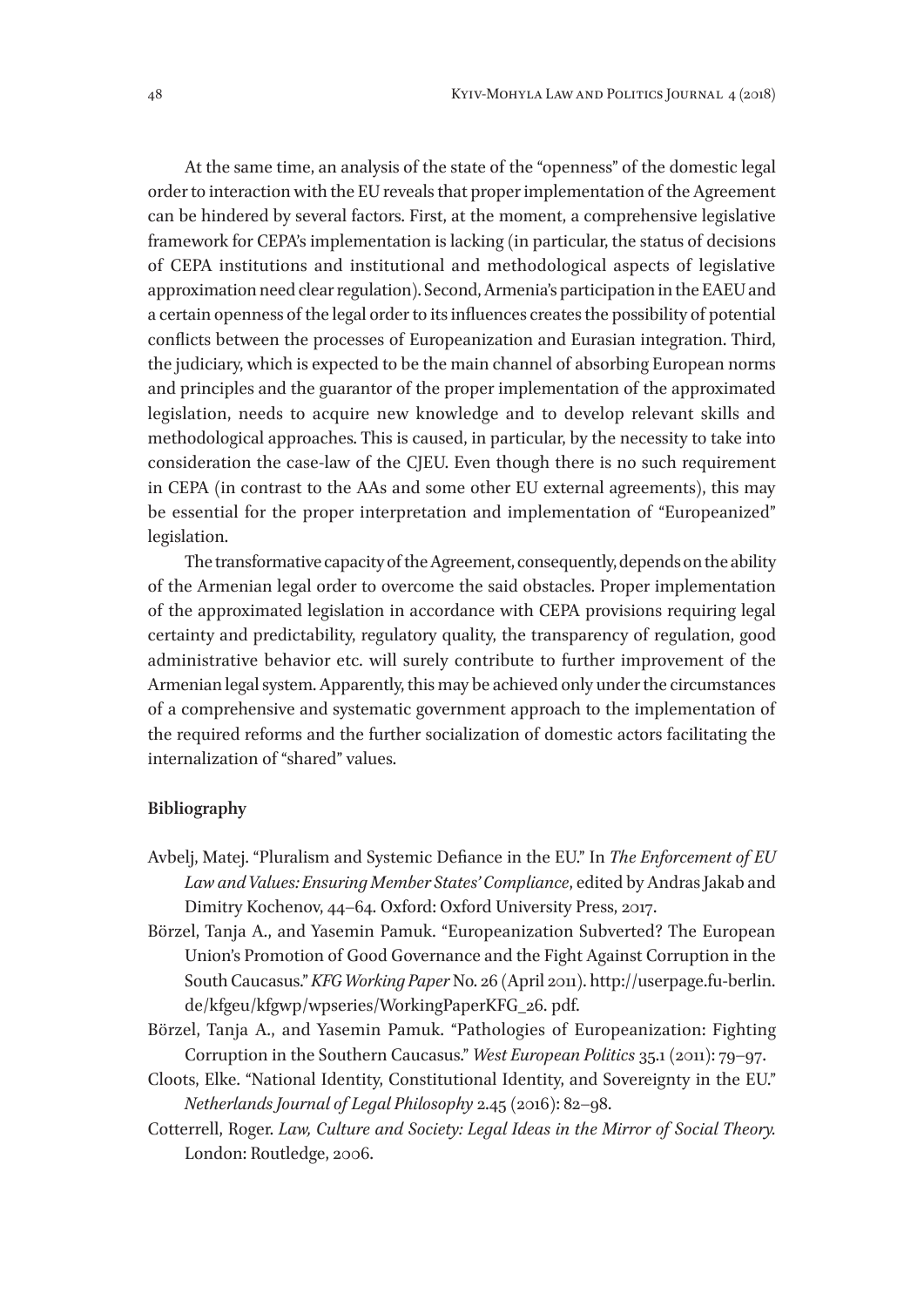- Cremona, Marise. "The ENP and Multilateralism." In *The European Neighbourhood Policy—Values and Principles*, edited by Sara Poli, 81–98. Abingdon, Oxon; New York, NY: Routledge, 2016.
- Delcour, Laure, and Kataryna Wolczuk. "The EU's Unexpected 'Ideal Neighbour'? The Perplexing Case of Armenia's Europeanisation." *Journal of European Integration* 37.4 (2015): 491–507.
- Delegation of the European Union to Armenia. "Step Forward for EU-Armenia Relations as New Agreement is Provisionally Applied" (June 1, 2018). Accessed June 1, 2018. https://eeas.europa.eu/delegations/armenia/45736/step-forward-eu-armeniarelations-new-agreement-provisionally-applied\_en.
- Dragneva, Rilka, Laure Delcour, and Laurynas Jovanicius. "Assessing Legal and Political Compatibility between European Union Engagement Strategies and Membership of the Eurasian Economic Treaty." *EU-STRAT Working Paper* No. 2 (November 2017).
- Faraguna, Pietro. "Constitutional Identity in the EU—A Shield or a Sword?" *German Law Journal* 18.7 (2017): 1617–40.
- Ghazaryan, Narine, and Anna Hakobyan. "Legislative Approximation and Application of EU Law in Armenia." In *Legislative Approximation and Application of EU Law in the Eastern Neighbourhood of the European Union*, edited by Peter Van Elsuwege and Roman Petrov, 191–214. London: Routledge, 2014.
- Ghazaryan, Narine. "A New Generation of Human Rights Clauses? The Case of Association Agreements in the Eastern Neighbourhood." *European Law Review* 40.3 (2015): 391–410.
- Ginsburg, Tom, and Mila Versteeg. "Constitutional Correlates and the Rule of Law." In *Constitutionalism and the Rule of Law: Bridging Idealism and Realism*, edited by Maurice Adams, Anne Meuwese and Ernst Hirsch Ballin, 506–25. Cambridge; New York: Cambridge University Press, 2017.
- Gstöhl, Sieglinde."Differentiated Integration and the NEC." In *Legislative Approximation and Application of EU Law in the Eastern Neighbourhood of the European Union*, edited by Peter Van Elsuwege and Roman Petrov, 89–107. London; New York: Routledge, 2014.
- Häberle, Peter. "The Constitutional State and Its Reform Requirements." *Ratio Juris* 13.1 (2000): 77–94. Cited in: Yaniv Roznai, "Towards a Theory of Constitutional Unamendability," *Jus Politicum* 18 (2017): 5–37. http://juspoliticum.com/uploads/ jp18-t01\_roznai.pdf.

Jacobsohn, Gary Jeffrey. "Constitutional Identity." *The Review of Politics* 68 (2006): 361–97.

- Khvorostiankina, Anna. "Legislative Approximation and Application of EU Law in Moldova." In *Legislative Approximation and Application of EU Law in the Eastern Neighbourhood of the European Union,* edited by Roman Petrov and Peter Van Elsuwege, 159–78. London; New York: Routledge, 2014.
- Kochenov, Dimitry. "The Issue of Values." In *Legislative Approximation and Application of EU Law in the Eastern Neighbourhood of the European Union*, edited by Roman Petrov and Peter Van Elsuwege, 46–62. London; New York: Routledge, 2014.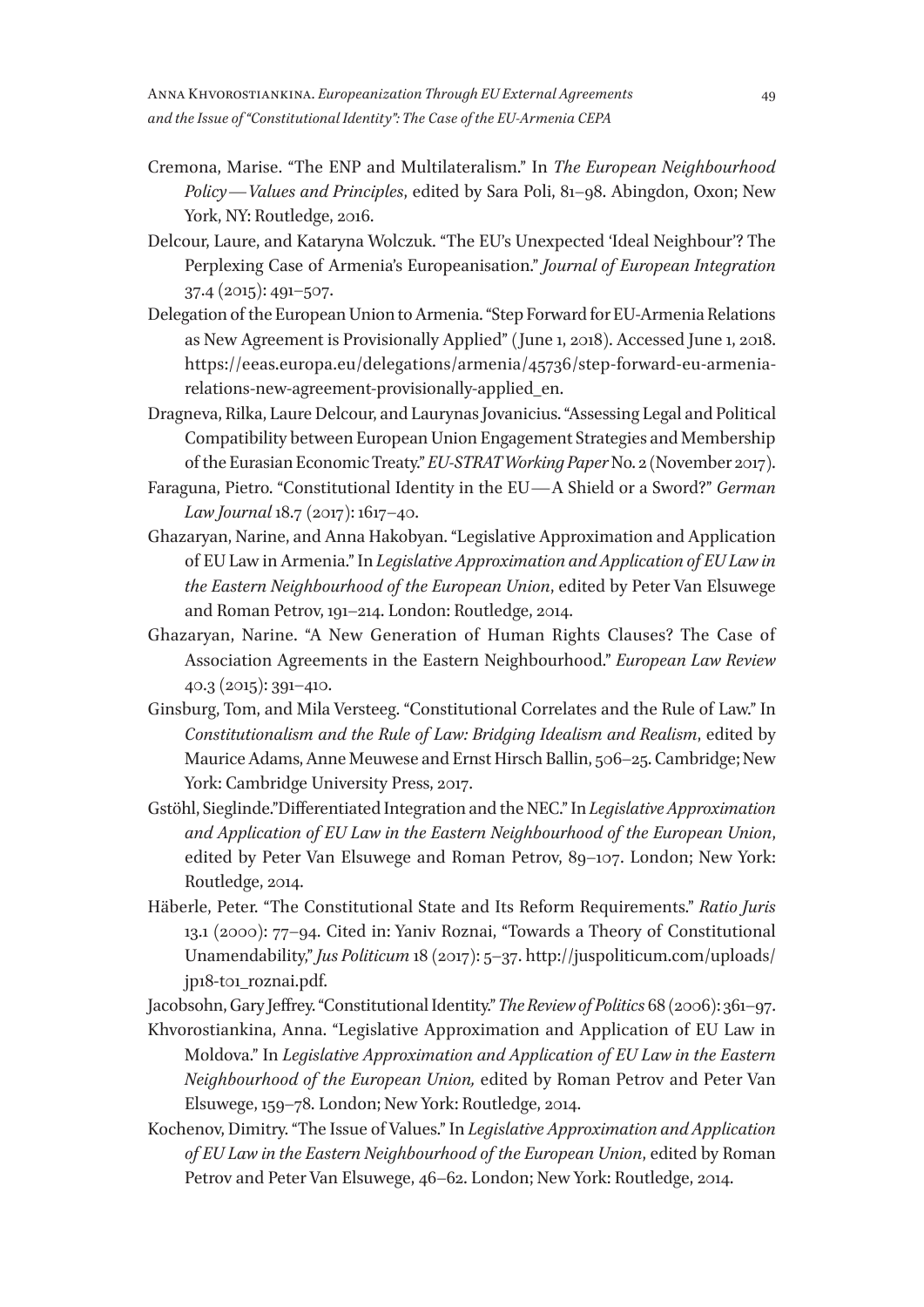- Kostanyan, Hrant, and Richard Giragosian. "EU-Armenian Relations: Charting a Fresh Course." *CEPS Research ReportNo. 2017–14*, November 2017. https://ssrn.com/ abstract=3075166.
- Kühn, *Zdeněk.* "The Application of European Law in the New Member States: Several (Early) Predictions." *German Law Journal* 6.3 (2005): 563–82.
- Marti, Jose Luis. "Two Different Ideas of Constitutional Identity: Identity of the Constitution v. Identity of the People." In *National Constitutional Identity and European Integration*, edited by Alejandro Saiz Arnaiz and Carina Alcoberro Llivina, 17–36. Antwerp: Intersentia, 2013.
- Mazzone, Jason. "The Creation of a Constitutional Culture." *Tulsa Law Review* 40.4  $(2004): 671 - 98.$
- Meleshevych, Andriy, and Anna Khvorostyankina. "Ukraine." In *The European Convention on Human Rights and fundamental freedoms in Central and Eastern Europe*, edited by Leonard Hammer and Frank Emmert, 557–96*.* The Hague: Eleven International Publishing, 2012.
- Mogherini, Federica. Remarks by High Representative/Vice-President Federica Mogherini Following the Signing of the European Union-Armenia Comprehensive and Enhanced Partnership Agreement (CEPA) with Edward Nalbandian, Minister of Foreign Affairs of Armenia, Brussels, November 24, 2017. Accessed November 26, 2017. https://eeas.europa.eu/delegations/armenia/36208/remarks-hrvp-federicamogherini-following-signing-european-union-armenia-comprehensive-and\_en.
- Pavone, Tommaso. *Constitutional Identity: An Overview and Some Conceptual Concerns*, April 23, 2014. https://scholar.princeton.edu/sites/default/files/tpavone/files/ jacobsohn-\_constitutional\_identity\_critical\_review.pdf.
- Payaslian, Simon. The Political Economy of Human Rights in Armenia*:* Authoritarianism and Democracy in a Former Soviet Republic. London: I. B. Tauris, 2011.
- Petrov, Roman, Guillaume Van der Loo, and Peter Van Elsuwege. "The EU-Ukraine Association Agreement: A New Legal Instrument of Integration Without Membership?" *Kyiv-Mohyla Law and Politics Journal* 1 (2015): 1–19. https:// doi.org/10.18523/kmlpj52678.2015–1.1–19.
- Petrov, Roman. "EU Values in Integration-Oriented Agreements with Ukraine, Moldova and Georgia." In *The European Neighbourhood Policy—Values and Principles*, edited by Sara Poli, 99–112. Abingdon, Oxon; New York, NY: Routledge, 2016.
- Pilsen, Monika."Constitutional Identity, Unconstitutional Amendments and the Idea of Constituent Power: The Development of the Doctrine of Constitutional Identity in German Constitutional Law." *I\*CON*, 14 (2016): 411–38.
- Poli, Sara. "Introduction." In *The European Neighbourhood Policy –Values and Principles*, edited by Sara Poli, 1–8. Abingdon, Oxon; New York, NY: Routledge, 2016.
- Prime Minister. Official web-site. Video of press-conference, July 12, 2018. Accessed July 14, 2018. http://www.primeminister.am/hy/videos/item/9MrD 1Vs-F0A/.
- Radaelli, Claudio M. "Whither Europeanization? Concept Stretching and Substantive Change." *European Integration Online Papers* 4.8 (2000): 1–28. https://ssrn.com/ abstract=302761.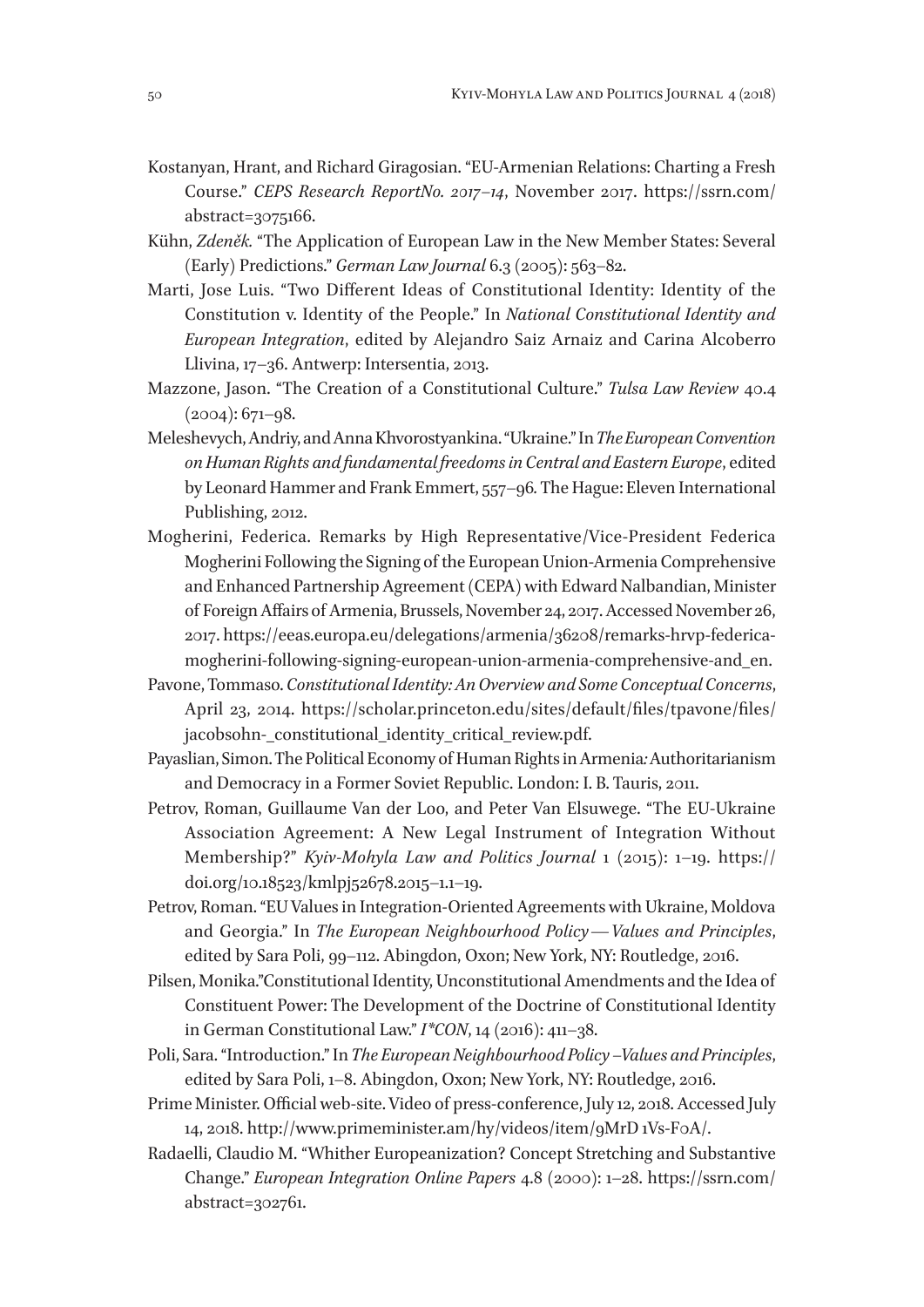- Robertson, David. *The Judge as Political Theorist: Contemporary Constitutional Review*. Princeton: Princeton University Press, 2010.
- Rodiņa, Anita, and Janis Pleps. "Constitutionalism in Latvia: Reality and Developments." In *New Millennium Constitutionalism: Paradigms of Reality and Challenges*, with a foreword of Dr. G. G. Harutyunyan, 431–72. Yerevan: Njhar, 2013.
- Rosenfeld, Michel. "Constitutional Identity." In *The Oxford Handbook on Comparative Constitutional Law,* edited by Michel Rosenfeld and András Sajó, 756–76. Oxford: Oxford University Press, 2012.
- Rosenfeld, Michel. "The Constitutional Subject, Its Other, and the Perplexing Quest for an Identity of Its Own: A Reply to My Critics." *Cardozo Legal Studies* 358 (2012): 1–29. https://ssrn.com/abstract=2021356.
- Safjan, Marek. "Political and Constitutional Courts. A Judge's Personal Perspective." *EUI Working Paper Law* 10 (2008): 1–23. http://cadmus.eui.eu/handle/1814/8101.
- Saiz Arnaiz, Alejandro, and Carina Alcoberro Llivina. "Why Constitutional Identity Suddenly Matters: A Tale of Brave States, a Mighty Union and Decline of Sovereignty." In *National Constitutional Identity and European Integration*, edited by Alejandro Saiz Arnaiz and Carina Alcoberro Llivina, 1–15. Antwerp: Intersentia, 2013.
- Schimmelfennig, Frank. "Europeanization Beyond Europe." *Living Reviews in European Governance* 7.1 (2012): 1–31. Accessed June 25, 2018. http://www.europeangovernancelivingreviews.org/Articles/lreg-2012-1/download/lreg-2012-1Color.pdf.
- Siegel, Andrew M. "Constitutional Theory, Constitutional Culture." *Journal of Constitutional Law* 18.4 (2016): 1067–128.
- Śledzińska-Simon, Anna. "Constitutional Identity in 3D: A Model of Individual, Relational, and Collective Self and its Application in Poland." *International Journal of Constitutional Law* 13.1 (2015): 124–55. https://doi.org/10.1093/icon/mov007.
- Van der Loo, Guillaume. "The EU-Ukraine DCFTA." In *Legislative Approximation and Application of EU Law in the Eastern Neighbourhood of the European Union*, edited by Peter Van Elsuwege and Roman Petrov, 63–88. London; New York: Routledge, 2014.
- Von Bogdandy Armin, Piotr Bogdanowicz, Iris Canor, Maciej Taborowski, Matthias Schmidt. "A Constitutional Moment for the European Rule of Law—Upcoming Landmark Decisions Concerning Polish Judiciary." *MPIL Research Paper Series* 10 (2018): 1–13. Accessed June 25, 2018. https://ssrn.com/abstract=3199809.
- Von Bogdandy, Armin. "Pluralism, Direct Effect, and the Ultimate Say: On the Relationship Between Iinternational and Domestic Constitutional Law." *International Journal of Constitutional Law* 6.3–4 (2008): 397–413.
- Vorländer, Hans. "Gründung und Geltung: Die Konstitution der Ordnung und die Legitimität der Konstitution." In *Geltungsgeschichten: Über die Stabilisierung und Legitimierung institutioneller Ordnungen*, ed. Gert Melville and Hans Vorländer. Cologne; Weimar; Vienna: Böhlau, 2002. Cited in: Silke Hensel, Ulrike Bock, Katrin Dircksen and Hans-Ulrich Thamer, ed., *Constitutional Cultures: On the Concept*